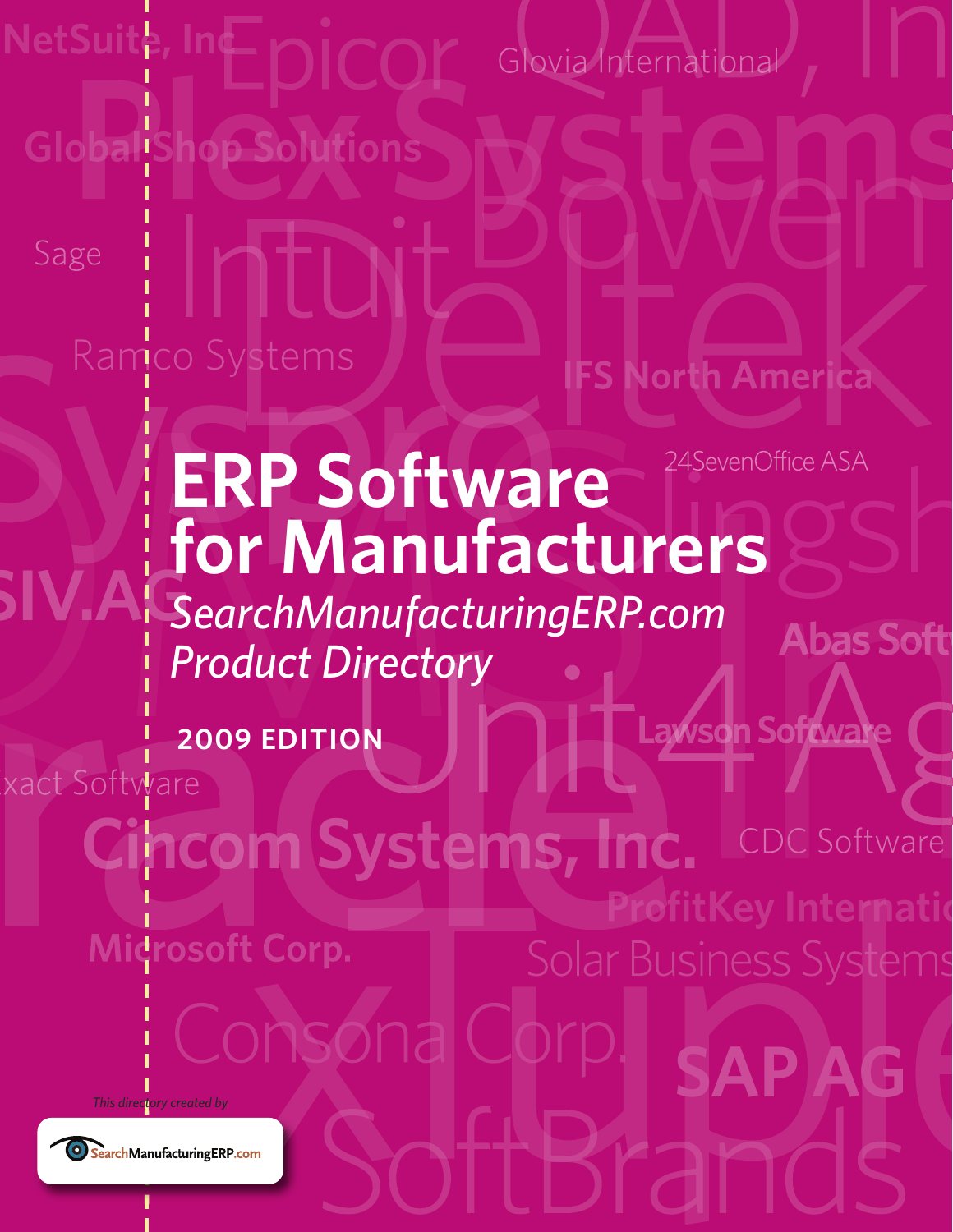# INTOR

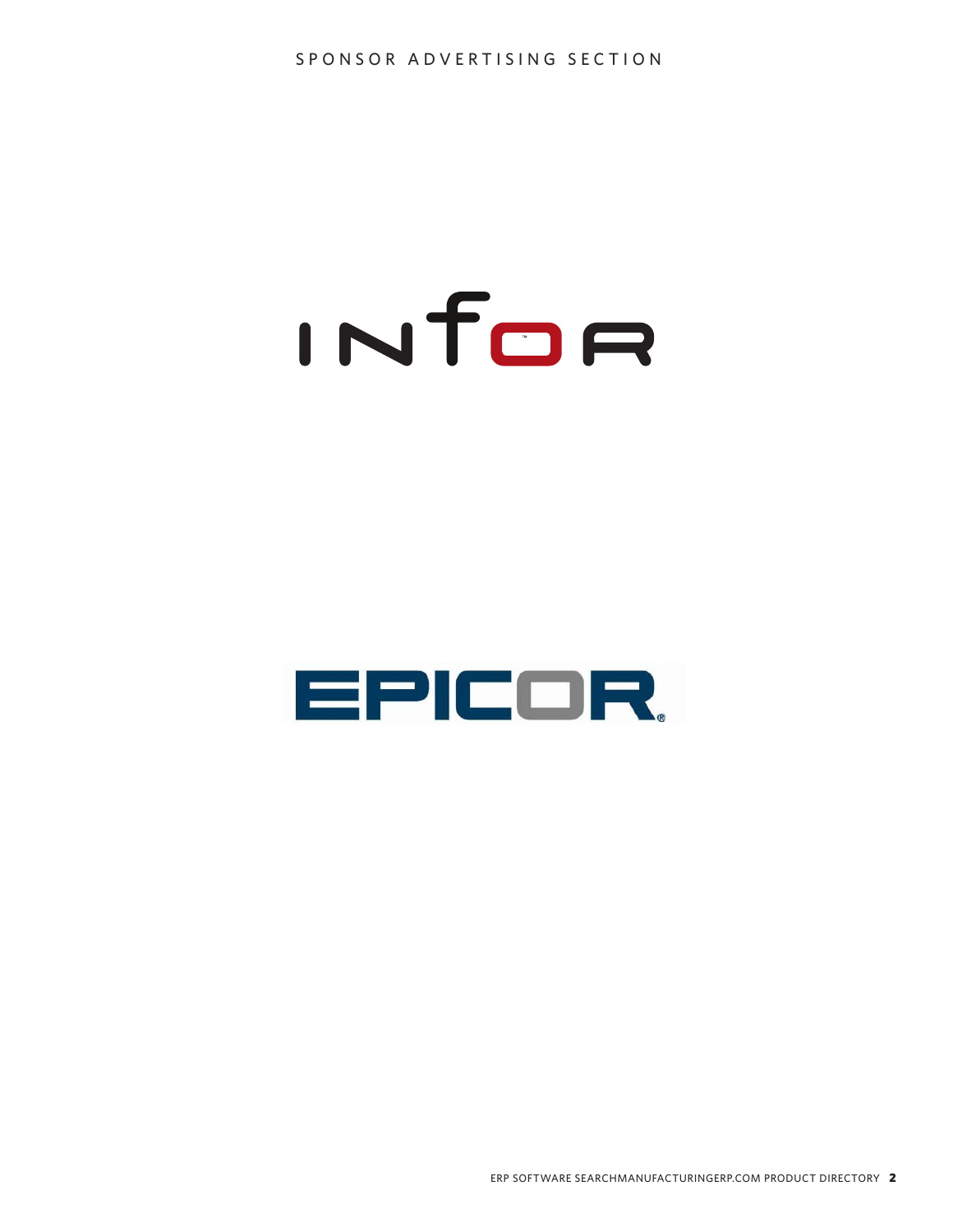<span id="page-2-0"></span>[INTRO](#page-2-0) [SELECTING](#page-3-0) [ERP SOFTWARE](#page-3-0) [INDEX](#page-5-0)

П

п

[ABAS SOFTWARE AG](#page-7-0) [BOWEN & GROVES](#page-7-0) [CDC SOFTWARE](#page-8-0) [CINCOM SYSTEMS,](#page-8-0) [INC.](#page-8-0) [CONSONA CORP.](#page-9-0) [DELTEK](#page-12-0) [EPICOR](#page-12-0) [EXACT SOFTWARE](#page-13-0) [GLOBAL SHOP](#page-13-0) [SOLUTIONS](#page-13-0) [GLOVIA](#page-14-0) [INTERNATIONAL](#page-14-0) [IFS NORTH AMERICA](#page-14-0) [INFOR](#page-15-0) [INTUIT](#page-18-0) [IQMS](#page-18-0) [LAWSON SOFTWARE](#page-19-0) [MICROSOFT CORP.](#page-19-0) [NETSUITE INC.](#page-21-0) [ORACLE CORP.](#page-22-0) [PLEX SYSTEMS](#page-23-0) [PROFITKEY](#page-23-0) [INTERNATIONAL](#page-23-0) [QAD, INC.](#page-24-0) [RAMCO SYSTEMS](#page-24-0) [SAGE](#page-25-0) [SAP AG](#page-25-0) [SIV.AG](#page-27-0) **[SLINGSHOT](#page-28-0) [SOFTWARE](#page-28-0) [SOFTBRANDS](#page-28-0)** [SOLARSOFT](#page-29-0) [BUSINESS SYSTEMS](#page-29-0) **[SYSPRO](#page-30-0)** [UNIT 4 AGRESSO](#page-30-0) [XTUPLE](#page-31-0) [24SEVENOFFICE ASA](#page-32-0) [ABOUT SEARCH-](#page-33-0)[MANUFACTURING-](#page-33-0)[ERP. COM](#page-33-0) [METHODOLOGY](#page-33-0)

## **Welcome!**

SearchManufacturingERP.com's **ERP software Product Directory** can serve as an invaluable resource for manufacturing firms, whether they are just starting to research the ERP software marketplace or are already in the process of evaluating ERP software vendors. Inside this directory, you'll find information about most of the major vendors that offer ERP software for manufacturers. Each listing includes a thumbnail description of the software and a more detailed description that includes information about the software's functionality and features, as well as its specific focus on the manufacturing marketplace.

This directory includes ERP software products for process and discrete manufacturers of all sizes, as well as all verticals. It includes software that is meant to be deployed on-premise as well as Software as a Service (SaaS) or on-demand software.

This directory was compiled by SearchManufacturingERP.com editors (see [method](#page-33-0)[ology](#page-33-0) on page 34 for more details). It is the first of several to be launched by [Search-](http://searchmanufacturingerp.techtarget.com/)[ManufacturingERP.com.](http://searchmanufacturingerp.techtarget.com/) Vendors can have products listed in these directories by filling out this [submission form.](http://pro22.sgizmo.com/survey.php?SURVEY=3JLZGMVR0F64GM28BOJ93Y9JPCQM1F-116537-30590151&pswsgt=1237997738&_csg=34P2McXj7hXmY) To update product or pricing information, [email us](mailto:editor@searchmanufacturingerp.com) here. If you have questions for the editors or would like to offer suggestions for one of our directories, email us at [editor@searchmanufacturingerp.com.](mailto:editor@searchmanufacturingerp.com)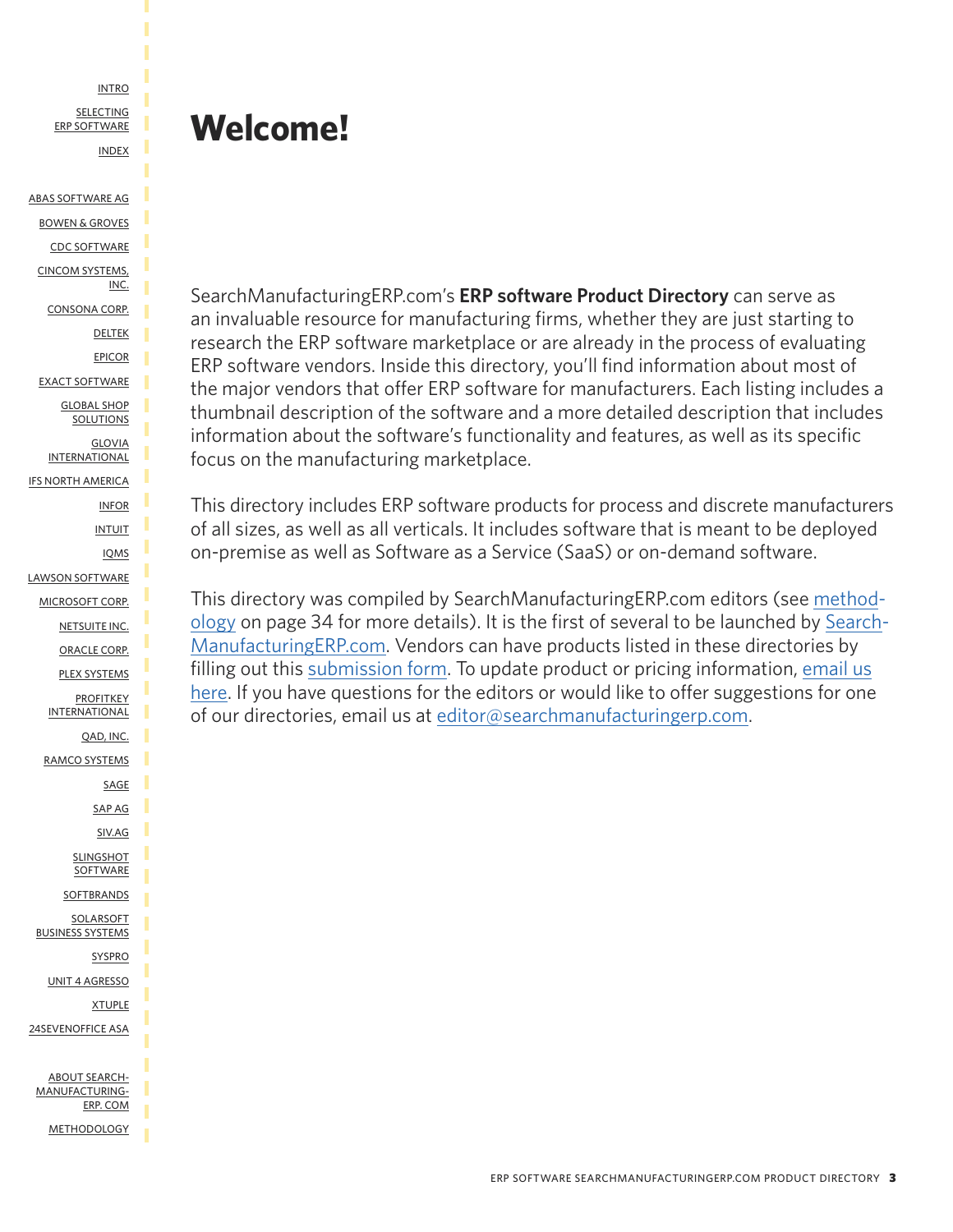<span id="page-3-0"></span>[INTRO](#page-2-0) **[SELECTING](#page-3-0)** [ERP SOFTWARE](#page-3-0) [INDEX](#page-5-0)

[ABAS SOFTWARE AG](#page-7-0) [BOWEN & GROVES](#page-7-0) [CDC SOFTWARE](#page-8-0) [CINCOM SYSTEMS,](#page-8-0) [INC.](#page-8-0) [CONSONA CORP.](#page-9-0) [DELTEK](#page-12-0) [EPICOR](#page-12-0) [EXACT SOFTWARE](#page-13-0) [GLOBAL SHOP](#page-13-0) **[SOLUTIONS](#page-13-0)** [GLOVIA](#page-14-0) [INTERNATIONAL](#page-14-0) [IFS NORTH AMERICA](#page-14-0) [INFOR](#page-15-0) [INTUIT](#page-18-0) [IQMS](#page-18-0) [LAWSON SOFTWARE](#page-19-0) [MICROSOFT CORP.](#page-19-0) [NETSUITE INC.](#page-21-0) [ORACLE CORP.](#page-22-0) [PLEX SYSTEMS](#page-23-0) [PROFITKEY](#page-23-0) **[INTERNATIONAL](#page-23-0)** [QAD, INC.](#page-24-0) [RAMCO SYSTEMS](#page-24-0) [SAGE](#page-25-0) [SAP AG](#page-25-0) [SIV.AG](#page-27-0) **[SLINGSHOT](#page-28-0) [SOFTWARE](#page-28-0) [SOFTBRANDS](#page-28-0) [SOLARSOFT](#page-29-0)** [BUSINESS SYSTEMS](#page-29-0) **[SYSPRO](#page-30-0)** [UNIT 4 AGRESSO](#page-30-0) [XTUPLE](#page-31-0) [24SEVENOFFICE ASA](#page-32-0) [ABOUT SEARCH-](#page-33-0)[MANUFACTURING-](#page-33-0)[ERP. COM](#page-33-0)

[METHODOLOGY](#page-33-0)

**Selecting ERP software**

Selecting **HOOSING AN ERP** software package is one of the most important decisions your organization will ever make. Your choice of ERP package will have long-lasting effects (hopefully, positive effects, but that's not always the case) on your company's financial performance.

There has never been a more challenging time to evaluate ERP software. For years, there were only a handful of true vendors for this mission-critical software application, but today there are many more. This ERP software directory contains 52 products from 32 vendors, and there are many more out there, with new ERP software packages, ERP add-ons and utilities appearing regularly.

Because of the economy, many manufacturing firms are putting off investing in new ERP software. However, analysts from ERP market research firm Panorama Consulting Group say that many other companies view the economic downturn as an opportunity to [implement new enterprise resource](http://searchmanufacturingerp.techtarget.com/news/article/0,289142,sid193_gci1350559,00.html) [planning software,](http://searchmanufacturingerp.techtarget.com/news/article/0,289142,sid193_gci1350559,00.html) as well as take advantage of any price reductions offered by vendors that are hungry for business.

Even in a buyer's market, the purchasing decision for ERP software has become far more complicated. Once, it was simply a matter of comparing prices, features and functionality, but today an ERP buyer's decision includes factors such as [whether to go with SaaS](http://searchmanufacturingerp.techtarget.com/news/article/0,289142,sid193_gci1350684,00.html) and whether to play with open source.

SaaS ERP software is quickly growing in popularity because potential users don't need to purchase additional servers or physically install the software. All they need is an Internet connection. However, while SaaS software may be easier, quicker and cheaper to deploy, it can't be customized or rewritten.

Many companies are giving open

## **There has never been a more challenging time to evaluate ERP software.**

source ERP software a close look because it allows them to own and customize the software's source code, providing a great deal of flexibility at a lower initial cost.

But the bottom line is that selecting the right ERP package is tricky, no matter whether you're a large-scale manufacturing firm with a seasoned IT team or a small manufacturer with a one-person IT department, or whether you're shopping for on-premise ERP software or on-demand. You have to select the software that best fits your business requirements and operational model. Is there such a thing as choosing the "right" software or the "right" ERP software vendor?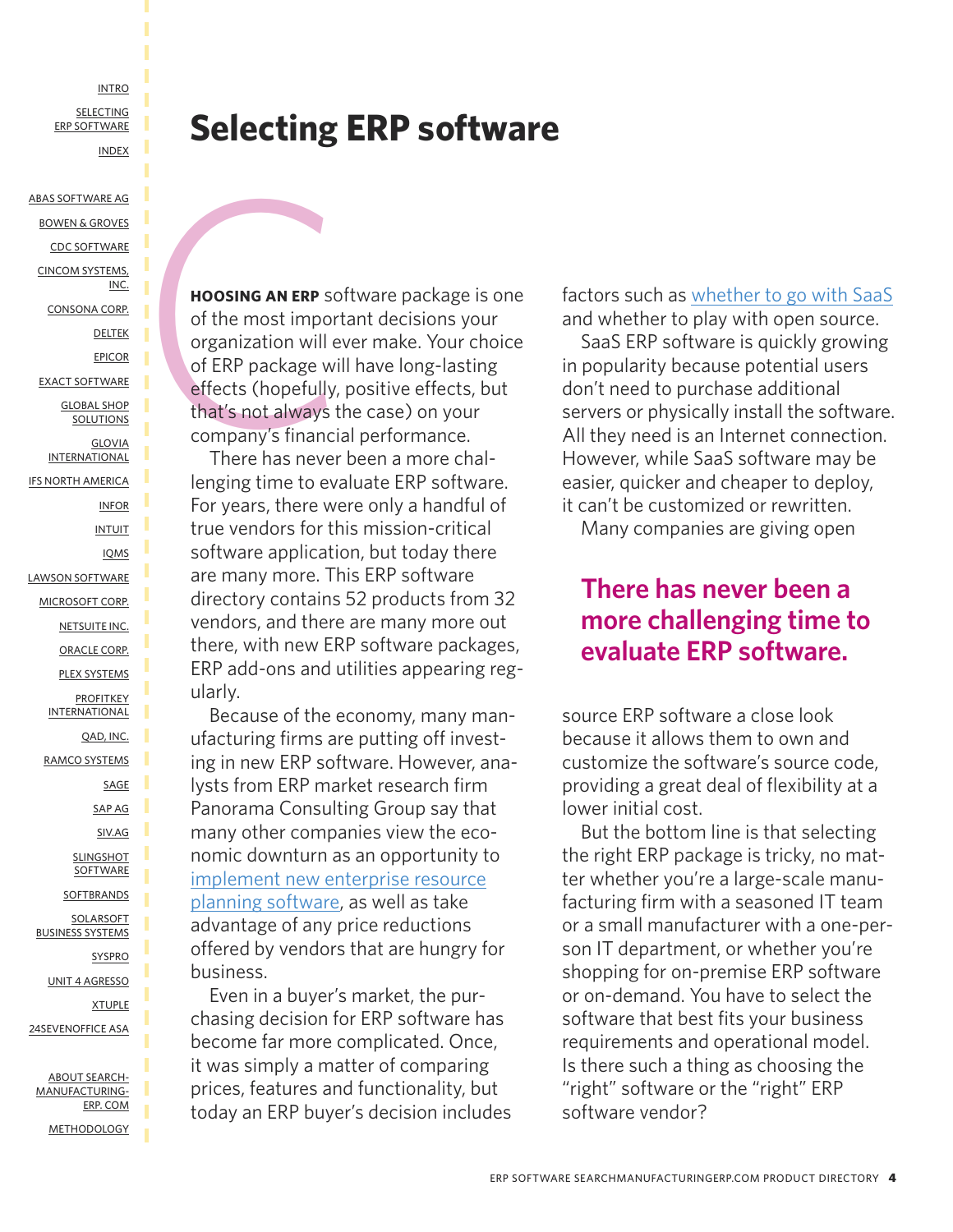[INTRO](#page-2-0) **[SELECTING](#page-3-0)** [ERP SOFTWARE](#page-3-0) [INDEX](#page-5-0)

[ABAS SOFTWARE AG](#page-7-0) [BOWEN & GROVES](#page-7-0) [CDC SOFTWARE](#page-8-0) [CINCOM SYSTEMS,](#page-8-0) [INC.](#page-8-0) [CONSONA CORP.](#page-9-0) [DELTEK](#page-12-0) [EPICOR](#page-12-0) [EXACT SOFTWARE](#page-13-0) [GLOBAL SHOP](#page-13-0) **[SOLUTIONS](#page-13-0)** [GLOVIA](#page-14-0) [INTERNATIONAL](#page-14-0) [IFS NORTH AMERICA](#page-14-0) [INFOR](#page-15-0) [INTUIT](#page-18-0) [IQMS](#page-18-0) [LAWSON SOFTWARE](#page-19-0) [MICROSOFT CORP.](#page-19-0) [NETSUITE INC.](#page-21-0) [ORACLE CORP.](#page-22-0) [PLEX SYSTEMS](#page-23-0) [PROFITKEY](#page-23-0) [INTERNATIONAL](#page-23-0) [QAD, INC.](#page-24-0) [RAMCO SYSTEMS](#page-24-0) [SAGE](#page-25-0) [SAP AG](#page-25-0) [SIV.AG](#page-27-0) **[SLINGSHOT](#page-28-0) [SOFTWARE](#page-28-0) [SOFTBRANDS](#page-28-0) [SOLARSOFT](#page-29-0)** [BUSINESS SYSTEMS](#page-29-0) **[SYSPRO](#page-30-0)** [UNIT 4 AGRESSO](#page-30-0) [XTUPLE](#page-31-0) [24SEVENOFFICE ASA](#page-32-0) [ABOUT SEARCH-](#page-33-0)[MANUFACTURING-](#page-33-0)[ERP. COM](#page-33-0) [METHODOLOGY](#page-33-0)

The answer to both questions is no. and that's what makes the ERP evaluation process so difficult, according to Jim Shepherd, senior vice president of research for AMR Research. The process of evaluating ERP software needs to be rigidly structured so that a company can take the first step of [creating a](http://searchmanufacturingerp.techtarget.com/generic/0,295582,sid193_gci1333227,00.html) [shortlist of ERP vendors,](http://searchmanufacturingerp.techtarget.com/generic/0,295582,sid193_gci1333227,00.html) Shepherd said.

Many companies evaluating potential ERP solutions confine themselves to Tier 1 vendors. If you have a small to midsized business, there are many more options for [selecting an ERP soft](http://searchmanufacturingerp.techtarget.com/news/article/0,289142,sid193_gci1350680,00.html)[ware vendor.](http://searchmanufacturingerp.techtarget.com/news/article/0,289142,sid193_gci1350680,00.html) For a larger company, there are dozens of viable options that can deal with complex businesses and scale for growth. For a small company, there may be even more possible [ERP](http://searchmanufacturingerp.techtarget.com/news/article/0,289142,sid193_gci1356173,00.html) [software options.](http://searchmanufacturingerp.techtarget.com/news/article/0,289142,sid193_gci1356173,00.html)

That lack of internal IT capabilities is one of the biggest problems plaguing small manufacturers. Even though these firms need ERP functionality as much as any enterprise, they usually have a harder time finding a package that meets their requirements because their [IT resources are limited.](http://searchmanufacturingerp.techtarget.com/news/article/0,289142,sid193_gci1356131,00.html)

Tier 2 ERP packages can deal with complex manufacturing requirements, such as product configuration, product development management, engineering change orders and project accounting. In addition, many Tier 2 offerings cost less to purchase and implement than a Tier 1 option. However, you'll have to discuss pricing directly with the vendors or their distributors, since many ERP vendors are reluctant to publish their licensing and software prices in a directory such as this.

In addition, Tier 2 vendors often provide more functional specialization and industry focus than traditional ERP

options. A complex, engineer-to-order type of discrete manufacturer is not likely to want a package that also tries to deal with the processes for high-volume, make-to-stock manufacturing.

Selecting the right ERP software should start with requirements-gathering from the corporate personnel who are accessing data. Ideally, the requirements-gathering process begins not with "what do you want to see?" but with "what are your business goals?" Together, the procurement team can then explore all the possibilities that today's ERP market offers.

The key caveat, according to research firm Panorama, is that "planning for a successful ERP implementation involves more than choosing the right software." It also involves preparation to ensure that ERP enables measurable improvements to your business. The real question is: How much time and money is it truly going to take to fully implement ERP as a business solution, not just a piece of software?

While there is no one template for performing an ERP software assessment, Panorama has outlined [six steps](http://searchmanufacturingerp.techtarget.com/news/article/0,289142,sid193_gci1350680,00.html) [to conducting an ERP software assess](http://searchmanufacturingerp.techtarget.com/news/article/0,289142,sid193_gci1350680,00.html)[ment.](http://searchmanufacturingerp.techtarget.com/news/article/0,289142,sid193_gci1350680,00.html) Following these steps will help make the complicated process of evaluating ERP products a little less involved.

So there you have it. Now you're ready to start the evaluation process. Whether you're looking at deploying ERP software for the first time or overhauling your existing ERP implementation, we hope this product directory of ERP software providers proves to be of great help to you. ■

**Peter Bochner** is the site editor for SearchManufacturingERP.com.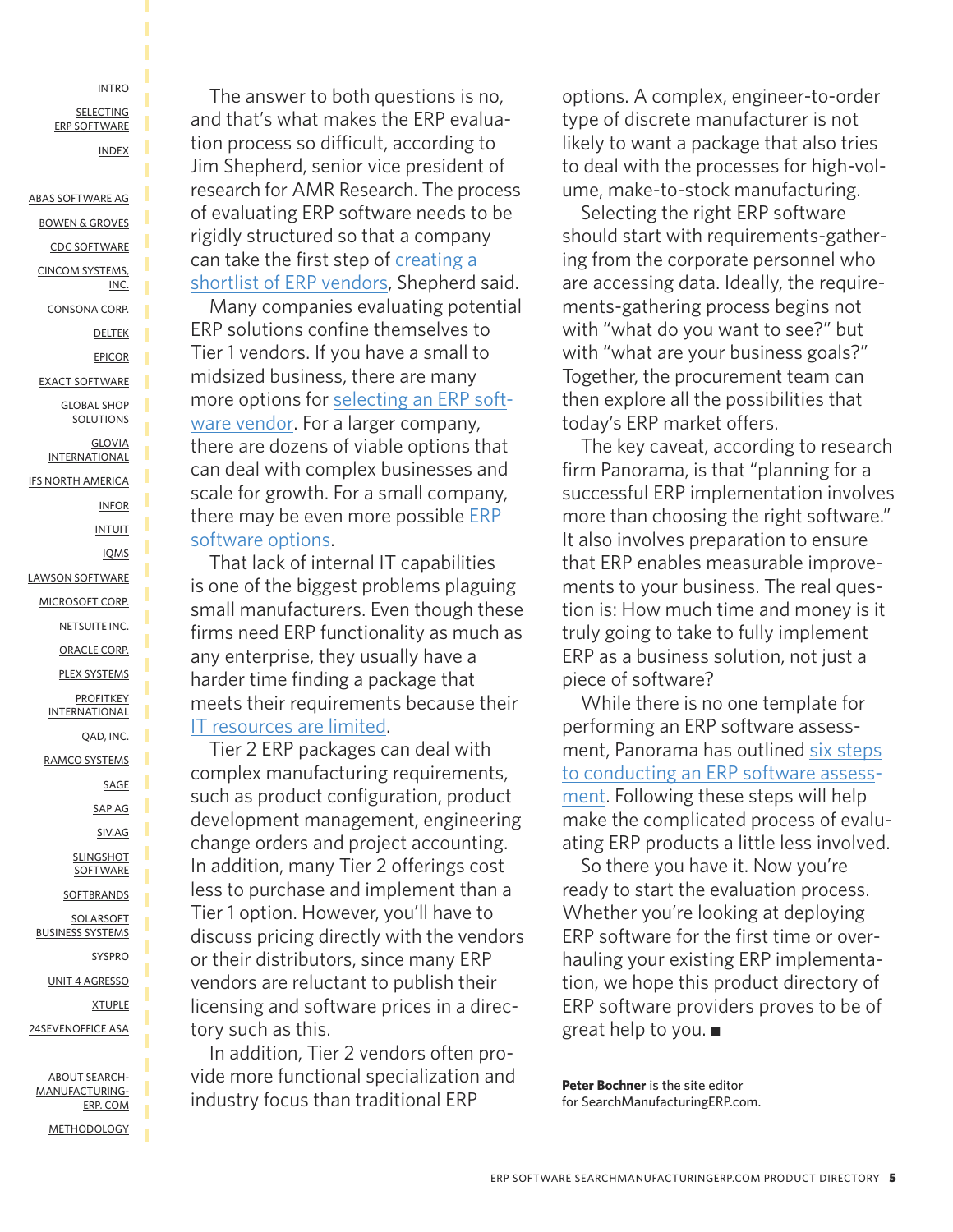<span id="page-5-0"></span>**[INTRO](#page-2-0) [SELECTING](#page-3-0)** [ERP SOFTWARE](#page-3-0)

[INDEX](#page-5-0)

ı

I I I I ı ı

I П ī П ı ı П Ī I ı

Γ

П П

Π ı ı I П ī П

## **Index at a Glance**

Click on the product name at left to jump to a longer description.

| <b>PAGE</b> | <b>VENDOR</b>                | <b>SAAS OR</b><br><b>PRODUCT</b> | ON<br><b>PREMISE</b> |
|-------------|------------------------------|----------------------------------|----------------------|
| 8           | Abas Software AG             | Abas Business Software           |                      |
| 8           | Bowen & Groves               | M1                               |                      |
| 9           | <b>CDC Software</b>          | Ross Enterprise                  |                      |
| 9           | Cincom Systems, Inc.         | Control ERP                      |                      |
| 10          | Consona Corp.                | Axiom                            |                      |
| 10          | Consona Corp.                | Cimnet Systems Paradigm          |                      |
| 11          | Consona Corp.                | <b>DTR</b>                       |                      |
| 11          | Consona Corp.                | Encompix                         |                      |
| 12          | Consona Corp.                | Intuitive                        |                      |
| 12          | Consona Corp.                | Made2Manage                      |                      |
| 13          | <b>Deltek</b>                | Deltek Costpoint                 |                      |
| 13          | Epicor                       | <b>Epicor Manufacturing</b>      |                      |
| 14          | <b>Exact Software</b>        | <b>Exact Globe</b>               |                      |
| 14          | <b>Global Shop Solutions</b> | One-System ERP Solutions         |                      |
| 15          | Glovia International         | Glovia ERP                       |                      |
| 15          | <b>IFS North America</b>     | <b>IFS Applications</b>          |                      |
| 16          | Infor                        | Infor ERP Adage                  |                      |
| 16          | Infor                        | Infor ERP LN                     |                      |
| 17          | Infor                        | Infor ERP LX                     |                      |
| 17          | Infor                        | Infor ERP SyteLine               |                      |
| 18          | Infor                        | Infor ERP Visual                 |                      |
| 18          | Infor                        | Infor ERP XA<br>$\bullet$        |                      |
| 19          | Intuit                       | QuickBooks Enterprise Solutions  |                      |
| 19          | <b>IQMS</b>                  | EnterpriseIQ ERP software module |                      |
| 20          | Lawson Software              | Lawson M3 Enterprise Management  |                      |
| 20          | Microsoft Corp.              | Microsoft Dynamics AX            |                      |
| 21          | Microsoft Corp.              | Microsoft Dynamics GP            |                      |
| 21          | Microsoft Corp.              | Microsoft Dynamics NAV           |                      |

[ABAS SOFTWARE AG](#page-7-0) [BOWEN & GROVES](#page-7-0) [CDC SOFTWARE](#page-8-0) [CINCOM SYSTEMS,](#page-8-0) [INC.](#page-8-0) [CONSONA CORP.](#page-9-0) [DELTEK](#page-12-0) [EPICOR](#page-12-0) [EXACT SOFTWARE](#page-13-0) [GLOBAL SHOP](#page-13-0) **[SOLUTIONS](#page-13-0) [GLOVIA](#page-14-0) [INTERNATIONAL](#page-14-0)** [IFS NORTH AMERICA](#page-14-0) [INFOR](#page-15-0) [INTUIT](#page-18-0) [IQMS](#page-18-0) [LAWSON SOFTWARE](#page-19-0) [MICROSOFT CORP.](#page-19-0) [NETSUITE INC.](#page-21-0) [ORACLE CORP.](#page-22-0) [PLEX SYSTEMS](#page-23-0) [PROFITKEY](#page-23-0) **[INTERNATIONAL](#page-23-0)** [QAD, INC.](#page-24-0) [RAMCO SYSTEMS](#page-24-0) [SAGE](#page-25-0) [SAP AG](#page-25-0) [SIV.AG](#page-27-0) **[SLINGSHOT](#page-28-0) [SOFTWARE](#page-28-0) [SOFTBRANDS](#page-28-0) [SOLARSOFT](#page-29-0)** [BUSINESS SYSTEMS](#page-29-0) **[SYSPRO](#page-30-0)** 

[ABOUT SEARCH-](#page-33-0)[MANUFACTURING-](#page-33-0)[ERP. COM](#page-33-0)

[24SEVENOFFICE ASA](#page-32-0)

[UNIT 4 AGRESSO](#page-30-0)

**[XTUPLE](#page-31-0)** 

ı

П

**[METHODOLOGY](#page-33-0)**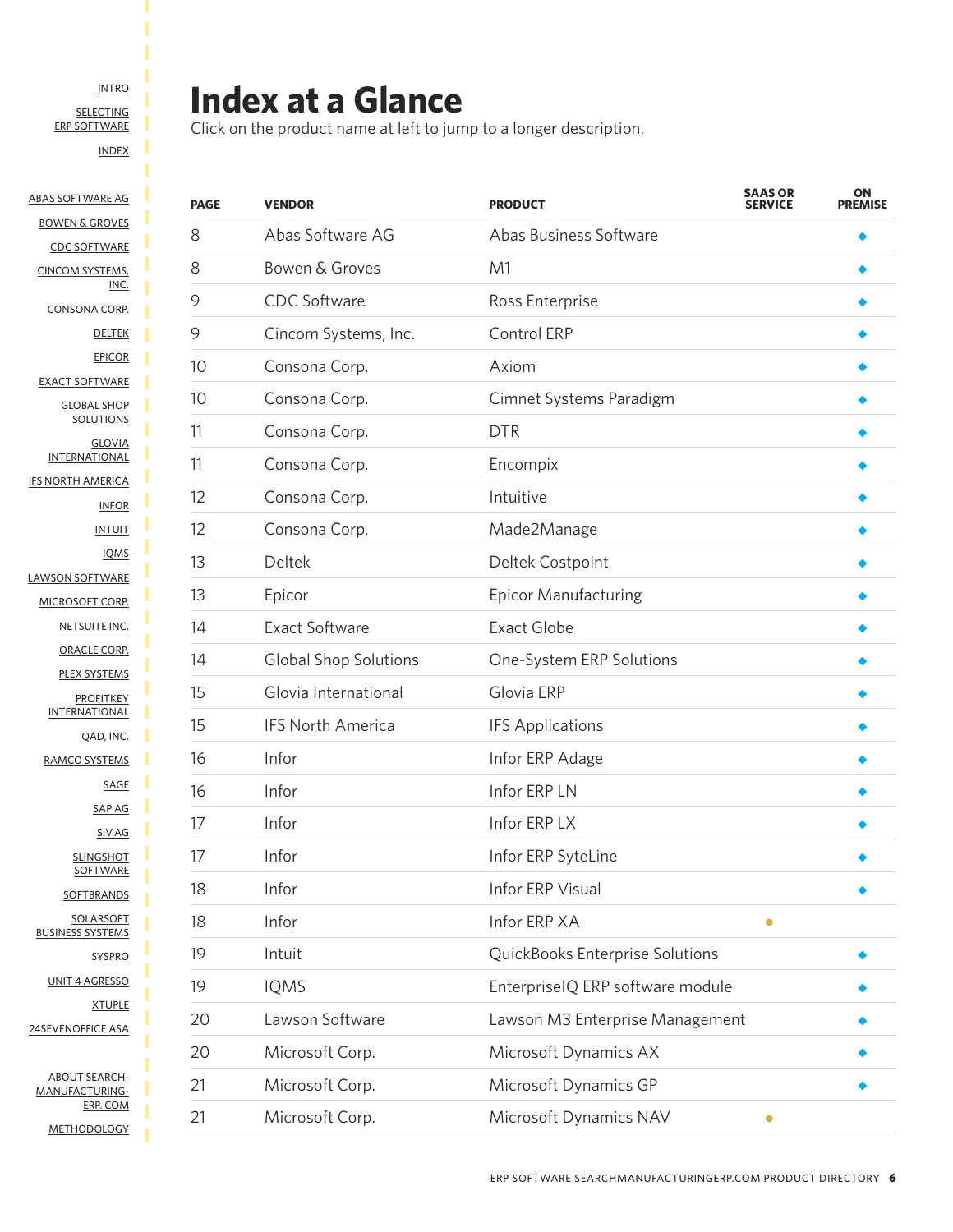**[INTRO](#page-2-0) [SELECTING](#page-3-0)** [ERP SOFTWARE](#page-3-0) [INDEX](#page-5-0) [ABAS SOFTWARE AG](#page-7-0) [BOWEN & GROVES](#page-7-0) [CDC SOFTWARE](#page-8-0) [CINCOM SYSTEMS,](#page-8-0) [INC.](#page-8-0) [CONSONA CORP.](#page-9-0) [DELTEK](#page-12-0) [EPICOR](#page-12-0) [EXACT SOFTWARE](#page-13-0) [GLOBAL SHOP](#page-13-0) **[SOLUTIONS](#page-13-0) [GLOVIA](#page-14-0) [INTERNATIONAL](#page-14-0)** [IFS NORTH AMERICA](#page-14-0) [INFOR](#page-15-0) [INTUIT](#page-18-0) [IQMS](#page-18-0) [LAWSON SOFTWARE](#page-19-0) [MICROSOFT CORP.](#page-19-0) [NETSUITE INC.](#page-21-0) [ORACLE CORP.](#page-22-0) [PLEX SYSTEMS](#page-23-0) [PROFITKEY](#page-23-0) **[INTERNATIONAL](#page-23-0)** [QAD, INC.](#page-24-0) [RAMCO SYSTEMS](#page-24-0) [SAGE](#page-25-0) [SAP AG](#page-25-0) [SIV.AG](#page-27-0) **[SLINGSHOT](#page-28-0) [SOFTWARE](#page-28-0) [SOFTBRANDS](#page-28-0) [SOLARSOFT](#page-29-0)** [BUSINESS SYSTEMS](#page-29-0) **[SYSPRO](#page-30-0)** [UNIT 4 AGRESSO](#page-30-0) П

П

**[XTUPLE](#page-31-0)** [24SEVENOFFICE ASA](#page-32-0)

[ABOUT SEARCH-](#page-33-0)[MANUFACTURING-](#page-33-0)[ERP. COM](#page-33-0)

П

п

**[METHODOLOGY](#page-33-0)** 

| <b>PAGE</b> | <b>VENDOR</b>              | <b>PRODUCT</b>                     | <b>SAAS OR</b><br><b>SERVICE</b> | ON<br><b>PREMISE</b> |
|-------------|----------------------------|------------------------------------|----------------------------------|----------------------|
| 22          | Microsoft Corp.            | Microsoft Dynamics SL              |                                  |                      |
| 22          | NetSuite Inc.              | NetSuite                           | $\bullet$                        |                      |
| 23          | Oracle Corp.               | Oracle E-Business Suite            |                                  |                      |
| 23          | Oracle Corp.               | JD Edwards EnterpriseOne           |                                  |                      |
| 24          | Plex Systems               | Plex Online                        |                                  |                      |
| 24          | ProfitKey International    | Rapid Response Manufacturing (RRM) |                                  |                      |
| 25          | QAD, Inc.                  | <b>QAD Enterprise Applications</b> |                                  |                      |
| 25          | Ramco Systems              | Ramco ERP                          |                                  |                      |
| 26          | Sage                       | Sage ERP X3                        |                                  |                      |
| 26          | <b>SAPAG</b>               | <b>SAP Business Suite</b>          |                                  |                      |
| 27          | <b>SAP AG</b>              | SAP All-in-One                     |                                  |                      |
| 27          | <b>SAP AG</b>              | SAP Business ByDesign              |                                  |                      |
| 28          | <b>SAP AG</b>              | <b>SAP Business One</b>            |                                  |                      |
| 28          | SIV.AG                     | kVASy                              |                                  |                      |
| 29          | Slingshot Software         | Slingshot eCity                    |                                  |                      |
| 29          | SoftBrands                 | Evolution                          |                                  |                      |
| 30          | SoftBrands                 | Fourth Shift                       |                                  |                      |
| 30          | Solarsoft Business Systems | Solarsoft ERP                      |                                  |                      |
| 31          | Syspro                     | Syspro ERP                         |                                  |                      |
| 31          | Unit 4 Agresso             | Agresso Business World             |                                  |                      |
| 32          | xTuple                     | xTuple ERP: Manufacturing Edition  |                                  |                      |
| 32          | xTuple                     | PostBooks                          |                                  |                      |
| 33          | 24SevenOffice ASA          | 24SevenOffice                      | $\bullet$                        |                      |

#### **LEGEND**

**Vendor:** Vendor/developer of product at directory press time **Product:** Product name

- **6 SaaS or services:** technology available as SaaS, hosted, on-demand, ASP and web services
- ◆ On-premise: software or systems on premise

2 Descriptions were written by the SearchManufacturingERP.com editorial team based on information gathered from vendor websites.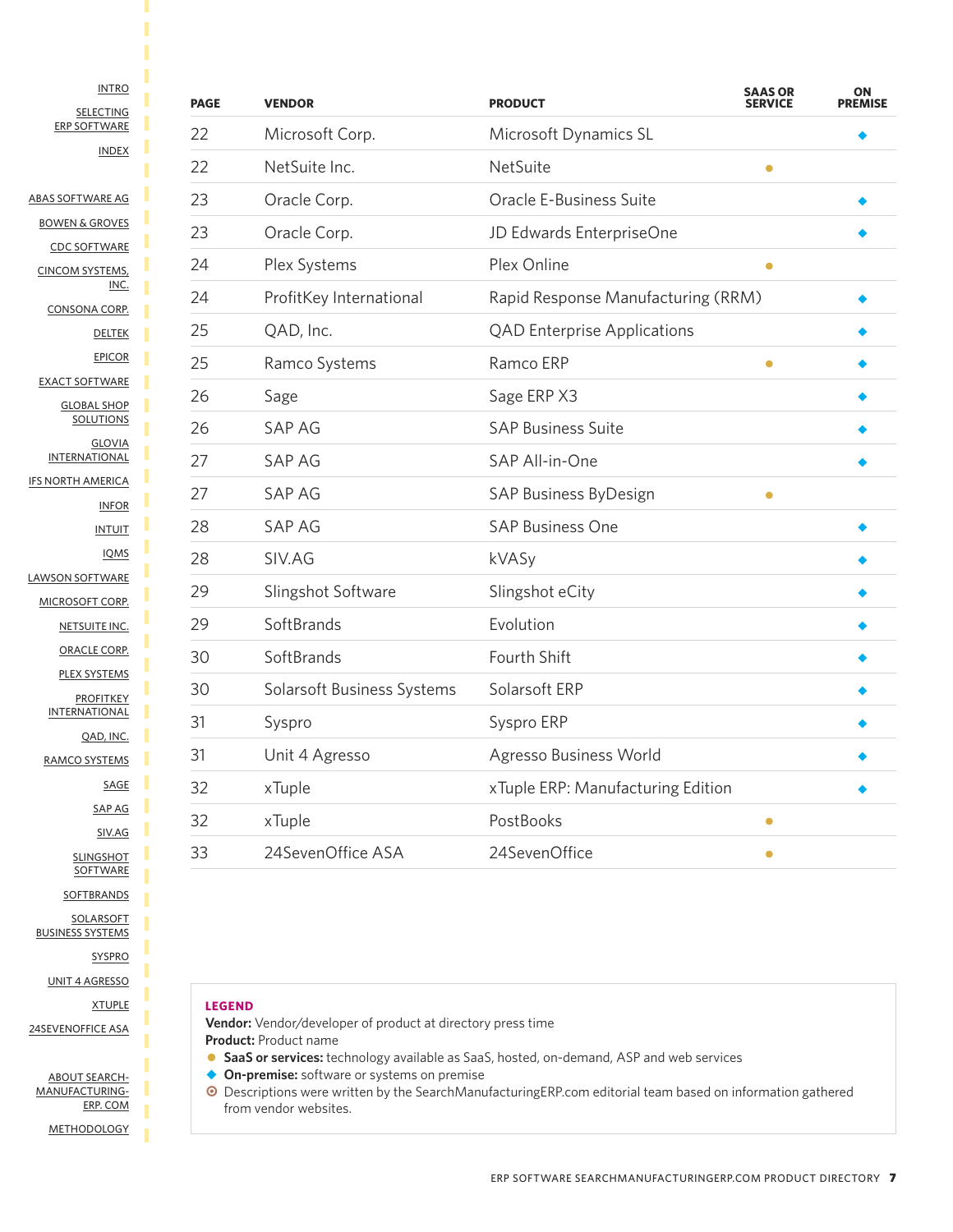<span id="page-7-0"></span>[SELECTING](#page-3-0) [ERP SOFTWARE](#page-3-0) [INDEX](#page-5-0)

[ABAS SOFTWARE AG](#page-7-0) [BOWEN & GROVES](#page-7-0) [CDC SOFTWARE](#page-8-0) [CINCOM SYSTEMS,](#page-8-0) [INC.](#page-8-0) [CONSONA CORP.](#page-9-0) [DELTEK](#page-12-0) [EPICOR](#page-12-0) [EXACT SOFTWARE](#page-13-0) [GLOBAL SHOP](#page-13-0) **[SOLUTIONS](#page-13-0)** [GLOVIA](#page-14-0) [INTERNATIONAL](#page-14-0) [IFS NORTH AMERICA](#page-14-0) [INFOR](#page-15-0) [INTUIT](#page-18-0) [IQMS](#page-18-0) [LAWSON SOFTWARE](#page-19-0) [MICROSOFT CORP.](#page-19-0) [NETSUITE INC.](#page-21-0) [ORACLE CORP.](#page-22-0) [PLEX SYSTEMS](#page-23-0) [PROFITKEY](#page-23-0) [INTERNATIONAL](#page-23-0) [QAD, INC.](#page-24-0) [RAMCO SYSTEMS](#page-24-0) [SAGE](#page-25-0) [SAP AG](#page-25-0) [SIV.AG](#page-27-0) **[SLINGSHOT](#page-28-0) [SOFTWARE](#page-28-0) [SOFTBRANDS](#page-28-0) [SOLARSOFT](#page-29-0)** [BUSINESS SYSTEMS](#page-29-0) **[SYSPRO](#page-30-0)** [UNIT 4 AGRESSO](#page-30-0) [XTUPLE](#page-31-0) [24SEVENOFFICE ASA](#page-32-0) [ABOUT SEARCH-](#page-33-0)[MANUFACTURING-](#page-33-0)[ERP. COM](#page-33-0)

[METHODOLOGY](#page-33-0)

#### **ABAS SOFTWARE AG**

#### **[Abas Business Software](http://www.abas-software.com)**

*Abas Business Software is an ERP software package for small and midmarket manufacturers and* distributors.  $\bullet$ 

#### **COMPANY WEBSITE:** [www.abas-software.com](http://www.abas-software.com) **FOUNDED:** 1980

**SUMMARY:** Abas offers its ERP software in two versions—Abas ERP and Abas Distribution and in 28 languages. Each suite includes functionality for purchasing, electronic data interchange (EDI), costing, sales, accounting, controlling, materials management and valuation, scheduling and production. Abas ERP is designed to meet the needs of both process and discrete manufacturers and can be adapted to meet specific branch or company requirements. Abas ERP serves companies in industries ranging from automotive, chemical engineering, medical engineering, electrical engineering, food and beverage, furniture, packaging, plastics, wood and textiles. Abas Distribution is designed for companies in wholesale, distribution or service industries. It offers supply chain management (SCM) capabilities such as distribution planning and plan purchasing with consideration for lead time. Abas Distribution allows users to process information at every level of an organization, control inventory and increase on-time deliveries. It serves companies in many kinds of industries, including toys, medical equipment, catering products, petroleum products trade, steel industry trade, supermarkets and concrete and building materials.

**PRICING INFORMATION:** Entry price point: \$50,000 for four users

#### **BOWEN & GROVES**

#### **[M1](http://www.bowen-groves.com/ERP_Software_M1.stm)**

*M1 is an ERP software system designed* for small to medium-sized manufacturers.  $\bullet$ 

#### **COMPANY WEBSITE:** [www.bowen-groves.com/](http://www.bowen-groves.com/index.htm) [index.htm](http://www.bowen-groves.com/index.htm) **FOUNDED:** 1992

**SUMMARY:** M1 is an ERP software system designed for small to medium-sized manufacturers, including job shops, custom and mixed mode manufacturers and make-to-order manufacturers. M1 manufacturing software provides total integration and automation from quoting through invoicing and is capable of customization. The integrated help/M1 assistant and the implementation checklist allow for rapid deployments. M1 is also integrated with customer relationship management (CRM) software, as well as with personal email and document tools. Smart screen technology eliminates the need to have multiple windows open. Manufacturing data only needs to be entered into M1 once for use in orders, job management, shipping and invoices. M1 provides functionality for estimating/quoting, advanced bill of materials (ABOM), accounts payable/receivable, product configuration, multi-currency management, purchasing request for quote (RFQ), project management, lead management, call management, document management, point of sale (POS) and shop floor data entry. Developed for Microsoft SQL Server, M1 runs on Windows 2000/XP/2003/Vista. <sup>o</sup>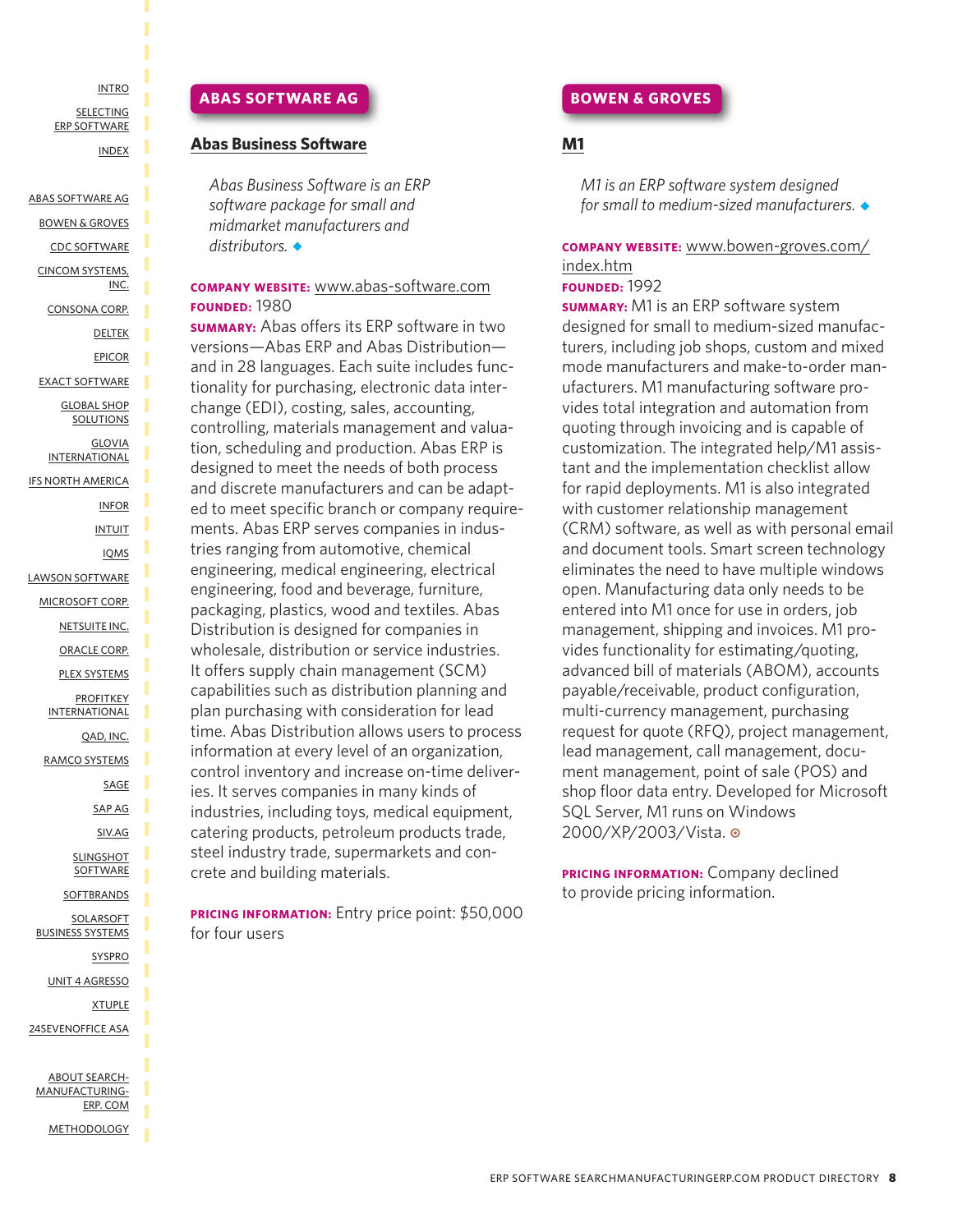<span id="page-8-0"></span>[SELECTING](#page-3-0) [ERP SOFTWARE](#page-3-0) [INDEX](#page-5-0)

[ABAS SOFTWARE AG](#page-7-0) [BOWEN & GROVES](#page-7-0) [CDC SOFTWARE](#page-8-0) [CINCOM SYSTEMS,](#page-8-0) [INC.](#page-8-0) [CONSONA CORP.](#page-9-0) [DELTEK](#page-12-0) [EPICOR](#page-12-0) [EXACT SOFTWARE](#page-13-0) [GLOBAL SHOP](#page-13-0) **[SOLUTIONS](#page-13-0)** [GLOVIA](#page-14-0) [INTERNATIONAL](#page-14-0) [IFS NORTH AMERICA](#page-14-0) [INFOR](#page-15-0) [INTUIT](#page-18-0) [IQMS](#page-18-0) [LAWSON SOFTWARE](#page-19-0) [MICROSOFT CORP.](#page-19-0) [NETSUITE INC.](#page-21-0) [ORACLE CORP.](#page-22-0) [PLEX SYSTEMS](#page-23-0) [PROFITKEY](#page-23-0) [INTERNATIONAL](#page-23-0) [QAD, INC.](#page-24-0) [RAMCO SYSTEMS](#page-24-0) [SAGE](#page-25-0) [SAP AG](#page-25-0) [SIV.AG](#page-27-0) **[SLINGSHOT](#page-28-0) [SOFTWARE](#page-28-0) [SOFTBRANDS](#page-28-0) [SOLARSOFT](#page-29-0)** [BUSINESS SYSTEMS](#page-29-0) **[SYSPRO](#page-30-0)** [UNIT 4 AGRESSO](#page-30-0) [XTUPLE](#page-31-0) [24SEVENOFFICE ASA](#page-32-0) [ABOUT SEARCH-](#page-33-0)[MANUFACTURING-](#page-33-0)[ERP. COM](#page-33-0) [METHODOLOGY](#page-33-0)

#### **CDC SOFTWARE**

#### **[Ross Enterprise](http://www.rossinc.com)**

*The Ross Enterprise software suite includes ERP, supply chain management (SCM), warehouse management, customer relationship management (CRM), real time performance management and business analytics.*  $\triangleleft$ 

#### **COMPANY WEBSITE:** [www.cdcsoftware.com](http://www.cdcsoftware.com) **FOUNDED:** 2002

**SUMMARY:** Ross Enterprise offers industry-specific functionality for a variety of process industries, including food and beverage, consumer products, life sciences, chemicals, metals and natural products. This ERP software suite is designed to meet the specific challenges of process manufacturers, such as formula- or recipe-based manufacturers, perfect order fulfillment and inventory expiration and spoilage. The suite of applications includes functionality in ERP, SCM, CRM, enterprise performance management (EPM) and business analytics. Ross Enterprise offers process manufacturers forecasting and scheduling, formula-based production and yield management, track and trace, quality control, inventory management, complex product costing, pricing and promotions management and streamlined regulatory compliance. Ross Enterprise also offers four specialized out-of-the-box ERP software packages designed to meet the unique needs of industries such as food and beverage, life sciences, metals and building materials and chemicals.

**PRICING INFORMATION:** For one to 10 users the cost would be \$7,000. For 100 users, the Ross Enterprise suite would cost \$425,000.

#### **CINCOM SYSTEMS, INC.**

#### **[Control ERP](http://www.cincomerp.com)**

*Cincom Control ERP offers lean-enabled technology in support of all phases of the manufacturing process.* 

#### **COMPANY WEBSITE:** [www.cincom.com](http://www.cincom.com) **FOUNDED:** 1968

**SUMMARY:** Cincom Control ERP is a fully-integrated suite that provides lean enabled enterprise software to support business operations and customer communications of large enterprises and small to medium-sized growth manufacturers globally. In addition to ERP, the Control ERP suite includes tools to support business functions such as selling, order management, engineering, procurement, manufacturing, costing, financial accounting and customer service. It also supports demand-driven strategies for both complex and discrete manufacturing. With Mixed-Mode manufacturing functionality, manufacturers can build any product needed on any day. Constraint-based demand planning functionality makes it possible to meet any required delivery date. Lean manufacturing, flow and demand flow technology are built into Control ERP. Its complex manufacturing functionality is collaborative and makes data from every level of the organization—from sales and design to compliance and production—viewable and accessible to managers. Cincom offers out-ofthe-box implementation of Control ERP.

**PRICING INFORMATION:** Cincom Control offers a variety of licensing plans including traditional seat-based and server-based licenses, as well as license purchase plans, leases, subscriptions with both user site installed and hosted models. Prices start in the \$300,000 range.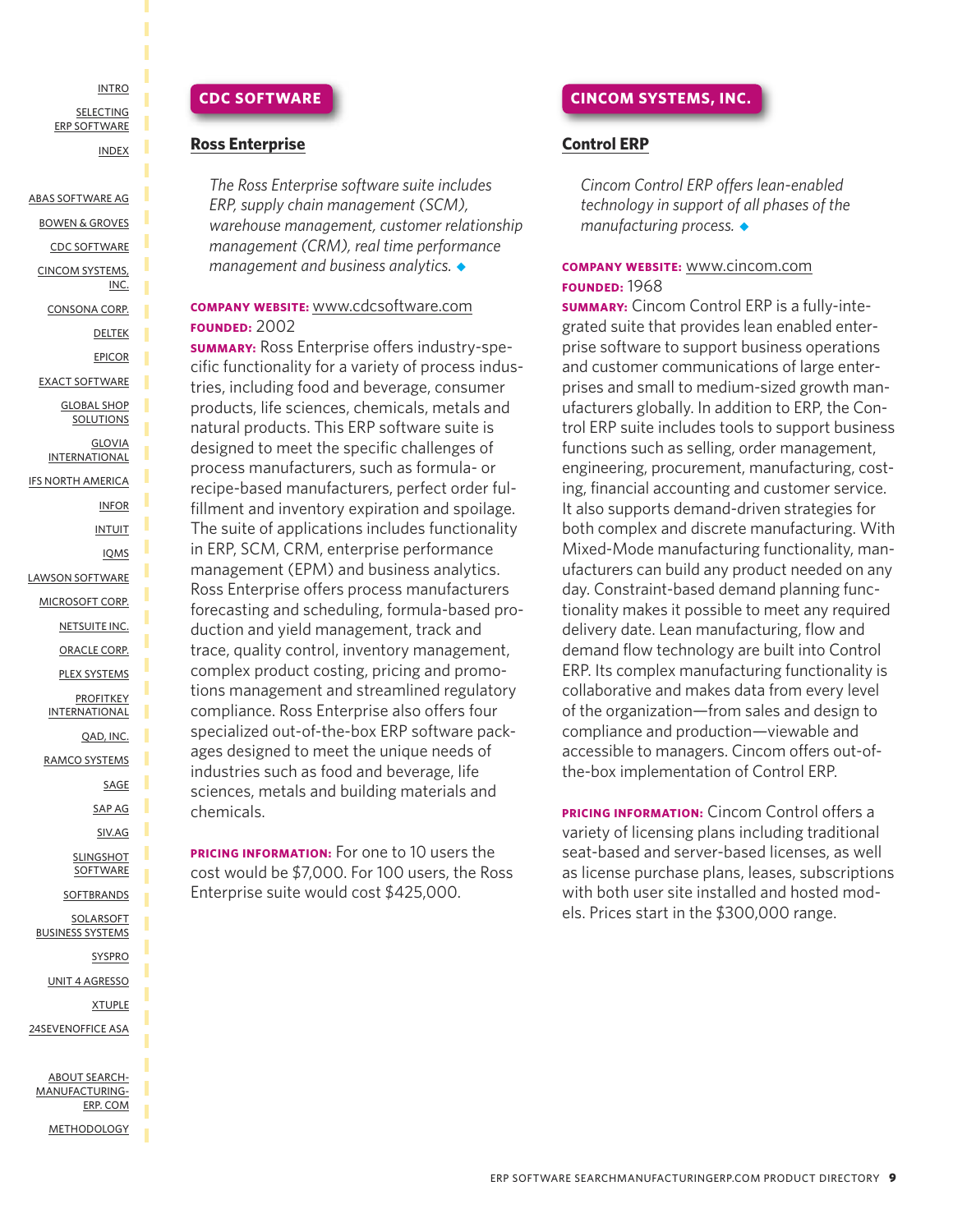<span id="page-9-0"></span>[SELECTING](#page-3-0) [ERP SOFTWARE](#page-3-0) [INDEX](#page-5-0)

[ABAS SOFTWARE AG](#page-7-0) [BOWEN & GROVES](#page-7-0) [CDC SOFTWARE](#page-8-0) [CINCOM SYSTEMS,](#page-8-0) [INC.](#page-8-0) [CONSONA CORP.](#page-9-0) [DELTEK](#page-12-0) [EPICOR](#page-12-0) [EXACT SOFTWARE](#page-13-0) [GLOBAL SHOP](#page-13-0) [SOLUTIONS](#page-13-0) [GLOVIA](#page-14-0) [INTERNATIONAL](#page-14-0) [IFS NORTH AMERICA](#page-14-0) [INFOR](#page-15-0) [INTUIT](#page-18-0) [IQMS](#page-18-0) [LAWSON SOFTWARE](#page-19-0) [MICROSOFT CORP.](#page-19-0) [NETSUITE INC.](#page-21-0) [ORACLE CORP.](#page-22-0) [PLEX SYSTEMS](#page-23-0) [PROFITKEY](#page-23-0) [INTERNATIONAL](#page-23-0) [QAD, INC.](#page-24-0) [RAMCO SYSTEMS](#page-24-0) [SAGE](#page-25-0) [SAP AG](#page-25-0) [SIV.AG](#page-27-0) **[SLINGSHOT](#page-28-0) [SOFTWARE](#page-28-0) [SOFTBRANDS](#page-28-0) [SOLARSOFT](#page-29-0)** [BUSINESS SYSTEMS](#page-29-0) **[SYSPRO](#page-30-0)** [UNIT 4 AGRESSO](#page-30-0) [XTUPLE](#page-31-0) [24SEVENOFFICE ASA](#page-32-0) [ABOUT SEARCH-](#page-33-0)[MANUFACTURING-](#page-33-0)[ERP. COM](#page-33-0) [METHODOLOGY](#page-33-0)

#### **CONSONA CORP.**

#### **[Axiom](http://www.axiscomp.com/)**

*The Axiom ERP solution from Consona's Axis business unit is an ERP software solution* for the metals, wire and cable industries.  $\bullet$ 

#### **COMPANY WEBSITE:** [www.consona.com/](http://www.consona.com/) **FOUNDED:** 1986

**SUMMARY:** The Axiom ERP solution from Consona's Axis business unit is designed for the metals, wire and cable industries, whose manufacturing environments have both process and discrete manufacturing characteristics. Axiom is built from the ground up to support the operational requirements of companies that transform material through melting, casting, rolling, forging, drawing, annealing, slitting, extruding, stranding, or cabling to produce product. The primary components of the system are: Axiom/mx Open, a set of applications for sales, production, quality and financial management; Axiom e/Suite Customer Service, for web-based customer service; Axiom APS, which provides capabilities for planning and scheduling; and Axiom BI, for business intelligence, executive information and decision support.  $\odot$ 

**PRICING INFORMATION:** Company declined to provide pricing information.

#### **CONSONA CORP.**

#### **[Cimnet Systems Paradigm](http://www.cim-sys.com/Solutions/Paradigm/Sol_Paradigm.aspx)**

*Cimnet Systems' Paradigm ERP software is designed specifically for the printed circuit board manufacturing industry.* 

#### **COMPANY WEBSITE:** [www.consona.com/](http://www.consona.com/) **FOUNDED:** 1986

**SUMMARY:** Cimnet Systems' Paradigm ERP software for the printed circuit board (PCB) industry offers scheduling, on-time delivery and asset utilization by making shop floor information available when and where needed; allows users to update their clients with built-in email; allows flexibility in sub-assembly management; and streamlines operations through full quote-to-ship capabilities and built-in workflow. Paradigm provide an integrated set of tools for sales management, material management, pre-production engineering and production management. Additional functionality is available for cost accounting, statistical process control, cycle time performance, financial accounting, sales forecasting, intelligent engineering, lot tracking, plant maintenance, just-in-time performance, electronic data interchange and executive information systems. Other capabilities include WIP Status Reports that show the locations of work orders; Shop Floor Monitor for movement tracking; allowing the same production part number to be used for multiple customers; and management of replenishment orders.  $\odot$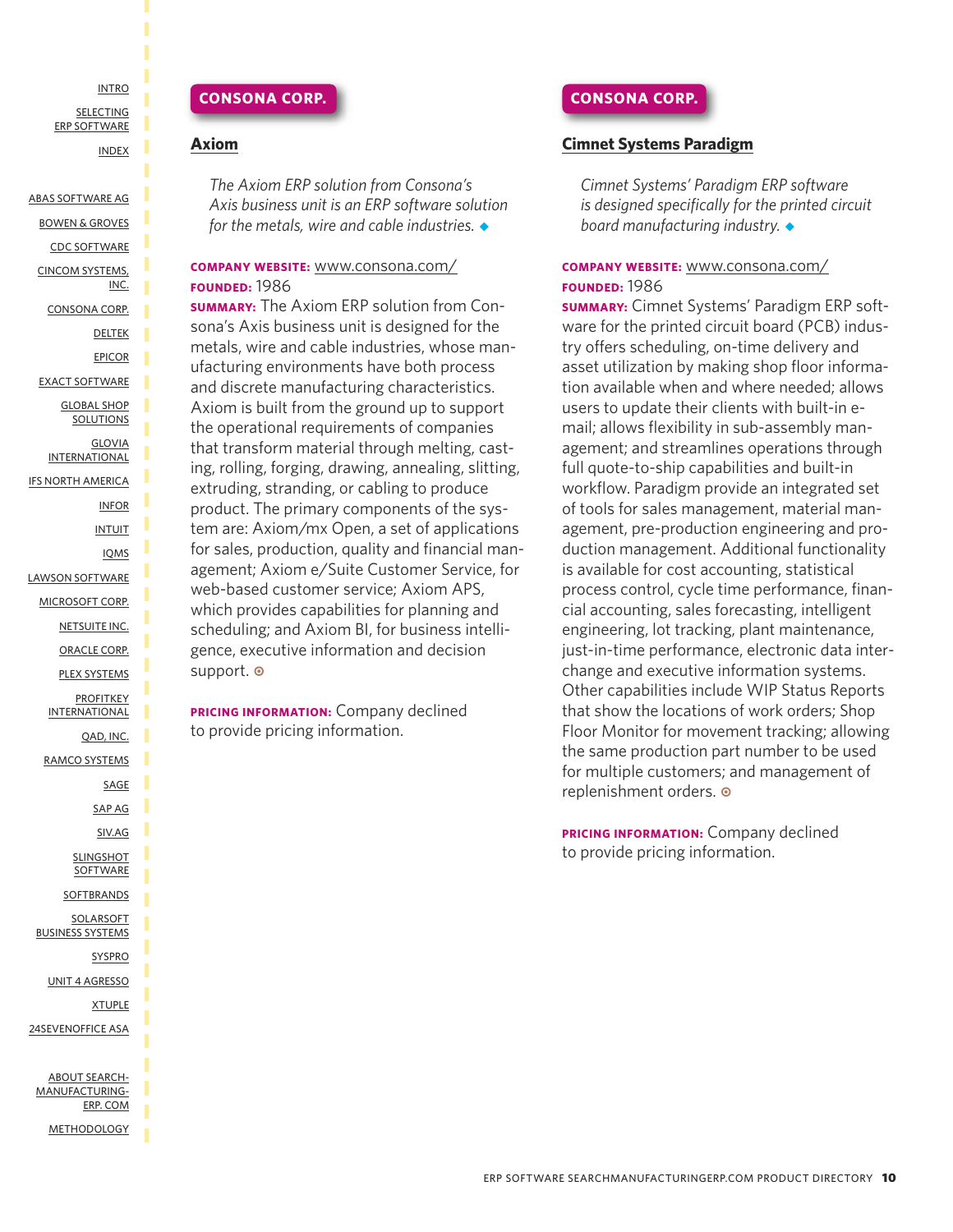[SELECTING](#page-3-0) [ERP SOFTWARE](#page-3-0) [INDEX](#page-5-0)

[ABAS SOFTWARE AG](#page-7-0) [BOWEN & GROVES](#page-7-0) [CDC SOFTWARE](#page-8-0) [CINCOM SYSTEMS,](#page-8-0) [INC.](#page-8-0) [CONSONA CORP.](#page-9-0) [DELTEK](#page-12-0) [EPICOR](#page-12-0) [EXACT SOFTWARE](#page-13-0) [GLOBAL SHOP](#page-13-0) [SOLUTIONS](#page-13-0) [GLOVIA](#page-14-0) [INTERNATIONAL](#page-14-0) [IFS NORTH AMERICA](#page-14-0) [INFOR](#page-15-0) [INTUIT](#page-18-0) [IQMS](#page-18-0) [LAWSON SOFTWARE](#page-19-0) [MICROSOFT CORP.](#page-19-0) [NETSUITE INC.](#page-21-0) [ORACLE CORP.](#page-22-0) [PLEX SYSTEMS](#page-23-0) [PROFITKEY](#page-23-0) [INTERNATIONAL](#page-23-0) [QAD, INC.](#page-24-0) [RAMCO SYSTEMS](#page-24-0) [SAGE](#page-25-0) [SAP AG](#page-25-0) [SIV.AG](#page-27-0) **[SLINGSHOT](#page-28-0) [SOFTWARE](#page-28-0) [SOFTBRANDS](#page-28-0)** [SOLARSOFT](#page-29-0) [BUSINESS SYSTEMS](#page-29-0) **[SYSPRO](#page-30-0)** [UNIT 4 AGRESSO](#page-30-0) [XTUPLE](#page-31-0) [24SEVENOFFICE ASA](#page-32-0) [ABOUT SEARCH-](#page-33-0)[MANUFACTURING-](#page-33-0)[ERP. COM](#page-33-0) [METHODOLOGY](#page-33-0)

#### **CONSONA CORP.**

#### **[DTR](http://www.dtrplastics.com/)**

*DTR is an ERP solution aimed at plastics processors.* 

#### **COMPANY WEBSITE:** [www.consona.com/](http://www.consona.com/) **FOUNDED:** 1986

**SUMMARY:** DTR Version 9.3 is an ERP solution for the plastics processing industry. The latest version includes two new modules: Preventative Maintenance and Quote Manager. The Preventative Maintenance module maintains procedures and service plans, manages and purchases parts, and schedules and executes maintenance work orders for molds, production machines and other equipment. The Quote Manager module provides a central repository for production quotes to customers. Users will be able to create and maintain quotes for standard parts, as well as engineering and engineering change quotes. Pricing can be calculated or entered manually using BOMs or price tables with unlimited quantity breaks for each quoted part.  $\odot$ 

**PRICING INFORMATION:** Company declined to provide pricing information.

#### **CONSONA CORP.**

#### **[Encompix](http://www.encompix.com/)**

*Encompix ERP, a Consona ERP solution, specializes in helping project-based, engineering-intensive manufacturers deliver complex products on time and on budget.*  $\bullet$ 

#### **COMPANY WEBSITE:** [www.consona.com/](http://www.consona.com/) **FOUNDED:** 1986

**SUMMARY:** Summary: Encompix is a Consona ERP solution for project-based, engineer-toorder manufacturing operations. The latest version of the software can exchange bills of materials (BOM) and item master information with AutoCAD, streamlining the flow of information from engineering to production and planning. Version 9.4 also offers improved visibility and consistency of the actual versus planned cost calculations on a variety of reports and query screens across an entire project, from engineering through installation. In addition, project and shop floor reports are available in Crystal Reports, with the ability to drill down to details or modify standard reports to meet specific needs, providing access to the full bill of materials for any parent covering sub-jobs, multiple release structures, shared parent structures and sales orders. Field access to project information is improved through screens that can be tailored to match the particular needs of each user. <sup>o</sup>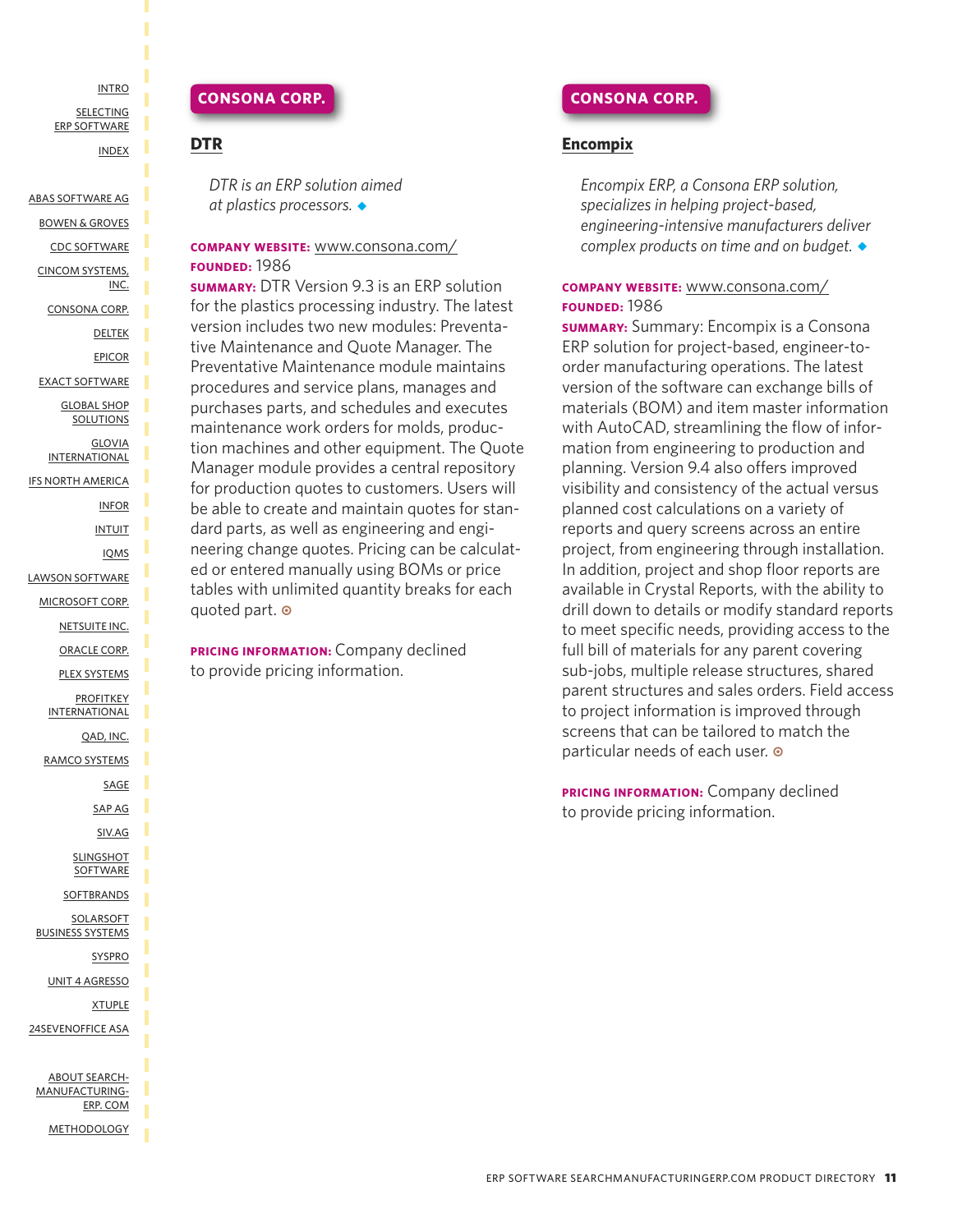[SELECTING](#page-3-0) [ERP SOFTWARE](#page-3-0) [INDEX](#page-5-0)

[ABAS SOFTWARE AG](#page-7-0) [BOWEN & GROVES](#page-7-0) [CDC SOFTWARE](#page-8-0) [CINCOM SYSTEMS,](#page-8-0) [INC.](#page-8-0) [CONSONA CORP.](#page-9-0) [DELTEK](#page-12-0) [EPICOR](#page-12-0) [EXACT SOFTWARE](#page-13-0) [GLOBAL SHOP](#page-13-0) [SOLUTIONS](#page-13-0) [GLOVIA](#page-14-0) [INTERNATIONAL](#page-14-0) [IFS NORTH AMERICA](#page-14-0) [INFOR](#page-15-0) [INTUIT](#page-18-0) [IQMS](#page-18-0) [LAWSON SOFTWARE](#page-19-0) [MICROSOFT CORP.](#page-19-0) [NETSUITE INC.](#page-21-0) [ORACLE CORP.](#page-22-0) [PLEX SYSTEMS](#page-23-0) [PROFITKEY](#page-23-0) [INTERNATIONAL](#page-23-0) [QAD, INC.](#page-24-0) [RAMCO SYSTEMS](#page-24-0) [SAGE](#page-25-0) [SAP AG](#page-25-0) [SIV.AG](#page-27-0) **[SLINGSHOT](#page-28-0) [SOFTWARE](#page-28-0) [SOFTBRANDS](#page-28-0) [SOLARSOFT](#page-29-0)** [BUSINESS SYSTEMS](#page-29-0) **[SYSPRO](#page-30-0)** [UNIT 4 AGRESSO](#page-30-0) [XTUPLE](#page-31-0) [24SEVENOFFICE ASA](#page-32-0)

#### [ABOUT SEARCH-](#page-33-0)[MANUFACTURING-](#page-33-0)[ERP. COM](#page-33-0)

[METHODOLOGY](#page-33-0)

#### **CONSONA CORP.**

#### **[Intuitive](http://www.intuitivemfg.com/)**

*Intuitive ERP is designed to handle all the front-office and back-office operations of a discrete manufacturing company.* 

#### **COMPANY WEBSITE:** [www.consona.com/](http://www.consona.com/) **FOUNDED:** 1986

**SUMMARY:** Intuitive FRP has a Microsoft NFTbased architecture, and can handle all the front-office and back-office operations of a discrete manufacturing company. The software includes planning, inventory, engineering, purchasing, finance, quoting/estimating, order processing, configurator, statistic process control, forecasting, alert messenger, project management and manufacturing modules. The manufacturing module allows users to plan and schedule production, enter and track work orders, control the shop floor, monitor production status, manage material and equipment capacity, promise deliveries, and track time and attendance.  $\odot$ 

**PRICING INFORMATION:** Company declined to provide pricing information.

#### **CONSONA CORP.**

#### **[Made2Manage](http://www.made2manage.com/ERP-Software.aspx)**

*The Made2Manage ERP software module is a back-office platform that captures data from all of a manufacturer's production processes in one database.* 

#### **COMPANY WEBSITE:** [www.consona.com/](http://www.consona.com/) **FOUNDED:** 1986

**SUMMARY:** As part of the Made2Manage ERP solution, the M2M ERP software module is a back-office platform that captures data in one centralized system. By integrating a manufacturer's production processes into one database, M2M ERP software can execute all facets of the firm's operations. M2M ERP software administers customer order management, materials management, production management and financial management processes. The M2M ERP software module gives maketo-order, make-to-stock, engineer-to-order, assemble-to-order or mixed-mode manufacturers real-time visibility over all back-office functions. M2M ERP also supports standard workflow manufacturing processes such as quotes, routings, sales order management, shipping and receiving, order costing, general ledger, job order, engineering, inventory control, bill of materials (BOM) and quality management.  $\odot$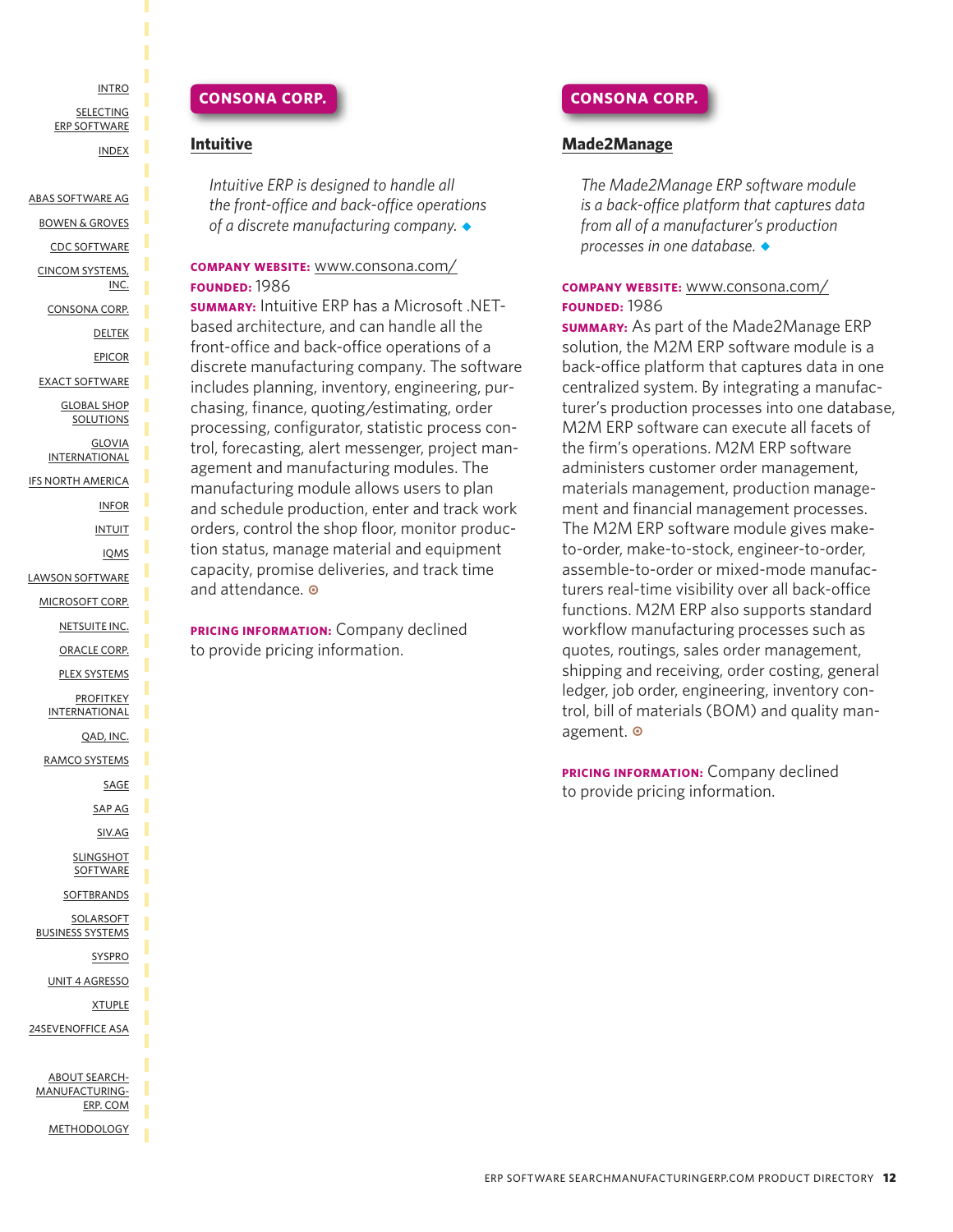#### <span id="page-12-0"></span>[INTRO](#page-2-0) [SELECTING](#page-3-0)

[ERP SOFTWARE](#page-3-0) [INDEX](#page-5-0)

[ABAS SOFTWARE AG](#page-7-0) [BOWEN & GROVES](#page-7-0) [CDC SOFTWARE](#page-8-0) [CINCOM SYSTEMS,](#page-8-0) [INC.](#page-8-0) [CONSONA CORP.](#page-9-0) [DELTEK](#page-12-0) [EPICOR](#page-12-0) [EXACT SOFTWARE](#page-13-0) [GLOBAL SHOP](#page-13-0) [SOLUTIONS](#page-13-0) [GLOVIA](#page-14-0) [INTERNATIONAL](#page-14-0) [IFS NORTH AMERICA](#page-14-0) [INFOR](#page-15-0) [INTUIT](#page-18-0) [IQMS](#page-18-0) [LAWSON SOFTWARE](#page-19-0) [MICROSOFT CORP.](#page-19-0) [NETSUITE INC.](#page-21-0) [ORACLE CORP.](#page-22-0) [PLEX SYSTEMS](#page-23-0) [PROFITKEY](#page-23-0) [INTERNATIONAL](#page-23-0) [QAD, INC.](#page-24-0) [RAMCO SYSTEMS](#page-24-0) [SAGE](#page-25-0) [SAP AG](#page-25-0) [SIV.AG](#page-27-0) **[SLINGSHOT](#page-28-0) [SOFTWARE](#page-28-0) [SOFTBRANDS](#page-28-0) [SOLARSOFT](#page-29-0)** [BUSINESS SYSTEMS](#page-29-0) **[SYSPRO](#page-30-0)** [UNIT 4 AGRESSO](#page-30-0) [XTUPLE](#page-31-0) [24SEVENOFFICE ASA](#page-32-0) [ABOUT SEARCH-](#page-33-0)[MANUFACTURING-](#page-33-0)[ERP. COM](#page-33-0)

[METHODOLOGY](#page-33-0)



#### **[Deltek Costpoint](http://www.deltek.com/products/costpoint/default.asp)**

*Deltek Costpoint software is built to meet the needs of project-based manufacturers.*  $\triangleleft$ 

#### **COMPANY WEBSITE:** [www.deltek.com/](http://www.deltek.com/) **FOUNDED:** 1983

**SUMMARY:** Deltek Costpoint ERP software is designed for project-based manufacturers. Deltek Costpoint Materials Management links management and the shop floor by providing functionality for streamlining procurement processes, tracking customer orders, project tracking, asset inventory management, project and financial management and controlling material and production processes from design and materials procurement to manufacturing and order fulfillment. Materials Management is designed for any engineer-to-order, or maketo-order project manufacturer. Deltek Costpoint Human Resources software automates HR processes for project-driven businesses. Deltek Performance Management combines all project and corporate data from Costpoint and other Deltek software in an organization to provide users with a dashboard of all activity within the organization. Deltek GovWin business development and capture software enables users at government contractors to automate lead generation and manage business intelligence (BI) while improving operation performance.  $\bullet$ 

**PRICING INFORMATION:** Company declined to provide pricing information.



#### **[Epicor Manufacturing](http://www.epicor.com/Solutions/Pages/ERP.aspx)**

*Epicor Manufacturing offers end-to-end ERP functionality for midmarket and global* manufacturers.  $\bullet$ 

#### **COMPANY WEBSITE:** [www.epicor.com](http://www.epicor.com) **FOUNDED:** 1984

**SUMMARY:** Epicor offers specialized ERP packages for mid-sized businesses and multinational enterprises. For global manufacturers, Epicor features built-in compliance for a majority of countries. Currently Epicor software products are used in more than 140 countries and are available in more than 30 languages. Epicor offers applications for financial, inventory, product data management, supply chain management (SCM), customer relationship management (CRM), production management, sales, planning and scheduling, service management, business intelligence (BI) and enterprise performance management (EPM). Epicor develops industry-specific software products for manufacturers; these industries include aerospace and defense, automotive, fabricated metals, electronics and electrical equipment, furniture and fixtures, medical devices, industrial machinery and rubber and plastics. Epicor manufacturing software is built on a single unified data model to provide users with real-time management of manufacturing processes and information across operations.

**PRICING INFORMATION:** Prices/software costs start at approximately \$4,000–\$500,000+, according to company spokespeople.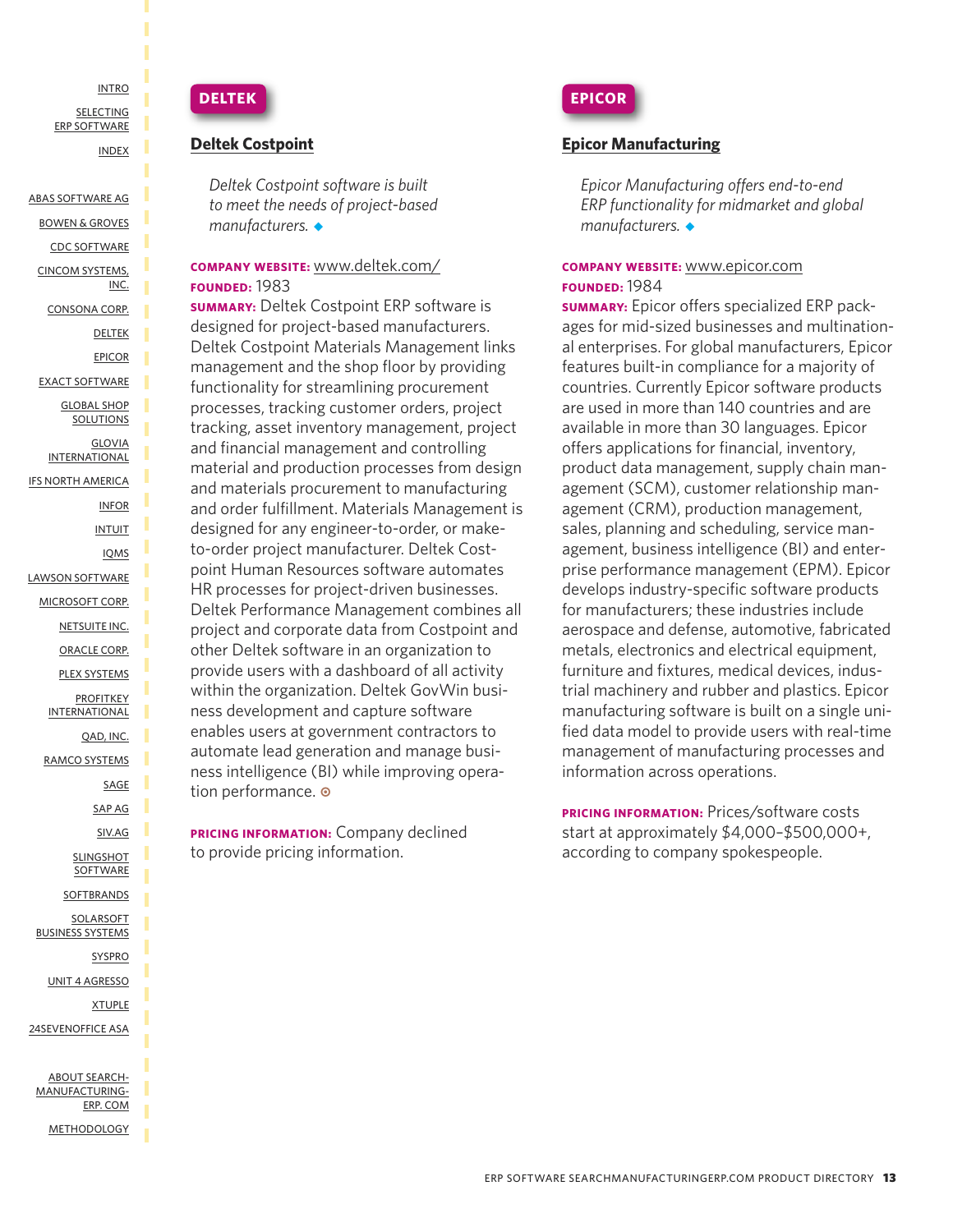<span id="page-13-0"></span>[SELECTING](#page-3-0) [ERP SOFTWARE](#page-3-0) [INDEX](#page-5-0)

[ABAS SOFTWARE AG](#page-7-0) [BOWEN & GROVES](#page-7-0) [CDC SOFTWARE](#page-8-0) [CINCOM SYSTEMS,](#page-8-0) [INC.](#page-8-0) [CONSONA CORP.](#page-9-0) [DELTEK](#page-12-0) [EPICOR](#page-12-0) [EXACT SOFTWARE](#page-13-0) [GLOBAL SHOP](#page-13-0) [SOLUTIONS](#page-13-0) [GLOVIA](#page-14-0) [INTERNATIONAL](#page-14-0) [IFS NORTH AMERICA](#page-14-0) [INFOR](#page-15-0) [INTUIT](#page-18-0) [IQMS](#page-18-0) [LAWSON SOFTWARE](#page-19-0) [MICROSOFT CORP.](#page-19-0) [NETSUITE INC.](#page-21-0) [ORACLE CORP.](#page-22-0) [PLEX SYSTEMS](#page-23-0) [PROFITKEY](#page-23-0) [INTERNATIONAL](#page-23-0) [QAD, INC.](#page-24-0) [RAMCO SYSTEMS](#page-24-0) [SAGE](#page-25-0) [SAP AG](#page-25-0) [SIV.AG](#page-27-0) **[SLINGSHOT](#page-28-0) [SOFTWARE](#page-28-0) [SOFTBRANDS](#page-28-0) [SOLARSOFT](#page-29-0)** [BUSINESS SYSTEMS](#page-29-0) **[SYSPRO](#page-30-0)** [UNIT 4 AGRESSO](#page-30-0) [XTUPLE](#page-31-0) [24SEVENOFFICE ASA](#page-32-0) [ABOUT SEARCH-](#page-33-0)[MANUFACTURING-](#page-33-0)[ERP. COM](#page-33-0)

[METHODOLOGY](#page-33-0)

#### **EXACT SOFTWARE**

#### **[Exact Globe](http://www.exactamerica.com/globe/)**

*Exact Globe is an integrated ERP software* system for discrete manufacturers.  $\bullet$ 

#### **COMPANY WEBSITE:** [www.exactamerica.com](http://www.exactamerica.com/) **FOUNDED:** 1984

**SUMMARY:** Exact Globe ERP is designed for any organization that manufactures discrete products, distributes a range of products to various market segments or bases their business on a service-oriented business model. It features an embedded document management system that makes use of real-time, workflow-driven business processes, such as cash management, order processing and production planning. Exact Globe ERP includes built-in functionality for everyday business processes. Its project management works for either revenue-focused or internal-oriented projects, including R&D or marketing, financial transactions, document management, task management and activity management. Financial performance reports can deliver real-time updates on an organization's financial status. Exact Globe features imbedded workflow management for functions such as cash management, sales, and purchase order processing, including production order processing. Exact's inventory management and costing is delivered in real-time throughout the business and also allows manufacturers with multiple locations to plan inventory, requirements and production for both individual warehouses and for the organization at large.

**PRICING INFORMATION: Prices/software costs** start at approximately \$30,000 with 10 users, for the base system, and expand accordingly depending upon the number of named users and additional functionality required, such as manufacturing.

#### **GLOBAL SHOP SOLUTIONS**

#### **[One-System ERP Solutions](http://www.globalshopsolutions.com/erp_software.cfm)**

*Global Shop Solutions, the largest private held ERP software company in the U.S., provides ERP software for small to mid-sized businesses.* •

#### **COMPANY WEBSITE:** [www.globalshop](http://www.globalshopsolutions.com/Our-Company.cfm)[solutions.com](http://www.globalshopsolutions.com/Our-Company.cfm)

#### **FOUNDED:** 1976

**SUMMARY:** Global Shop Solutions provides ERP software for on-time delivery, shop floor management, lean manufacturing, shorter delivery times and costing and pricing systems. Global Shop manages the needs of job shops, engineering-to-order, make-to-stock, make-toorder, and mixed-mode manufacturers and distributors. It provides functionalities for cost, pricing, and profits, customer relationship management (CRM), sales management, financials, inventory and purchasing, quality assurance, advanced production scheduling (APS), project management, data conversion, e-commerce, business intelligence (BI), electronic data interchange (EDI) and shop management. Global Shop also offers support for business that trade internationally, with purchasing, accounts payable and accounts receivable in multiple currencies and calculations for exchange rates. Training and consulting are available at the customer's plant; virtual training via the Internet, available as subscription virtual training and individual virtual training. Global Shop's ERP software is written for organizations running Microsoft Windows 2000/XP/2003.

**PRICING INFORMATION:** Global Shop pricing schedules are flexible according to customer needs, primarily based on core package plus modules and number of users. Company declined to provide further pricing information.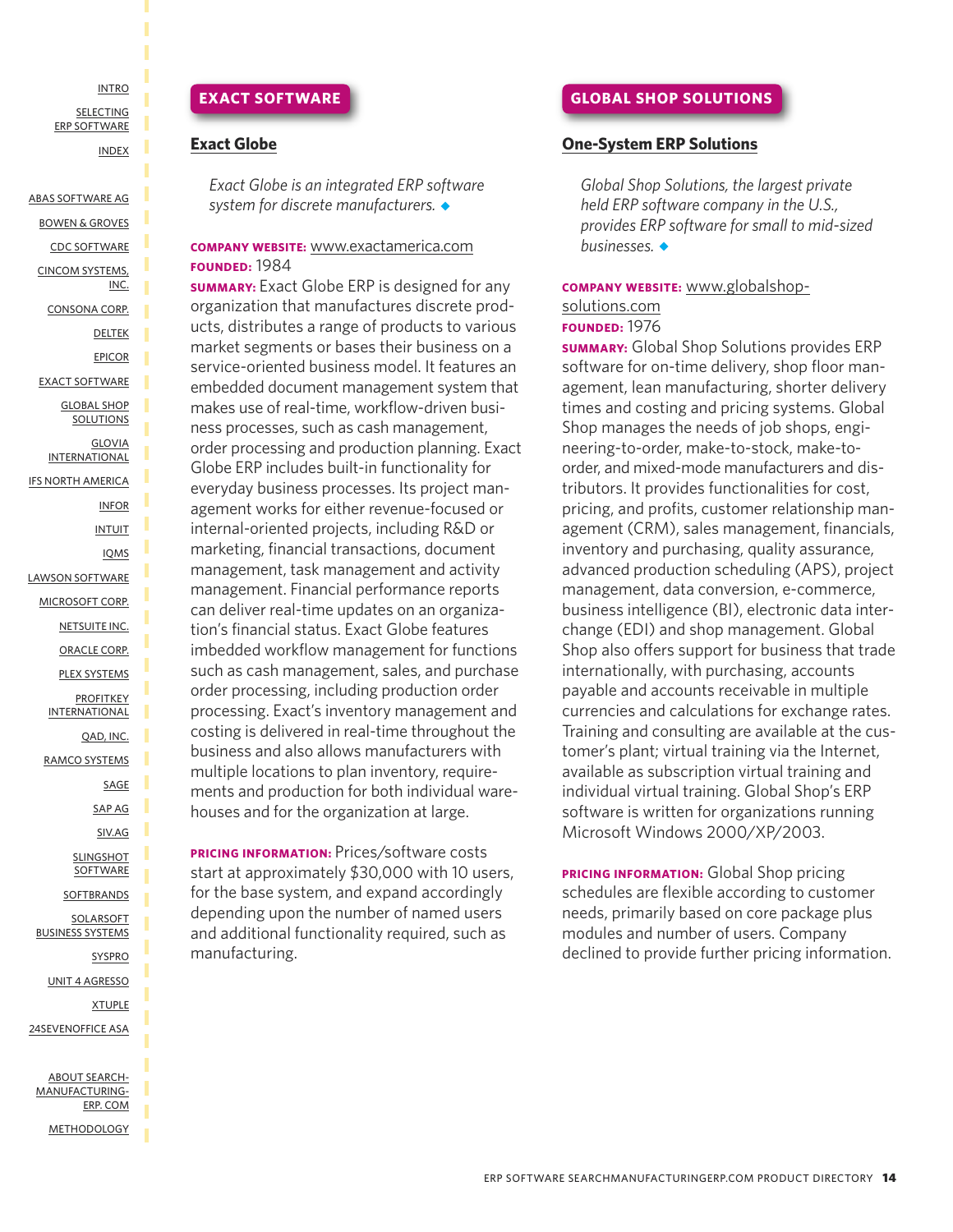<span id="page-14-0"></span>[SELECTING](#page-3-0) [ERP SOFTWARE](#page-3-0) [INDEX](#page-5-0)

[ABAS SOFTWARE AG](#page-7-0) [BOWEN & GROVES](#page-7-0) [CDC SOFTWARE](#page-8-0) [CINCOM SYSTEMS,](#page-8-0) [INC.](#page-8-0) [CONSONA CORP.](#page-9-0) [DELTEK](#page-12-0) [EPICOR](#page-12-0) [EXACT SOFTWARE](#page-13-0) [GLOBAL SHOP](#page-13-0) **[SOLUTIONS](#page-13-0)** [GLOVIA](#page-14-0) [INTERNATIONAL](#page-14-0) [IFS NORTH AMERICA](#page-14-0) [INFOR](#page-15-0) [INTUIT](#page-18-0) [IQMS](#page-18-0) [LAWSON SOFTWARE](#page-19-0) [MICROSOFT CORP.](#page-19-0) [NETSUITE INC.](#page-21-0) [ORACLE CORP.](#page-22-0) [PLEX SYSTEMS](#page-23-0) [PROFITKEY](#page-23-0) [INTERNATIONAL](#page-23-0) [QAD, INC.](#page-24-0) [RAMCO SYSTEMS](#page-24-0) [SAGE](#page-25-0) [SAP AG](#page-25-0) [SIV.AG](#page-27-0) **[SLINGSHOT](#page-28-0) [SOFTWARE](#page-28-0) [SOFTBRANDS](#page-28-0)** [SOLARSOFT](#page-29-0) [BUSINESS SYSTEMS](#page-29-0) **[SYSPRO](#page-30-0)** [UNIT 4 AGRESSO](#page-30-0) [XTUPLE](#page-31-0) [24SEVENOFFICE ASA](#page-32-0) [ABOUT SEARCH-](#page-33-0)[MANUFACTURING-](#page-33-0)[ERP. COM](#page-33-0)

#### [METHODOLOGY](#page-33-0)

#### **GLOVIA INTERNATIONAL, A SUBSIDIARY OF FUJITSU**

#### **[Glovia ERP](http://www.glovia.com/html/products/modules/)**

*Glovia ERP is an integrated software suite designed for engineer-to-order, make-to-order or high-volume manufacturing models.*  $\bullet$ 

#### **COMPANY WEBSITE:** [www.glovia.com/html](http://www.glovia.com/html) **FOUNDED:** 1990

**SUMMARY:** Glovia ERP supports manufacturers that operate both nationally and internationally. It supports multiple languages, currencies and business structures. Glovia ERP includes applications for supply chain management, product design, supplier management, sales and procurement, product management, order management and post-sale service. Glovia Manufacturing Management provides shop floor functionality to handle each step of the manufacturing process, whether in an engineer-to-order, make-to-order or high-volume manufacturing model. Glovia Product Management centralizes product data, includes estimation and simulation capabilities, tools for managing and tracking products using multiple bills of materials (BOMs) and support for progressive engineering. Glovia Supply Chain Management's forecasting module allows users to forecast by week or month, divide product-demand data in demand streams and transfer final forecasts to the master production schedule. This software also supports realtime order promising and matches demand with available global supply to improve order management. <sup>o</sup>

**PRICING INFORMATION:** Company declined to provide pricing information.

#### **IFS NORTH AMERICA**

#### **[IFS Applications](http://www.ifsworld.com/us/solutions2/manufacturing/default.asp)**

*The IFS Applications ERP system supports a variety of manufacturing business needs including lean manufacturing and PLM.* 

#### **COMPANY WEBSITE:** [www.ifsworld.com/us](http://www.ifsworld.com/us) **FOUNDED:** 1983

**SUMMARY:** IFS Applications 7.5 is the latest version of IFS North America's component-based ERP suite built on service-oriented architecture (SOA) technology. The suite includes eight applications: IFS Financials, IFS Human Resources, IFS Sales and Service, IFS Manufacturing, IFS Distribution, IFS Maintenance and IFS Business Enablers. Components in the IFS Manufacturing line include shop floor reporting, costing, shop order, repetitive production, batch process, make/configure/assemble to order, engineer to order, make to project, constraint-based scheduling and multi-site planning. The ERP suite also covers areas such as lean manufacturing, PLM, product-based delivery, repetitive manufacturing, to-order manufacturing and after-sales servicing. IFS Applications includes functionality for business process modeling, corporate performance management, planning, execution and waste analysis and reduction.  $\odot$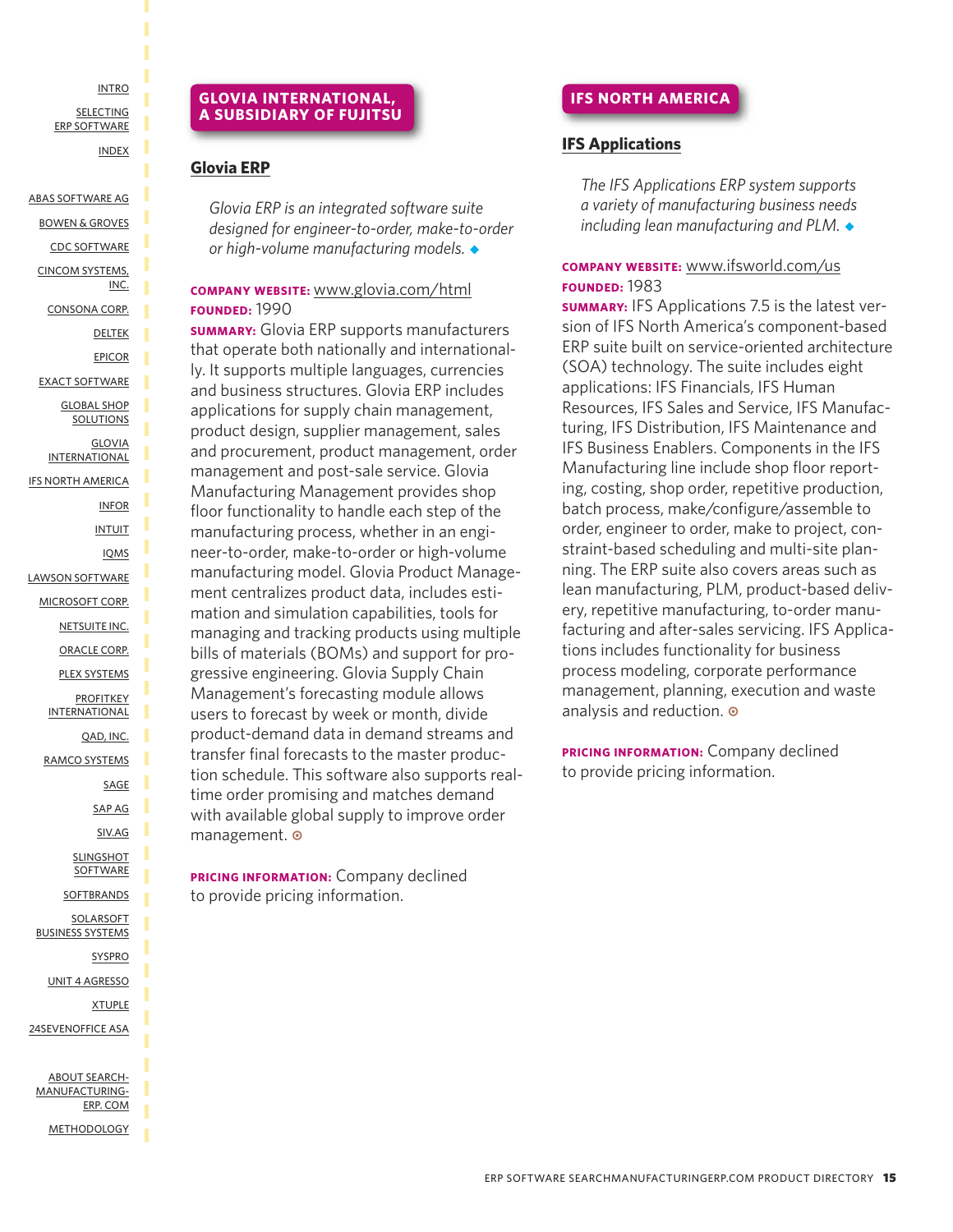<span id="page-15-0"></span>[SELECTING](#page-3-0) [ERP SOFTWARE](#page-3-0) [INDEX](#page-5-0)

[ABAS SOFTWARE AG](#page-7-0) [BOWEN & GROVES](#page-7-0) [CDC SOFTWARE](#page-8-0) [CINCOM SYSTEMS,](#page-8-0) [INC.](#page-8-0) [CONSONA CORP.](#page-9-0) [DELTEK](#page-12-0) [EPICOR](#page-12-0) [EXACT SOFTWARE](#page-13-0) [GLOBAL SHOP](#page-13-0) [SOLUTIONS](#page-13-0) [GLOVIA](#page-14-0) [INTERNATIONAL](#page-14-0) [IFS NORTH AMERICA](#page-14-0) [INFOR](#page-15-0) [INTUIT](#page-18-0) [IQMS](#page-18-0) [LAWSON SOFTWARE](#page-19-0) [MICROSOFT CORP.](#page-19-0) [NETSUITE INC.](#page-21-0) [ORACLE CORP.](#page-22-0) [PLEX SYSTEMS](#page-23-0) [PROFITKEY](#page-23-0) [INTERNATIONAL](#page-23-0) [QAD, INC.](#page-24-0) [RAMCO SYSTEMS](#page-24-0) [SAGE](#page-25-0) [SAP AG](#page-25-0) [SIV.AG](#page-27-0) **[SLINGSHOT](#page-28-0) [SOFTWARE](#page-28-0) [SOFTBRANDS](#page-28-0) [SOLARSOFT](#page-29-0)** [BUSINESS SYSTEMS](#page-29-0) **[SYSPRO](#page-30-0)** [UNIT 4 AGRESSO](#page-30-0) [XTUPLE](#page-31-0) [24SEVENOFFICE ASA](#page-32-0) [ABOUT SEARCH-](#page-33-0)[MANUFACTURING-](#page-33-0)[ERP. COM](#page-33-0)

[METHODOLOGY](#page-33-0)



#### **[Infor ERP Adage](http://www.infor.com/product_summary/erp/adage)**

*Infor ERP Adage is an ERP solution for process manufacturers. It is built on a service-oriented architecture (SOA). ◆* 

#### **COMPANY WEBSITE:** [www.infor.com](http://www.infor.com) **FOUNDED:** 2002

**SUMMARY:** Infor ERP Adage is an ERP solution for process manufacturers. Through full backward and forward lot tracking and trace, actual costing and specification matching integrated across all business processes, the package facilitates production of consistent quality and compliant products to meet variable demand. Core capabilities include: order to cash for capturing orders, specifications, pricing, profit and shelf life allocations, and fulfillment; plan to produce with co- and by-products, inverted bills of material (BOM), multiple units of measure, and streamlined production and packing; procure to pay for quality management, payment on quality and material performance, and payment compliance; and financial management integrated into all business processes.  $\bullet$ 

**PRICING INFORMATION:** Company declined to provide pricing information.



#### **[Infor ERP LN](http://www.infor.com/product_summary/erp/ln/)**

*Infor ERP LN is an easy-to-use ERP solution for discrete and project-based manufacturers.*  $\rightarrow$ 

#### **COMPANY WEBSITE:** [www.infor.com](http://www.infor.com) **FOUNDED:** 2002

**SUMMARY:** Infor ERP LN is an easy-to-use ERP solution for discrete and project-based manufacturers in industries such as industrial equipment and machinery, high-tech and electronics, component manufacturing, commercial aerospace and shipbuilding. Infor ERP LN provides global business operations support across all departments including finance, warehousing, freight management, and aftermarket service. A scalable, multi-language, open systems platform, Infor ERP LN features capabilities for multi-plant business process modeling and enhancing information visibility for improved decision-making. The core manufacturing and planning functionality in Infor ERP LN is ideal for companies in make-to-stock, assemble-to-order, make-to-order and engineer-to-order environments. <sup>o</sup>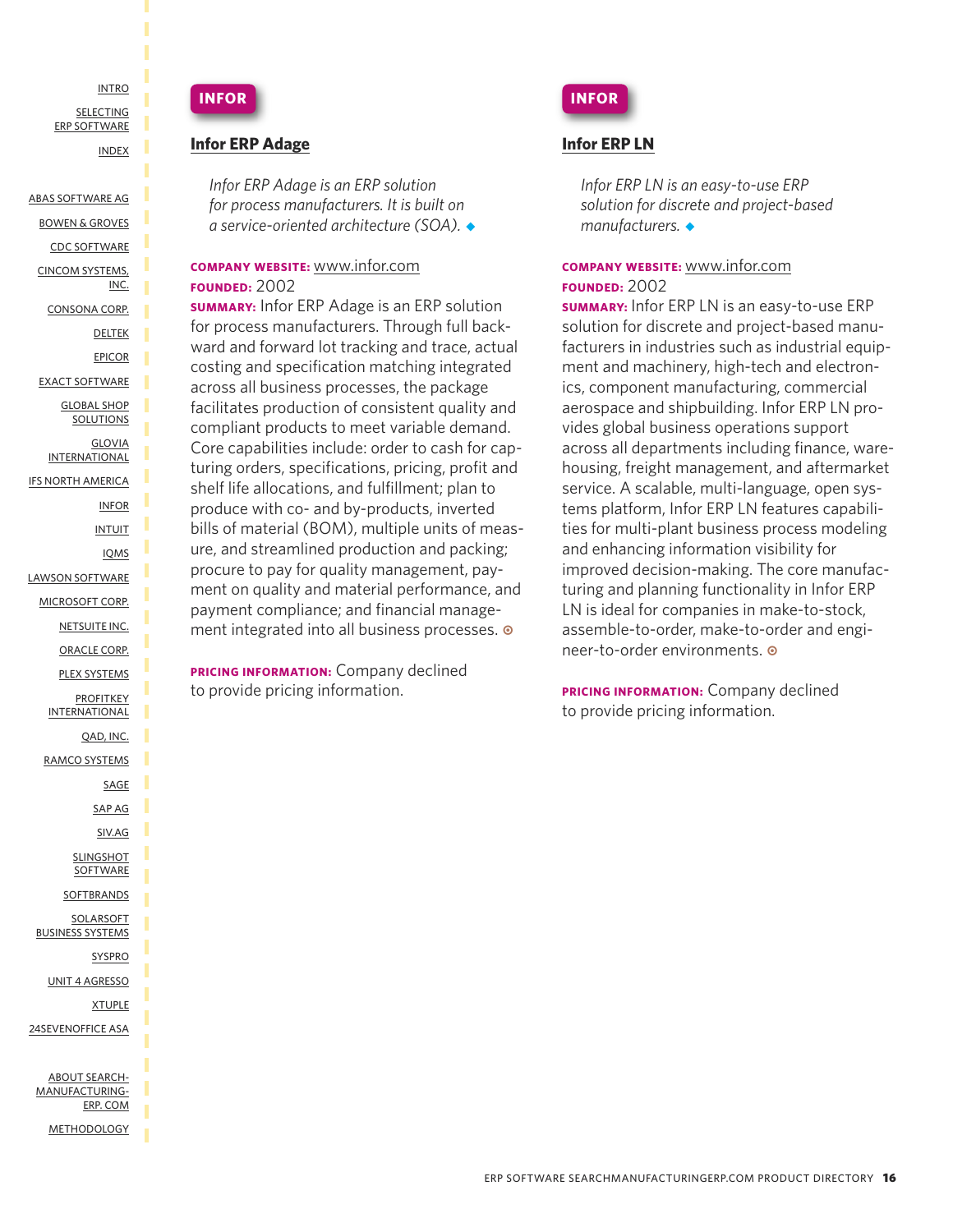[SELECTING](#page-3-0) [ERP SOFTWARE](#page-3-0) [INDEX](#page-5-0)

[ABAS SOFTWARE AG](#page-7-0) [BOWEN & GROVES](#page-7-0) [CDC SOFTWARE](#page-8-0) [CINCOM SYSTEMS,](#page-8-0) [INC.](#page-8-0) [CONSONA CORP.](#page-9-0) [DELTEK](#page-12-0) [EPICOR](#page-12-0) [EXACT SOFTWARE](#page-13-0) [GLOBAL SHOP](#page-13-0) [SOLUTIONS](#page-13-0) [GLOVIA](#page-14-0) [INTERNATIONAL](#page-14-0) [IFS NORTH AMERICA](#page-14-0) [INFOR](#page-15-0) [INTUIT](#page-18-0) [IQMS](#page-18-0) [LAWSON SOFTWARE](#page-19-0) [MICROSOFT CORP.](#page-19-0) [NETSUITE INC.](#page-21-0) [ORACLE CORP.](#page-22-0) [PLEX SYSTEMS](#page-23-0) [PROFITKEY](#page-23-0) [INTERNATIONAL](#page-23-0) [QAD, INC.](#page-24-0) [RAMCO SYSTEMS](#page-24-0) [SAGE](#page-25-0) [SAP AG](#page-25-0) [SIV.AG](#page-27-0) **[SLINGSHOT](#page-28-0) [SOFTWARE](#page-28-0) [SOFTBRANDS](#page-28-0) [SOLARSOFT](#page-29-0)** [BUSINESS SYSTEMS](#page-29-0) **[SYSPRO](#page-30-0)** [UNIT 4 AGRESSO](#page-30-0) [XTUPLE](#page-31-0) [24SEVENOFFICE ASA](#page-32-0) [ABOUT SEARCH-](#page-33-0)[MANUFACTURING-](#page-33-0)[ERP. COM](#page-33-0) [METHODOLOGY](#page-33-0)



#### **[Infor ERP LX](http://www.infor.com/product_summary/erp/lx/)**

*Infor ERP LX is an ERP solution for mixed-mode and process manufacturers operating in an IBM System i environment. ◆* 

#### **COMPANY WEBSITE:** [www.infor.com](http://www.infor.com) **FOUNDED:** 2002

**SUMMARY:** Infor ERP LX is an ERP solution for mixed-mode and process manufacturers operating in an IBM System i (formerly AS/400 or iSeries) environment. The solution improves the efficiency of business processes such as manufacturing, logistics, channel management, customer relationships, supply relationships and financial management. Infor ERP LX features functionality such as: global instance to lower TCO; multiple customer hierarchies and business processes; pricing and trade funds management; manufacturing lot tracking; coand by-products; multiple units of measure; quality management; streamlined production and packing; procurement, payables requisitions, blanket orders, receipts, and vendor ratings; financial management for budgeting, global accounting, and financial reporting; fulfillment; attributes, multiple dates, and actual costing integrated across the value chain; support for lean manufacturing processes; standard integration to process-specific solutions such as warehouse management, enterprise asset management and product lifecycle management.  $\odot$ 

**PRICING INFORMATION:** Company declined to provide pricing information.



#### **[Infor ERP SyteLine](http://www.infor.com/product_summary/erp/sl/)**

*Infor ERP SyteLine, available as on-premise or SaaS, enables manufacturers to plan and schedule order by order, increase forecasting speed and accuracy, deliver orders on time,* and reduce inventory levels and shortages.  $\bullet$ 

#### **COMPANY WEBSITE:** [www.infor.com](http://www.infor.com) **FOUNDED:** 2002

**SUMMARY:** Infor ERP SyteLine encompasses manufacturers' needs from engineer to order to repetitive and is built on the Microsoft .NET technology platform. It enables manufacturers to plan and schedule order by order, increase forecasting speed and accuracy, deliver orders on time, and reduce inventory levels and shortages. Components include: customer service and order management; advanced planning and scheduling; production control; materials and inventory management; financial management; business process management and automation; personalization framework and toolset; and workflow messaging. The solution's presentation architecture works in conjunction with the Microsoft platform to generate individually tailored screens in real time. Screen fields, labels, and other "look and feel" options all can be personalized. Infor ERP Syte-Line is also available through SaaS hosted and subscription models, including optional application managed services.  $\odot$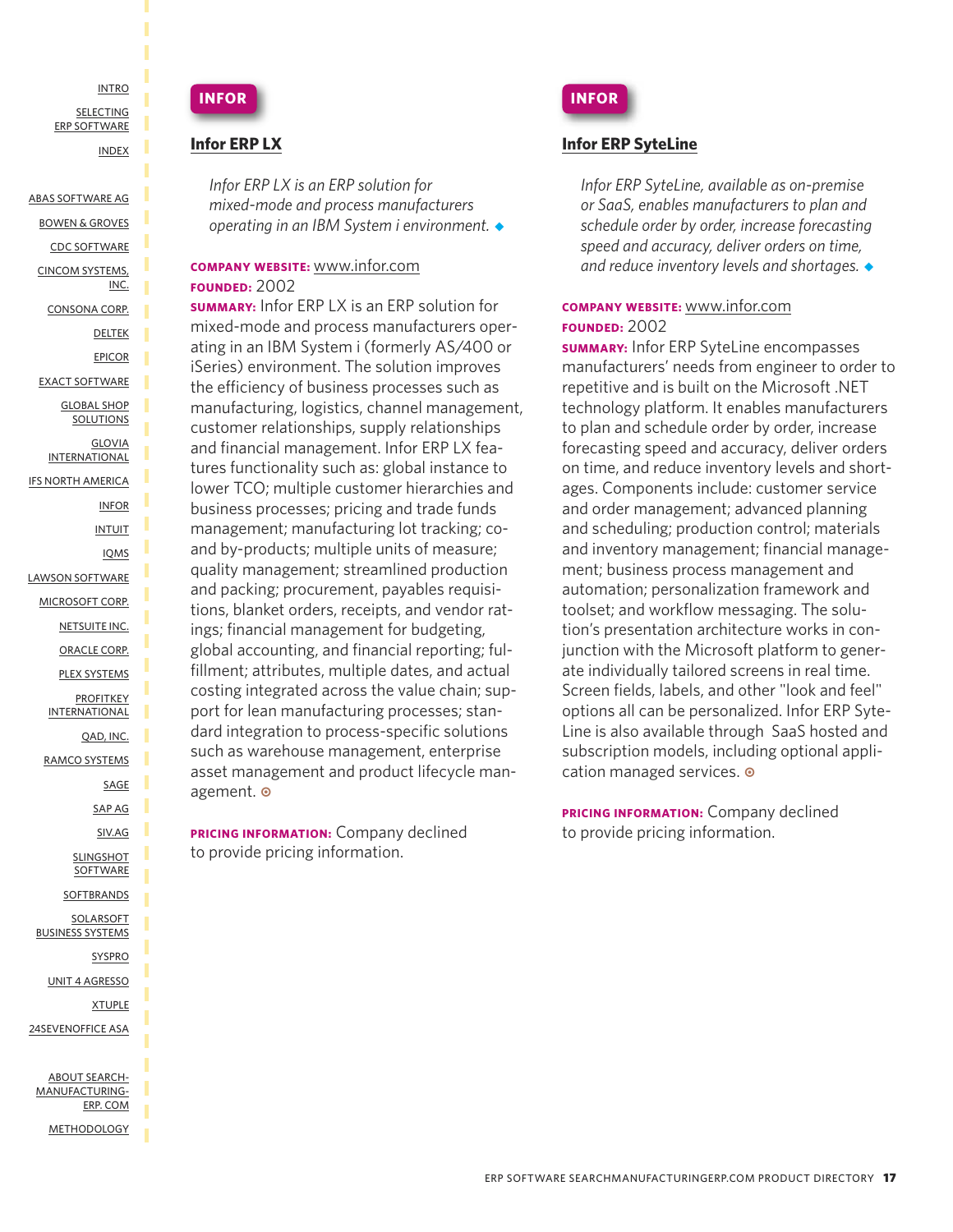[SELECTING](#page-3-0) [ERP SOFTWARE](#page-3-0) [INDEX](#page-5-0)

[ABAS SOFTWARE AG](#page-7-0) [BOWEN & GROVES](#page-7-0) [CDC SOFTWARE](#page-8-0) [CINCOM SYSTEMS,](#page-8-0) [INC.](#page-8-0) [CONSONA CORP.](#page-9-0) [DELTEK](#page-12-0) [EPICOR](#page-12-0) [EXACT SOFTWARE](#page-13-0) [GLOBAL SHOP](#page-13-0) **[SOLUTIONS](#page-13-0)** [GLOVIA](#page-14-0) [INTERNATIONAL](#page-14-0) [IFS NORTH AMERICA](#page-14-0) [INFOR](#page-15-0) [INTUIT](#page-18-0) [IQMS](#page-18-0) [LAWSON SOFTWARE](#page-19-0) [MICROSOFT CORP.](#page-19-0) [NETSUITE INC.](#page-21-0) [ORACLE CORP.](#page-22-0) [PLEX SYSTEMS](#page-23-0) [PROFITKEY](#page-23-0) [INTERNATIONAL](#page-23-0) [QAD, INC.](#page-24-0) [RAMCO SYSTEMS](#page-24-0) [SAGE](#page-25-0) [SAP AG](#page-25-0) [SIV.AG](#page-27-0) **[SLINGSHOT](#page-28-0) [SOFTWARE](#page-28-0) [SOFTBRANDS](#page-28-0) [SOLARSOFT](#page-29-0)** [BUSINESS SYSTEMS](#page-29-0) **[SYSPRO](#page-30-0)** [UNIT 4 AGRESSO](#page-30-0) [XTUPLE](#page-31-0) [24SEVENOFFICE ASA](#page-32-0) [ABOUT SEARCH-](#page-33-0)[MANUFACTURING-](#page-33-0)[ERP. COM](#page-33-0) [METHODOLOGY](#page-33-0)



#### **[Infor ERP Visual](http://www.infor.com/product_summary/erp/visual/)**

*Infor ERP Visual offers mid-sized discrete manufacturers an integrated approach to core manufacturing requirements, including material requirements planning, planning and* scheduling and manufacturing execution.  $\bullet$ 

## **COMPANY WEBSITE:** [www.infor.com](http://www.infor.com)

**FOUNDED:** 2002

**SUMMARY:** Infor ERP Visual, a solution for small to mid-sized discrete manufacturers, combines traditional finite scheduling with lean scheduling. Infor ERP Visual offers an integrated approach to all core manufacturing requirements, including material requirements planning; advanced planning and scheduling; manufacturing execution; CRM; quality management; and warehouse management. The software offers users ways to interact with core desktop tools such as the Microsoft Office suite. Infor ERP Visual gives discrete manufacturers support for their entire business lifecycle, from planning to sourcing to making to delivering.  $\bullet$ 

**PRICING INFORMATION:** Company declined to provide pricing information.



#### **[Infor ERP XA](http://www.infor.com/product_summary/erp/xa/)**

*Infor ERP XA is an enterprise solution that streamlines discrete manufacturing processes such as master production scheduling, order processing, material requirements planning, production scheduling, lot tracking, inventory management, and production reporting.* 

#### **COMPANY WEBSITE:** [www.infor.com](http://www.infor.com) **FOUNDED:** 2002

**SUMMARY:** Infor ERP XA is an enterprise solution for discrete manufacturers with mixed-mode processes including repetitive, engineer-toorder, configure-to-order, manufacture-toorder, assemble-to-order and make-to-stock. The solution helps streamline discrete manufacturing processes such as master production scheduling, order processing, material requirements planning, production scheduling and execution, detailed lot tracking, inventory management, and production reporting. Infor ERP XA supports finite capacity planning for automatically monitoring plant resources and costs; multiple methods for managing requirements across work orders; repetitive scheduling; JIT and Kanban; and complex configuration capabilities for the manufacture of highly engineered products. <sup>o</sup>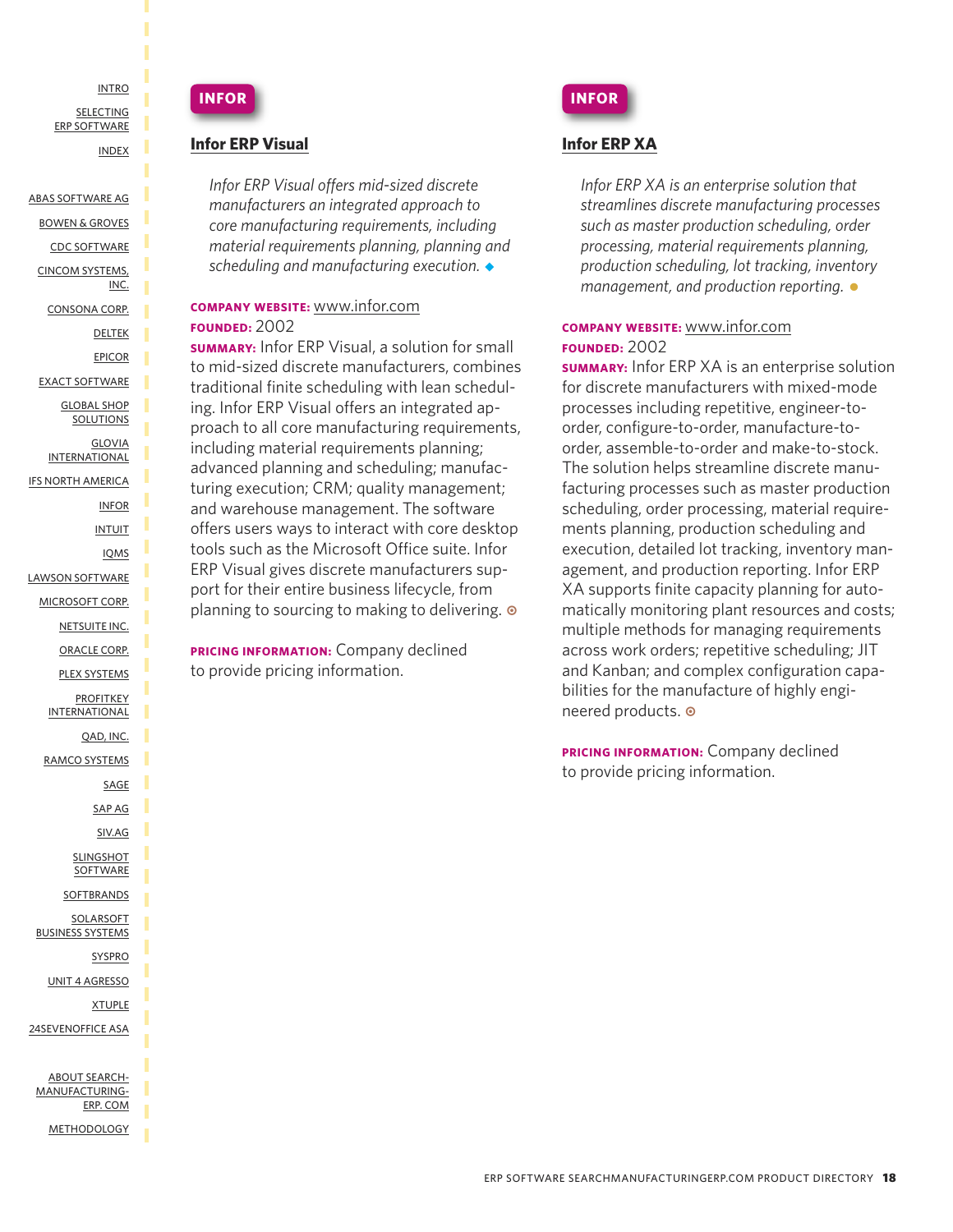#### <span id="page-18-0"></span>[INTRO](#page-2-0) [SELECTING](#page-3-0) [ERP SOFTWARE](#page-3-0)

[INDEX](#page-5-0)

[ABAS SOFTWARE AG](#page-7-0) [BOWEN & GROVES](#page-7-0) [CDC SOFTWARE](#page-8-0) [CINCOM SYSTEMS,](#page-8-0) [INC.](#page-8-0) [CONSONA CORP.](#page-9-0) [DELTEK](#page-12-0) [EPICOR](#page-12-0) [EXACT SOFTWARE](#page-13-0) [GLOBAL SHOP](#page-13-0) [SOLUTIONS](#page-13-0) [GLOVIA](#page-14-0) [INTERNATIONAL](#page-14-0) [IFS NORTH AMERICA](#page-14-0) [INFOR](#page-15-0) [INTUIT](#page-18-0) [IQMS](#page-18-0) [LAWSON SOFTWARE](#page-19-0) [MICROSOFT CORP.](#page-19-0) [NETSUITE INC.](#page-21-0) [ORACLE CORP.](#page-22-0) [PLEX SYSTEMS](#page-23-0) [PROFITKEY](#page-23-0) [INTERNATIONAL](#page-23-0) [QAD, INC.](#page-24-0) [RAMCO SYSTEMS](#page-24-0) [SAGE](#page-25-0) [SAP AG](#page-25-0) [SIV.AG](#page-27-0) **[SLINGSHOT](#page-28-0) [SOFTWARE](#page-28-0) [SOFTBRANDS](#page-28-0) [SOLARSOFT](#page-29-0)** [BUSINESS SYSTEMS](#page-29-0) **[SYSPRO](#page-30-0)** [UNIT 4 AGRESSO](#page-30-0) [XTUPLE](#page-31-0) [24SEVENOFFICE ASA](#page-32-0) [ABOUT SEARCH-](#page-33-0)[MANUFACTURING-](#page-33-0)[ERP. COM](#page-33-0) [METHODOLOGY](#page-33-0)



#### **[QuickBooks Enterprise Solutions](http://enterprisesuite.intuit.com/products/enterprise-solutions)**

*Intuit QuickBooks Enterprise Solutions provides tools for small businesses to manage finances, inventory, sales, purchasing and payroll.* 

#### **COMPANY WEBSITE:** [www.intuit.com](http://www.intuit.com) **FOUNDED:** 1983

**SUMMARY:** Intuit QuickBooks Enterprise Solutions helps organizations streamline operations such as finances, inventory, sales, purchasing and payroll. New features in version 9.0 include company snapshots, support for up to 30 simultaneous users, multi-currency capability, customer, vendor and inventory tracking, online banking, international payment service, Quick-Books Instant Messenger and payroll processing. QuickBooks Enterprise Solutions can be integrated with other Intuit applications such as Sales Management ES, Warehouse Management ES and Field Service Management ES. Intuit Business Analysis ES, which works with QuickBooks Enterprise Solutions, features performance analyzer and custom report builder tools to create real-time snapshots of a company's performance. QuickBooks Enterprise Solutions also comes with Intuit Statement Writer, which creates company financial statements.  $\odot$ 

**PRICING INFORMATION:** Company declined to provide pricing information.



#### **[EnterpriseIQ ERP software module](http://www.iqms.com/products/erp/)**

*The latest version of EnterpriseIQ ERP software gives manufacturers capabilities in quality management, electronic data interchange (EDI), warehouse management system (WMS), product lifecycle management (PLM), security and forecasting to drive lean and agile operations across their total supply* chain.  $\bullet$ 

#### **COMPANY WEBSITE:** [www.iqms.com](http://www.iqms.com) **FOUNDED:** 1989

**SUMMARY:** IQMS provides real-time manufacturing, accounting, production monitoring, quality control, supply chain, CRM and eBusiness solutions to the automotive, medical, packaging, consumer goods and other manufacturing markets. The Enterprise IQ singlesource enterprise software solution offers complete functionality and scalable solutions all in a single database, enabling manufacturing enterprises to stay lean, agile and competitive. The recently released Smart Search for EnterpriseIQ provides a unique way for users to quickly access data within the EnterpriseIQ system. Accessed directly from a user desktop shortcut or the Smart Page application interface, Smart Search allows users to scan search results and drill down for additional information on items related to specific search criteria.

Since 1989, IQMS has been designing and developing ERP software for repetitive, process and discrete manufacturing industries. With offices across North America, Europe and Asia, IQMS serves manufacturers around the world.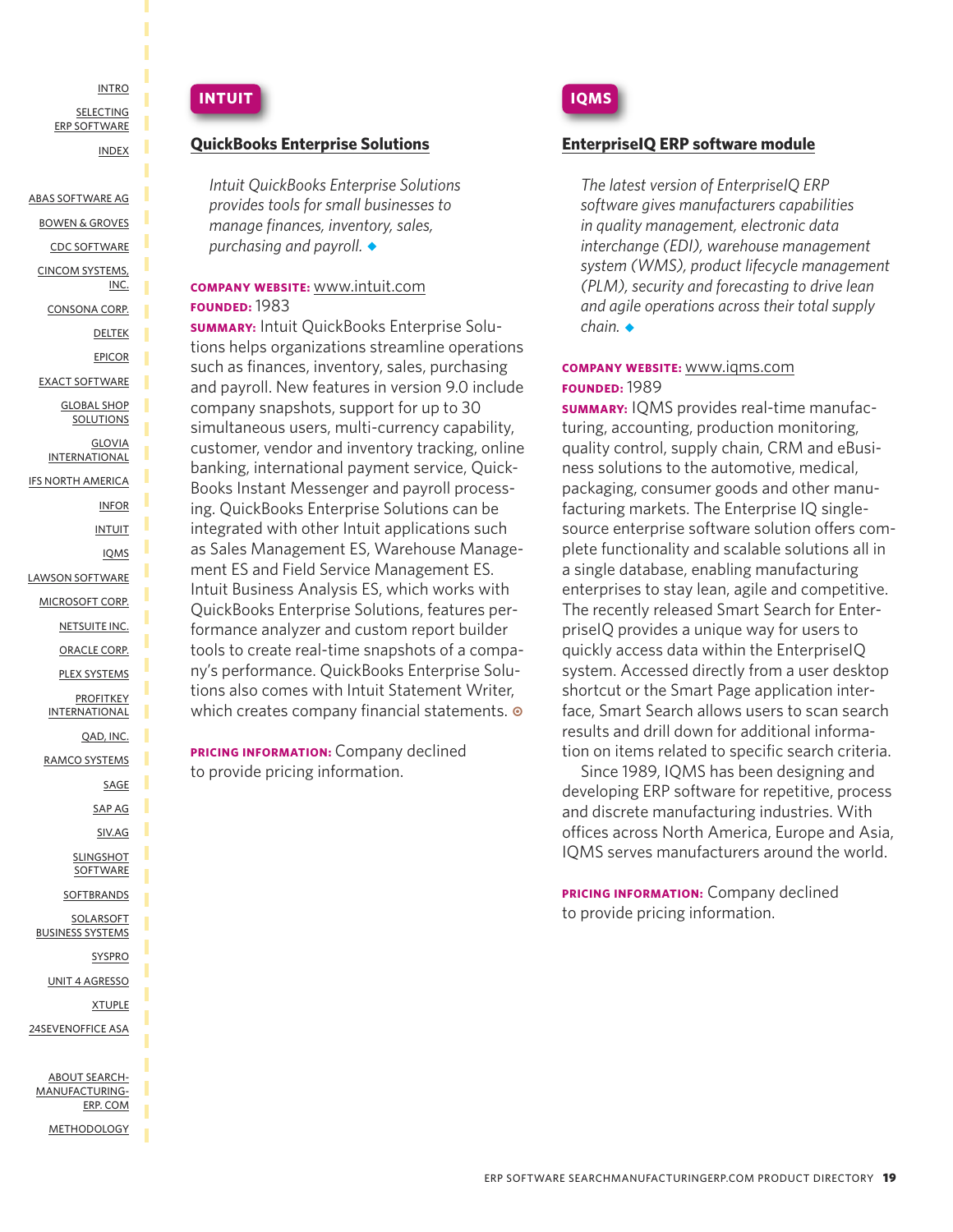#### <span id="page-19-0"></span>[INTRO](#page-2-0) [SELECTING](#page-3-0)

[ERP SOFTWARE](#page-3-0) [INDEX](#page-5-0)

[ABAS SOFTWARE AG](#page-7-0) [BOWEN & GROVES](#page-7-0) [CDC SOFTWARE](#page-8-0) [CINCOM SYSTEMS,](#page-8-0) [INC.](#page-8-0) [CONSONA CORP.](#page-9-0) [DELTEK](#page-12-0) [EPICOR](#page-12-0) [EXACT SOFTWARE](#page-13-0) [GLOBAL SHOP](#page-13-0) [SOLUTIONS](#page-13-0) [GLOVIA](#page-14-0) [INTERNATIONAL](#page-14-0) [IFS NORTH AMERICA](#page-14-0) [INFOR](#page-15-0) [INTUIT](#page-18-0) [IQMS](#page-18-0) [LAWSON SOFTWARE](#page-19-0) [MICROSOFT CORP.](#page-19-0) [NETSUITE INC.](#page-21-0) [ORACLE CORP.](#page-22-0) [PLEX SYSTEMS](#page-23-0) [PROFITKEY](#page-23-0) [INTERNATIONAL](#page-23-0) [QAD, INC.](#page-24-0) [RAMCO SYSTEMS](#page-24-0) [SAGE](#page-25-0) [SAP AG](#page-25-0) [SIV.AG](#page-27-0) **[SLINGSHOT](#page-28-0) [SOFTWARE](#page-28-0) [SOFTBRANDS](#page-28-0) [SOLARSOFT](#page-29-0)** [BUSINESS SYSTEMS](#page-29-0) **[SYSPRO](#page-30-0)** [UNIT 4 AGRESSO](#page-30-0) [XTUPLE](#page-31-0) [24SEVENOFFICE ASA](#page-32-0) [ABOUT SEARCH-](#page-33-0)[MANUFACTURING-](#page-33-0)[ERP. COM](#page-33-0) [METHODOLOGY](#page-33-0)

#### **LAWSON SOFTWARE**

#### **[Lawson M3 Enterprise Management](http://www.lawson.com/wcw.nsf/pub/m3)**

*The Lawson M3 Enterprise Management system is an integrated business package designed for organizations that have make, move or maintain processes.* 

#### **COMPANY WEBSITE:** [www.lawson.com](http://www.lawson.com) **FOUNDED:** 1975

**SUMMARY:** The Lawson M3 system is an integrated enterprise application designed for manufacturing, distribution and maintenance companies. Lawson M3 7.1 consists of eight suites: Enterprise Performance Management; Customer Sales and Service; Enterprise Asset Management; Supply Chain Management; Manufacturing Operations; Financials; Business Process Management; and System Foundation. M3 refers to Make industries (such as manufacturing, fashion and food and beverage), Move industries (such as distribution and equipment rental) and Maintain industries (such as equipment service management and enterprise asset management).  $\bullet$ 

**PRICING INFORMATION:** Company declined to provide pricing information.

#### **MICROSOFT CORP.**

#### **[Microsoft Dynamics AX](http://www.microsoft.com/dynamics/ax/product/manufacturing.mspx)**

*Microsoft Dynamics AX helps companies manage manufacturing, streamline production, minimize inventory-carrying costs, configure complex products, and manage personnel, material and data processing.* 

#### **COMPANY WEBSITE:** [www.microsoft.com](http://www.microsoft.com) **FOUNDED:** 1975

**SUMMARY:** Microsoft Dynamics AX (formerly Axapta) is part of the Microsoft Dynamics line of ERP software products. Dynamics AX helps companies manage manufacturing, streamline production, minimize inventory-carrying costs, configure complex products, and manage personnel, material and data processing. Its Plant Operations module helps integrate critical processes, including order management, accounting, inventory, production, warehouse management and barcoding. The Supply Chain Visibility modules works with communication and collaboration tools such as Microsoft Office and Microsoft BizTalk Server to connect employees, customers, parts suppliers, and logistics suppliers across multiple locations, business systems, and technology platforms.  $\odot$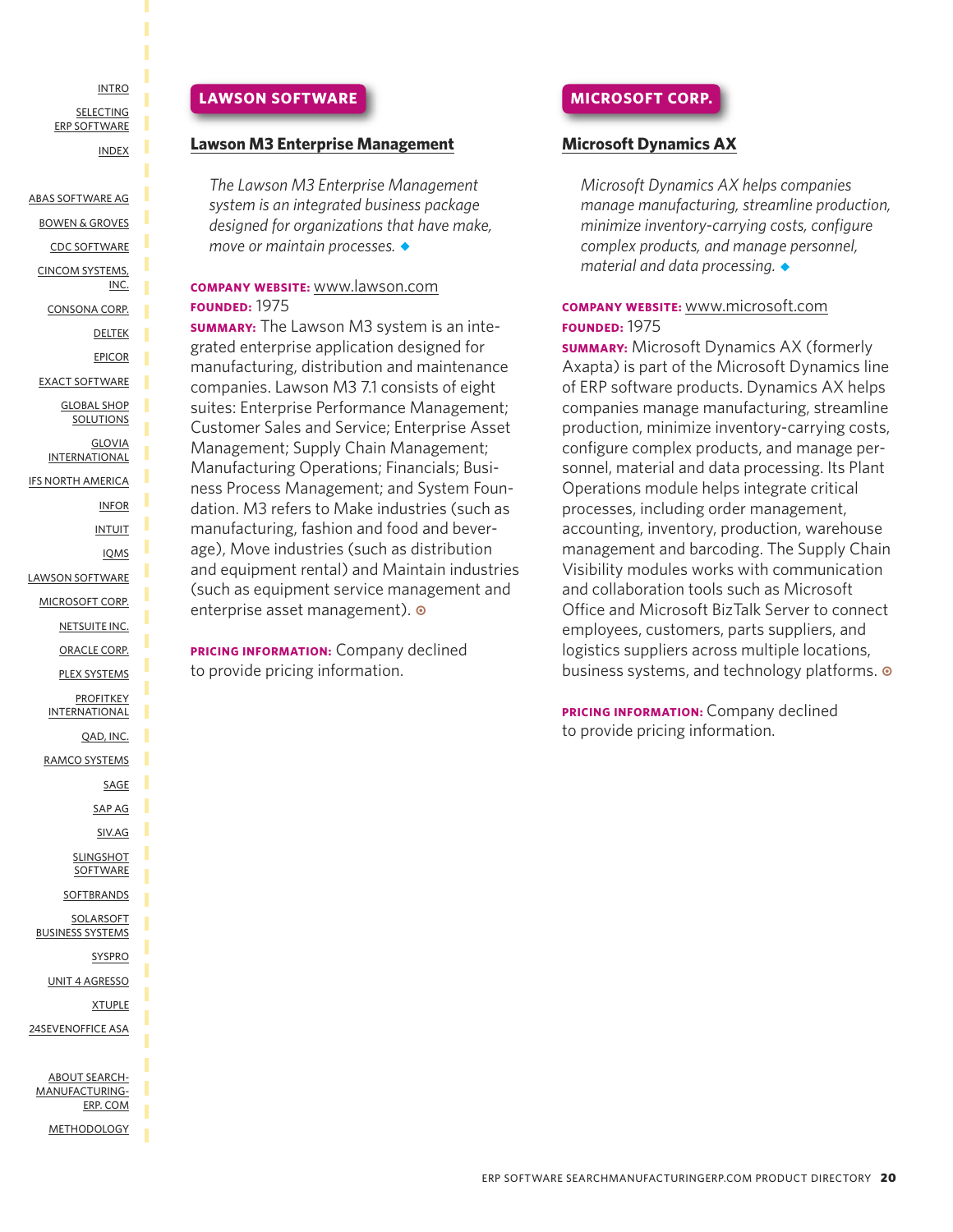[SELECTING](#page-3-0) [ERP SOFTWARE](#page-3-0) [INDEX](#page-5-0)

[ABAS SOFTWARE AG](#page-7-0) [BOWEN & GROVES](#page-7-0) [CDC SOFTWARE](#page-8-0) [CINCOM SYSTEMS,](#page-8-0) [INC.](#page-8-0) [CONSONA CORP.](#page-9-0) [DELTEK](#page-12-0) [EPICOR](#page-12-0) [EXACT SOFTWARE](#page-13-0) [GLOBAL SHOP](#page-13-0) [SOLUTIONS](#page-13-0) [GLOVIA](#page-14-0) [INTERNATIONAL](#page-14-0) [IFS NORTH AMERICA](#page-14-0) [INFOR](#page-15-0) [INTUIT](#page-18-0) [IQMS](#page-18-0) [LAWSON SOFTWARE](#page-19-0) [MICROSOFT CORP.](#page-19-0) [NETSUITE INC.](#page-21-0) [ORACLE CORP.](#page-22-0) [PLEX SYSTEMS](#page-23-0) [PROFITKEY](#page-23-0) [INTERNATIONAL](#page-23-0) [QAD, INC.](#page-24-0) [RAMCO SYSTEMS](#page-24-0) [SAGE](#page-25-0) [SAP AG](#page-25-0) [SIV.AG](#page-27-0) **[SLINGSHOT](#page-28-0) [SOFTWARE](#page-28-0) [SOFTBRANDS](#page-28-0) [SOLARSOFT](#page-29-0)** [BUSINESS SYSTEMS](#page-29-0) **[SYSPRO](#page-30-0)** [UNIT 4 AGRESSO](#page-30-0) [XTUPLE](#page-31-0) [24SEVENOFFICE ASA](#page-32-0) [ABOUT SEARCH-](#page-33-0)[MANUFACTURING-](#page-33-0)[ERP. COM](#page-33-0) [METHODOLOGY](#page-33-0)

#### **MICROSOFT CORP.**

#### **[Microsoft Dynamics GP](http://www.microsoft.com/dynamics/gp/product/manufacturing.mspx)**

*Microsoft Dynamics GP offers management tools that help manufacturers collaborate with trading partners and manage the entire financial life cycle of the manufacturing* business process.  $\bullet$ 

#### **COMPANY WEBSITE:** [www.microsoft.com](http://www.microsoft.com) **FOUNDED:** 1975

**SUMMARY:** Microsoft Dynamics GP (formerly Microsoft Great Plains) is part of the Microsoft Dynamics line of ERP software products. Dynamics GP offers resource planning and management tools that help make-to-stock, make-to-order, assemble-to-order and hybrid manufacturing companies collaborate with trading partners and manage the entire financial life cycle of the manufacturing business process. Users can leverage the integrated manufacturing capabilities of Dynamics GP to deliver a quality product on time and on budget. The software can also optimize inventory so that companies can improve their manufacturing throughput and business performance. Dynamics GP reports help manufacturers manage processes efficiently, including basic bill of materials (BOM), work center capacity, stock reports, inventory, job details and transactions, machine lists, routing sequences, picking, exceptions, sales forecasting and data collection.  $\odot$ 

**PRICING INFORMATION:** Company declined to provide pricing information.

#### **MICROSOFT CORP.**

#### **[Microsoft Dynamics NAV](http://www.microsoft.com/dynamics/nav/product/manufacturing.mspx)**

*With Microsoft Dynamics NAV (formerly Navision), any size manufacturer can boost operational efficiency and manage production, including production orders, bills of materials (BOM), supply planning and capacity requirements planning.*  $\bullet$ 

#### **COMPANY WEBSITE:** [www.microsoft.com](http://www.microsoft.com) **FOUNDED:** 1975

**SUMMARY:** Microsoft Dynamics NAV (formerly Navision) is part of the Microsoft Dynamics line of ERP software products. With Dynamics NAV, any size manufacturing company can boost operational efficiency and manage production, including production orders, bills of materials (BOM), supply planning and capacity requirements planning. The software includes product management capabilities to improve coordination of made-to-order requests, simplify make-or-buy decisions and modify components and operations as needed, even on released production orders. Dynamics NAV also includes BOM functionality that allows users to create, track and process multiple versions of BOMs and routings; graphical scheduling; order promising; exceptions handling; supply planning; demand forecasting; capacity requirements planning; warehouse and inventory management; manufacturing costing; and automated data collection. <sup>o</sup>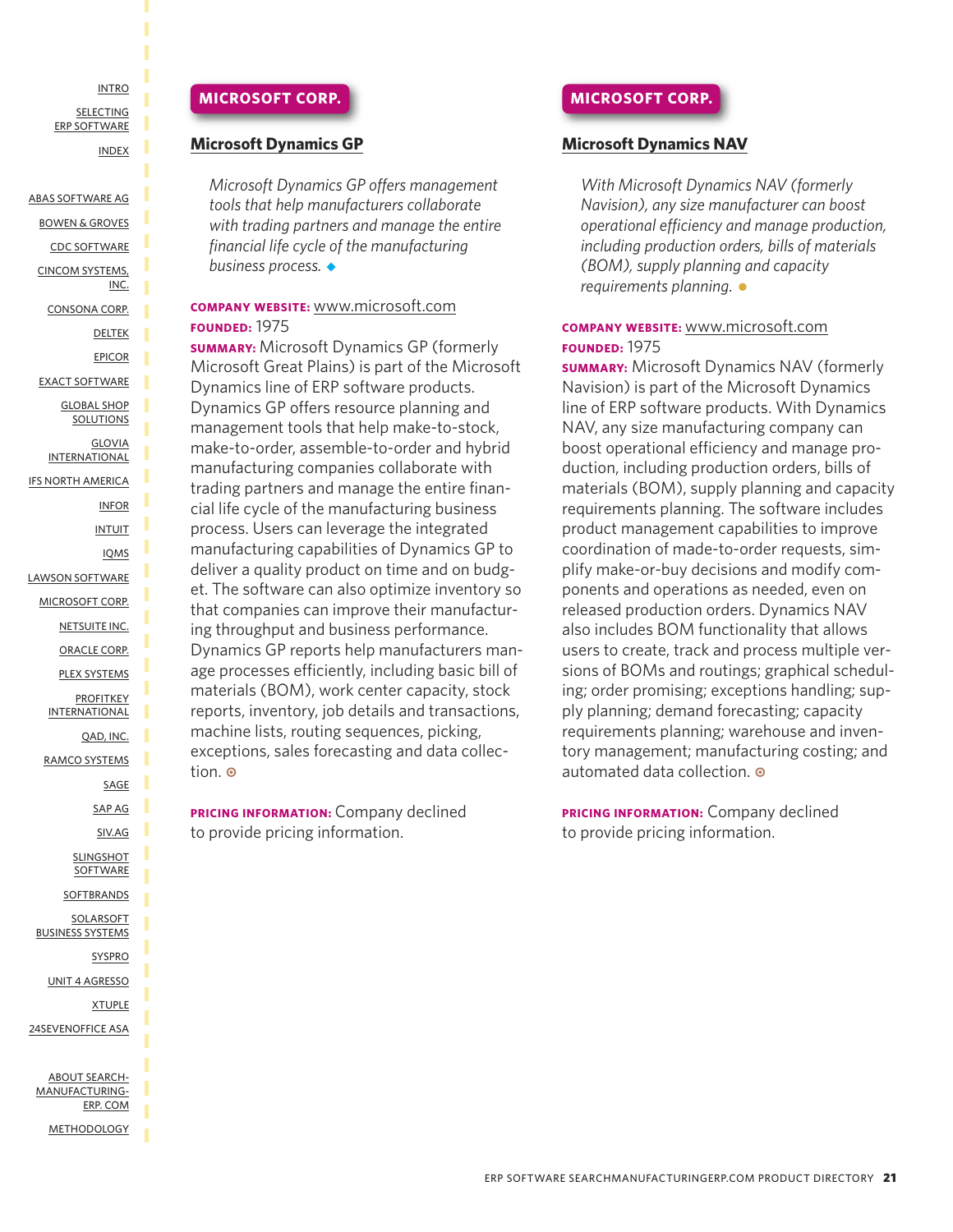<span id="page-21-0"></span>[SELECTING](#page-3-0) [ERP SOFTWARE](#page-3-0) [INDEX](#page-5-0)

[ABAS SOFTWARE AG](#page-7-0) [BOWEN & GROVES](#page-7-0) [CDC SOFTWARE](#page-8-0) [CINCOM SYSTEMS,](#page-8-0) [INC.](#page-8-0) [CONSONA CORP.](#page-9-0) [DELTEK](#page-12-0) [EPICOR](#page-12-0) [EXACT SOFTWARE](#page-13-0) [GLOBAL SHOP](#page-13-0) [SOLUTIONS](#page-13-0) [GLOVIA](#page-14-0) [INTERNATIONAL](#page-14-0) [IFS NORTH AMERICA](#page-14-0) [INFOR](#page-15-0) [INTUIT](#page-18-0) [IQMS](#page-18-0) [LAWSON SOFTWARE](#page-19-0) [MICROSOFT CORP.](#page-19-0) [NETSUITE INC.](#page-21-0) [ORACLE CORP.](#page-22-0) [PLEX SYSTEMS](#page-23-0) [PROFITKEY](#page-23-0) [INTERNATIONAL](#page-23-0) [QAD, INC.](#page-24-0) [RAMCO SYSTEMS](#page-24-0) [SAGE](#page-25-0) [SAP AG](#page-25-0) [SIV.AG](#page-27-0) **[SLINGSHOT](#page-28-0) [SOFTWARE](#page-28-0) [SOFTBRANDS](#page-28-0) [SOLARSOFT](#page-29-0)** [BUSINESS SYSTEMS](#page-29-0) **[SYSPRO](#page-30-0)** [UNIT 4 AGRESSO](#page-30-0) [XTUPLE](#page-31-0) [24SEVENOFFICE ASA](#page-32-0) [ABOUT SEARCH-](#page-33-0)[MANUFACTURING-](#page-33-0)[ERP. COM](#page-33-0)

[METHODOLOGY](#page-33-0)

#### **MICROSOFT CORP.**

#### **[Microsoft Dynamics SL](http://www.microsoft.com/dynamics/sl/default.mspx)**

*Microsoft Dynamics SL gives businesses functionality in finance, project accounting, manufacturing, field service, supply chains, analytics and electronic commerce and is primarily targeted at small and medium*sized enterprises.  $\bullet$ 

#### **COMPANY WEBSITE:** [www.microsoft.com](http://www.microsoft.com) **FOUNDED:** 1975

**SUMMARY:** Microsoft Dynamics SL (formerly Solomon IV for Windows) is part of the Microsoft Dynamics line of ERP software products. Dynamics SL provides businesses functionality in finance, project accounting, manufacturing, field service, supply chains, analytics, and electronic commerce and is primarily targeted at small and medium-sized enterprises. The latest version of Dynamics SL allows users to link subcontractor and customer work so that payment to the subcontractor is not made until the work has been accepted by the customer and paid for. Users can also create, edit or view project information from the web using the Business Portal project maintenance screen, which combines information pulled from five separate screens to provide project users the information they need. Access to project data is restricted by role and can also include which fields can be viewed, edited or which default values should be set. Microsoft Dynamics SL 7.0 has been rewritten to run in Microsoft Visual Basic 2005, making it a .NET product.  $\odot$ 

**PRICING INFORMATION:** Company declined to provide pricing information.

#### **NETSUITE INC.**

#### **[NetSuite](http://www.netsuite.com/portal/products/netsuite/main.shtml)**

*NetSuite is an integrated web-based application that supports ERP, customer relationship management (CRM), accounting and e-commerce.*  $\bullet$ 

#### **COMPANY WEBSITE:** [www.netsuite.com](http://www.netsuite.com) **FOUNDED:** 1998

**SUMMARY:** NetSuite is an integrated web-based system that provides organizations with data in real-time while eliminating IT and deployment costs. Data can be viewed and managed through customized dashboards that allow users to quickly access business performance metrics. NetSuite offers tools for daily business needs such as ERP, CRM, accounting, e-commerce, sales, marketing, HR, order fulfillment, billing, shipping, payroll, purchasing and vendor management, partner relationship management and inventory management. NetSuite's inventory management helps manufacturers cut inventory costs by tracking stock levels. Features of inventory management include bin management for improving warehouse organization, landed cost tracking to accurately calculate shipping and duty expenses, multi-currency capabilities, demand based inventory replenishment, multiple units of measure, customer and volume pricing, matrix items and lot number history management.  $\odot$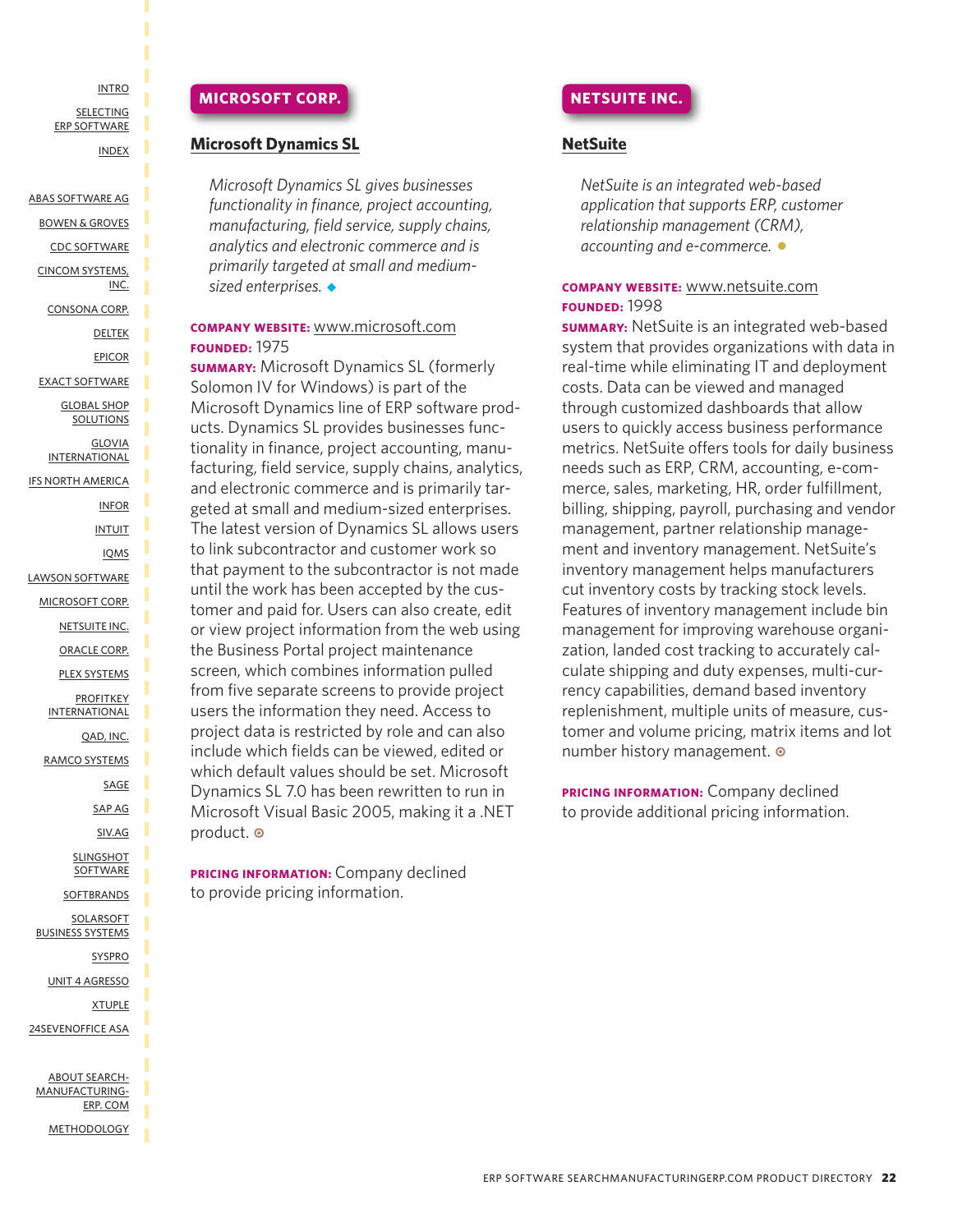<span id="page-22-0"></span>[SELECTING](#page-3-0) [ERP SOFTWARE](#page-3-0) [INDEX](#page-5-0)

[ABAS SOFTWARE AG](#page-7-0) [BOWEN & GROVES](#page-7-0) [CDC SOFTWARE](#page-8-0) [CINCOM SYSTEMS,](#page-8-0) [INC.](#page-8-0) [CONSONA CORP.](#page-9-0) [DELTEK](#page-12-0) [EPICOR](#page-12-0) [EXACT SOFTWARE](#page-13-0) [GLOBAL SHOP](#page-13-0) [SOLUTIONS](#page-13-0) [GLOVIA](#page-14-0) [INTERNATIONAL](#page-14-0) [IFS NORTH AMERICA](#page-14-0) [INFOR](#page-15-0) [INTUIT](#page-18-0) [IQMS](#page-18-0) [LAWSON SOFTWARE](#page-19-0) [MICROSOFT CORP.](#page-19-0) [NETSUITE INC.](#page-21-0) [ORACLE CORP.](#page-22-0) [PLEX SYSTEMS](#page-23-0) [PROFITKEY](#page-23-0) [INTERNATIONAL](#page-23-0) [QAD, INC.](#page-24-0) [RAMCO SYSTEMS](#page-24-0) [SAGE](#page-25-0) [SAP AG](#page-25-0) [SIV.AG](#page-27-0) **[SLINGSHOT](#page-28-0) [SOFTWARE](#page-28-0) [SOFTBRANDS](#page-28-0)** [SOLARSOFT](#page-29-0) [BUSINESS SYSTEMS](#page-29-0) **[SYSPRO](#page-30-0)** [UNIT 4 AGRESSO](#page-30-0) [XTUPLE](#page-31-0) [24SEVENOFFICE ASA](#page-32-0) [ABOUT SEARCH-](#page-33-0)[MANUFACTURING-](#page-33-0)[ERP. COM](#page-33-0) [METHODOLOGY](#page-33-0)

#### **ORACLE CORP.**

#### **[Oracle JD Edwards EnterpriseOne](http://www.oracle.com/applications/jdedwards-enterprise-one.html)**

*Oracle's JD Edwards EnterpriseOne is an integrated applications suite of comprehensive enterprise resource planning software.* 

#### **COMPANY WEBSITE:** [www.oracle.com](http://www.oracle.com) **FOUNDED:** 1977

**SUMMARY:** Oracle's JD Edwards Enterprise-One is an integrated applications suite of comprehensive enterprise resource planning software. JD Edwards EnterpriseOne offers a choice of databases, operating systems and hardware, as well as 70 application modules. All financial processes across all applications are integrated into a single database and link seamlessly with all other JD Edwards EnterpriseOne solutions. <sup>o</sup>

**PRICING INFORMATION:** Pricing information was not provided by the company.

#### **ORACLE CORP.**

#### **[Oracle E-Business Suite](http://www.oracle.com/applications/e-business-suite.html)**

*Oracle E-Business Suite is an integrated global business application that provides tools for ERP, supply chain management (SCM) and customer relationship management (CRM).* ◆

#### **COMPANY WEBSITE:** [www.oracle.com](http://www.oracle.com) **FOUNDED:** 1977

**SUMMARY:** Oracle E-Business Suite is a collection of integrated ERP, SCM and CRM applications for midsize to large organizations, including manufacturers. The E-Business Suite includes tools such as Oracle CRM, Oracle Product Lifecycle Management (PLM), Oracle Financials, Oracle HRMS, Oracle Logistics, Oracle Mobile Supply Chain Applications, Oracle Order Management, Oracle Projects, Oracle Quotes, Oracle Transportation Management and Oracle Warehouse Management Systems. Oracle E-Business Suite Manufacturing family of applications can be integrated with Oracle PLM and Oracle CRM. Oracle Manufacturing supports process and discrete manufacturing and flow manufacturing models such as engineering-to-order, make-to-stock, configure-toorder, assemble-to-order and discrete-repetitive. It offers functionality for shop floor management, production scheduling and mobile SCM. Oracle's Manufacturing Operations Center provides operational analytics and integration between ERP and the shop floor.  $\odot$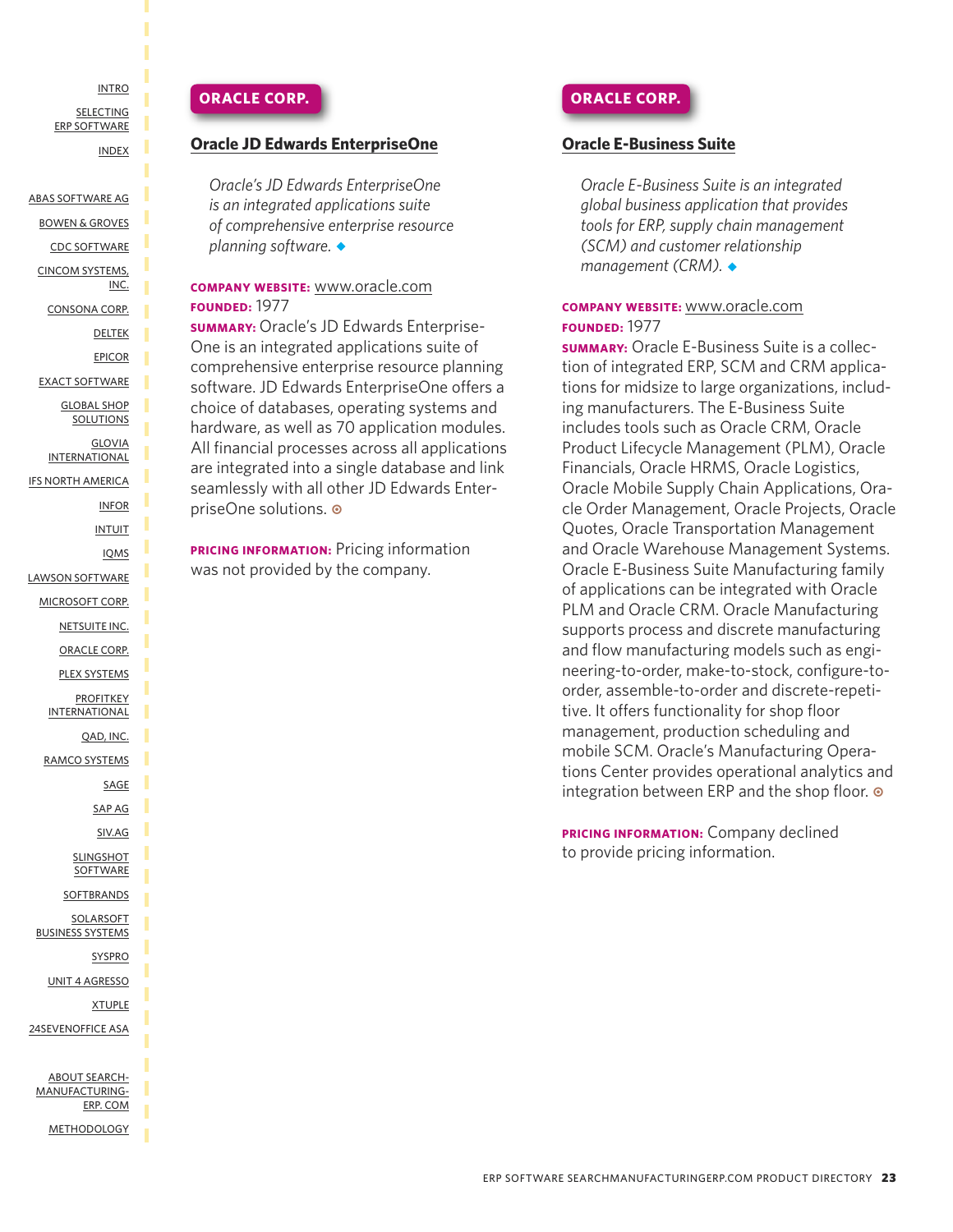<span id="page-23-0"></span>[SELECTING](#page-3-0) [ERP SOFTWARE](#page-3-0) [INDEX](#page-5-0)

[ABAS SOFTWARE AG](#page-7-0) [BOWEN & GROVES](#page-7-0) [CDC SOFTWARE](#page-8-0) [CINCOM SYSTEMS,](#page-8-0) [INC.](#page-8-0) [CONSONA CORP.](#page-9-0) [DELTEK](#page-12-0) [EPICOR](#page-12-0) [EXACT SOFTWARE](#page-13-0) [GLOBAL SHOP](#page-13-0) [SOLUTIONS](#page-13-0) [GLOVIA](#page-14-0) [INTERNATIONAL](#page-14-0) [IFS NORTH AMERICA](#page-14-0) [INFOR](#page-15-0) [INTUIT](#page-18-0) [IQMS](#page-18-0) [LAWSON SOFTWARE](#page-19-0) [MICROSOFT CORP.](#page-19-0) [NETSUITE INC.](#page-21-0) [ORACLE CORP.](#page-22-0) [PLEX SYSTEMS](#page-23-0) [PROFITKEY](#page-23-0) [INTERNATIONAL](#page-23-0) [QAD, INC.](#page-24-0) [RAMCO SYSTEMS](#page-24-0) [SAGE](#page-25-0) [SAP AG](#page-25-0) [SIV.AG](#page-27-0) **[SLINGSHOT](#page-28-0) [SOFTWARE](#page-28-0) [SOFTBRANDS](#page-28-0)** [SOLARSOFT](#page-29-0) [BUSINESS SYSTEMS](#page-29-0) **[SYSPRO](#page-30-0)** [UNIT 4 AGRESSO](#page-30-0) [XTUPLE](#page-31-0) [24SEVENOFFICE ASA](#page-32-0) [ABOUT SEARCH-](#page-33-0)[MANUFACTURING-](#page-33-0)[ERP. COM](#page-33-0)

[METHODOLOGY](#page-33-0)

#### **PLEX SYSTEMS**

#### **[Plex Online](http://www.plex.com)**

*Plex Online Software as a Service (SaaS) offers ERP and manufacturing execution* system (MES) over a web browser.  $\bullet$ 

#### **COMPANY WEBSITE:** [www.plex.com](http://www.plex.com) **FOUNDED:** 1995

**SUMMARY:** Plex Online is a fully-integrated SaaS system that offers ERP functions such as accounting and finance, customer relationship management (CRM), order entry and tracking, MES, production scheduling and machine integration, supply chain management (SCM), supplier quality and traceability over a web browser. Its ERP system, Plexus Online, provides traditional ERP functionality such as parts, orders and shipping as well as functionality specialized for manufacturers, such as quality, engineering, tooling, labor/time tracking, traceability, shop floor control and quality management. Plex Online features a bar code labeling system with built-in support for bar code printing, reading and utilization through all parts of the manufacturing process. Its lean manufacturing tools support Kanban scheduling, pull systems, Heijunka scheduling/load leveling and Kaizen. Plex's trademark Scanban concept features Kanban cards that are bar coded and tracked electronically through the shop floor. Its electronic Kanban system can be used with other more traditional scheduling systems. Plex's other lean manufacturing tools include an electronic pull scheduler and an online costumer replenishment system.

**PRICING INFORMATION:** Based on a matrix of modules used and company size. No individual user licenses required; license on a per site basis. Base pricing starts at \$3,000 to \$5,000 per month for small companies. Larger companies ramp up from there.

#### **PROFITKEY INTERNATIONAL**

#### **[Rapid Response Manufacturing \(RRM\)](http://www.profitkey.com/products/)**

*Rapid Response Manufacturing is an integrated ERP and manufacturing execution system (MES) software suite for small to mid-sized discrete manufacturers.*  $\bullet$ 

#### **COMPANY WEBSITE:** [www.profitkey.com](http://www.profitkey.com) **FOUNDED:** 1979

**SUMMARY:** The Rapid Response Manufacturing ERP and MES software system is aimed at small to mid-sized discrete manufacturers. RRM includes tools for planning and scheduling, quality management, financial planning, executive information systems, e-commerce and CRM. RRM is customizable; users can request software modifications, data integration services or tailored written reports. RRM consists of 22 modules, including master scheduling and material requirements planning (MRP), engineering, purchasing, inventory management, inventory data collection, job tracking and costing, sales analysis, advanced planning and scheduling, accounts payable and receivable, multi-currency and maintenance management. RRM is aimed at manufacturers in the USA, UK and Canada in industries such as automotive, aerospace and defense, medical device manufacturing, contract electronic assembly, original equipment manufacturing, precision machining and general manufacturing.  $\odot$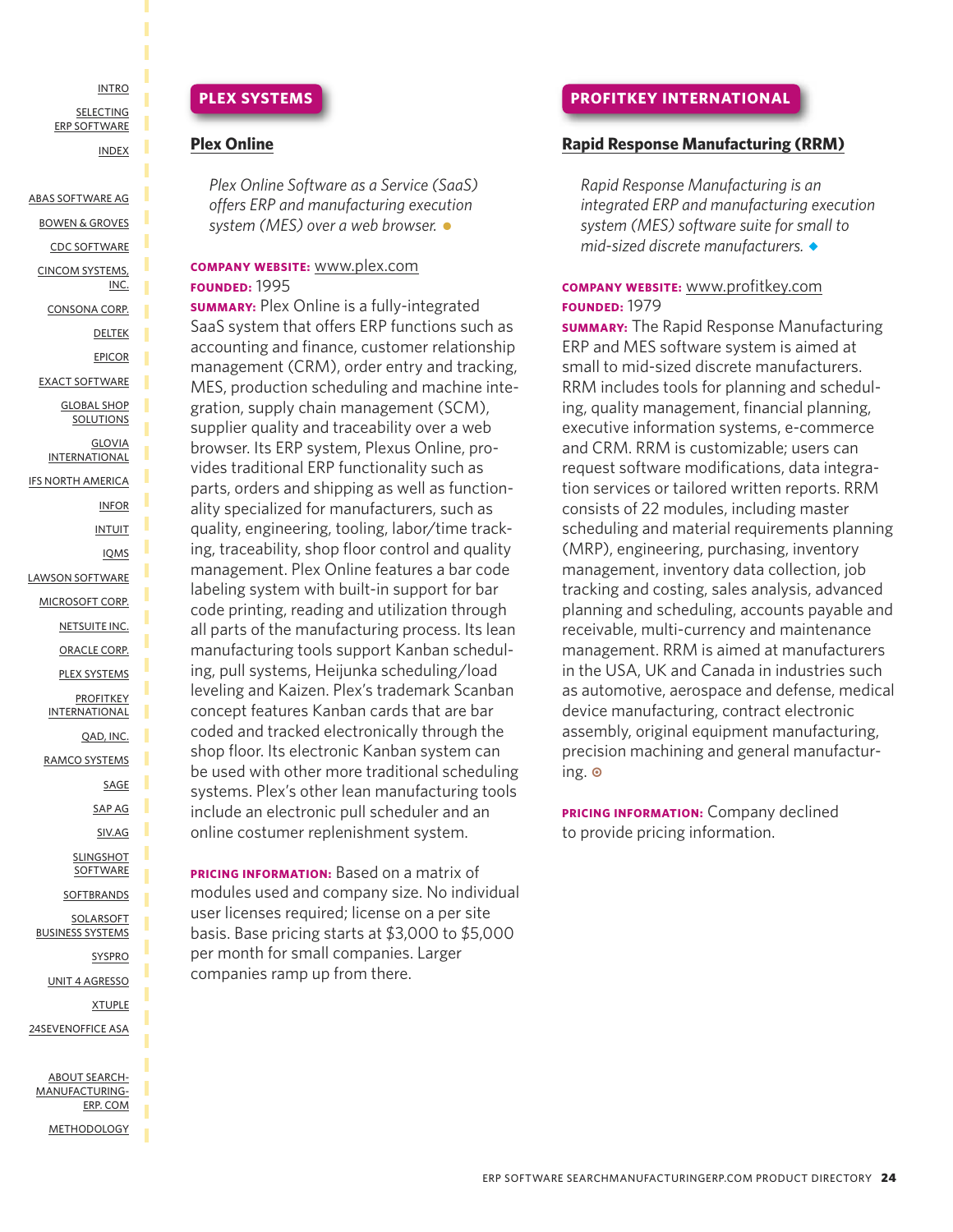<span id="page-24-0"></span>[SELECTING](#page-3-0) [ERP SOFTWARE](#page-3-0) [INDEX](#page-5-0)

[ABAS SOFTWARE AG](#page-7-0) [BOWEN & GROVES](#page-7-0) [CDC SOFTWARE](#page-8-0) [CINCOM SYSTEMS,](#page-8-0) [INC.](#page-8-0) [CONSONA CORP.](#page-9-0) [DELTEK](#page-12-0) [EPICOR](#page-12-0) [EXACT SOFTWARE](#page-13-0) [GLOBAL SHOP](#page-13-0) [SOLUTIONS](#page-13-0) [GLOVIA](#page-14-0) [INTERNATIONAL](#page-14-0) [IFS NORTH AMERICA](#page-14-0) [INFOR](#page-15-0) [INTUIT](#page-18-0) [IQMS](#page-18-0) [LAWSON SOFTWARE](#page-19-0) [MICROSOFT CORP.](#page-19-0) [NETSUITE INC.](#page-21-0) [ORACLE CORP.](#page-22-0) [PLEX SYSTEMS](#page-23-0) [PROFITKEY](#page-23-0) [INTERNATIONAL](#page-23-0) [QAD, INC.](#page-24-0) [RAMCO SYSTEMS](#page-24-0) [SAGE](#page-25-0) [SAP AG](#page-25-0) [SIV.AG](#page-27-0) **[SLINGSHOT](#page-28-0) [SOFTWARE](#page-28-0) [SOFTBRANDS](#page-28-0)** [SOLARSOFT](#page-29-0) [BUSINESS SYSTEMS](#page-29-0) **[SYSPRO](#page-30-0)** [UNIT 4 AGRESSO](#page-30-0) [XTUPLE](#page-31-0) [24SEVENOFFICE ASA](#page-32-0) [ABOUT SEARCH-](#page-33-0)[MANUFACTURING-](#page-33-0)[ERP. COM](#page-33-0)

[METHODOLOGY](#page-33-0)

#### **QAD, INC.**

#### **[QAD Enterprise Applications](http://www.qad.com/portal/site/solutioncenter/Solutions-Home/)**

*QAD Enterprise Applications is an integrated software suite.* 

#### **COMPANY WEBSITE:** [www.qad.com](http://www.qad.com) **FOUNDED:** 1979

**SUMMARY:** QAD Enterprise Applications feature rapid implementation and training, modifiable best practice process maps, business and legal compliance requirements by country and industry and global implementation capabilities. QAD Enterprise Applications are available on-demand, on-premise or on-appliance. They are available in a variety of module groups including Enterprise Financials, Standard Financials, Customer Management, Manufacturing, Supply Chain, Service and Support, Enterprise Asset Management, Analytics and Interoperability. QAD supports mixed-mode manufacturing environments such as discrete manufacturing, repetitive manufacturing, Kanban systems, flow manufacturing, batch/formula process and co-product/by-products manufacturing. Manufacturing functionality includes planning and scheduling, material control, shop floor control, reporting and cost management. QAD Lean Manufacturing uses pre-existing enterprise data to create value-stream maps of suppliers, manufacturing processes and flows, supermarkets and customers. QAD Supply Chain works with simple and complex manufacturing networks and can be integrated with QAD Enterprise Applications to reduce total cost of ownership.

**PRICING INFORMATION:** QAD's primary licensing metric is the Named User, which can be used to license small groups of users, or an entire Enterprise. QAD also offers special licensing for Infrequent or RF Device users, as well as for industry-specific products. Products can be licensed a la carte, or via industry/regional bundles, and both Perpetual and on-demand options exist. Company declined to provide specific pricing information.

#### **RAMCO SYSTEMS**

#### **[Ramco ERP](http://www.ramco.com/Enterprise_resource_planning/Enterprise_resource_planning.asp)**

*Small businesses can start with Ramco's ERP software as either an on-premise or on-demand offering, then migrate to the Enterprise edition if needed.* 

#### **COMPANY WEBSITE:** [www.ramco.com](http://www.ramco.com) **FOUNDED**: 1989

**SUMMARY:** Ramco ERP is available in two editions: the Enterprise Series and the Small to Mid-Sized Business (SMB) Series. Both are built on a service-oriented architecture (SOA). The Ramco Enterprise Series is designed for global process and discrete manufacturers as well as logistics-based or asset-intensive businesses. The Ramco SMB Series allows SMBs to access the processes required for their businesses without the ongoing operating costs of large-scale ERP systems. The platforms for Ramco Enterprise and Ramco SMB are identical, so companies can start with the SMB series and migrate to the Enterprise series. The SMB Series is also available as Ramco OnDemand ERP, which is hosted by Ramco and delivered as a subscription service.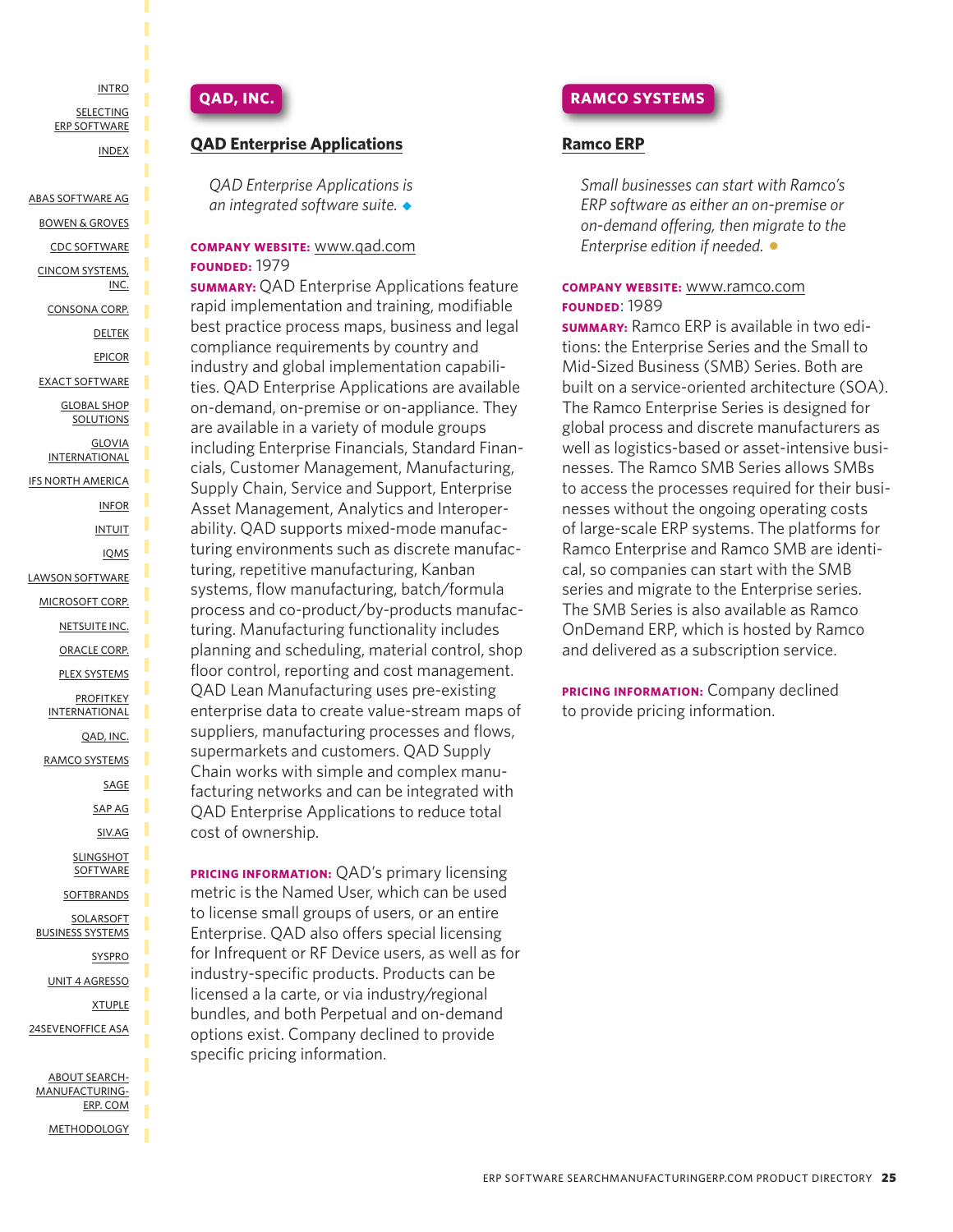<span id="page-25-0"></span>[SELECTING](#page-3-0) [ERP SOFTWARE](#page-3-0) [INDEX](#page-5-0)

[ABAS SOFTWARE AG](#page-7-0) [BOWEN & GROVES](#page-7-0) [CDC SOFTWARE](#page-8-0) [CINCOM SYSTEMS,](#page-8-0) [INC.](#page-8-0) [CONSONA CORP.](#page-9-0) [DELTEK](#page-12-0) [EPICOR](#page-12-0) [EXACT SOFTWARE](#page-13-0) [GLOBAL SHOP](#page-13-0) [SOLUTIONS](#page-13-0) [GLOVIA](#page-14-0) [INTERNATIONAL](#page-14-0) [IFS NORTH AMERICA](#page-14-0) [INFOR](#page-15-0) [INTUIT](#page-18-0) [IQMS](#page-18-0) [LAWSON SOFTWARE](#page-19-0) [MICROSOFT CORP.](#page-19-0) [NETSUITE INC.](#page-21-0) [ORACLE CORP.](#page-22-0) [PLEX SYSTEMS](#page-23-0) [PROFITKEY](#page-23-0) [INTERNATIONAL](#page-23-0) [QAD, INC.](#page-24-0) [RAMCO SYSTEMS](#page-24-0) [SAGE](#page-25-0) [SAP AG](#page-25-0) [SIV.AG](#page-27-0) **[SLINGSHOT](#page-28-0) [SOFTWARE](#page-28-0) [SOFTBRANDS](#page-28-0) [SOLARSOFT](#page-29-0)** [BUSINESS SYSTEMS](#page-29-0) **[SYSPRO](#page-30-0)** [UNIT 4 AGRESSO](#page-30-0) [XTUPLE](#page-31-0) [24SEVENOFFICE ASA](#page-32-0) [ABOUT SEARCH-](#page-33-0)[MANUFACTURING-](#page-33-0)[ERP. COM](#page-33-0) [METHODOLOGY](#page-33-0)



#### **[Sage ERP X3](http://www.sageadonix.com/solutions/index.html)**

*Sage ERP X3 is a fully integrated enterprise solution that addresses the requirements of larger mid-market distributors and manufacturers that do business internationally. The product already is distributed in more than 35 countries, supporting multiple locations, languages and currencies.*  $\triangleleft$ 

#### **COMPANY WEBSITE:** [www.sageadonix.com](http://www.sageadonix.com) **FOUNDED:** 1981

**SUMMARY:** Sage business software supports accounting, operations, customer relationship management (CRM), HR, time tracking, merchant services and the specialized needs of the construction, distribution, healthcare, manufacturing, nonprofit and real estate industries. Sage offers a number of additional suites for its ERP system. Sage Geode is a warehouse management system (WMS) that is used by process manufacturers, discrete manufacturers and retail and wholesale distributors. Geode helps organizations improve the flow of goods through warehouses, boost warehouse utilization, minimize product handling, reduce processing errors and quickly access accurate warehouse data. Sage ERP X3 Distribution is an integrated suite that supports distribution processes such as sales, CRM, inventory management, financial management and purchasing. It supports multiple languages and currencies. Sage ERP X3 Process is designed for the needs of process manufacturers and aids in inventory level management, costs, product mix optimization, waste reduction and product development cycles. Sage ERP X3 Discrete supports discrete manufacturers across a range of manufacturing models, including make-to-order, configure-to-order, assembleto-order, make-to-stock and mixed-mode.

**PRICING INFORMATION:** The average market price of Sage ERP X3 is \$3,800 per concurrent user. Typical Sage ERP X3 sales range from \$100,000 to \$800,000, including implementation services (approx. 1:1 license/services ratio).

## **SAP AG**

#### **[SAP Business Suite](http://www.sap.com/solutions/business-suite/erp)**

*SAP Business Suite is an integrated ERP software platform designed for the business requirements of midsize and large organizations in all industries and sectors, including manufacturing.* 

#### **COMPANY WEBSITE:** [www.sap.com](http://www.sap.com) **FOUNDED:** 1972

**SUMMARY:** SAP Business Suite is SAP's enterprise ERP solution. SAP Business Suite includes SAP ERP Financials, SAP ERP Human Capital Management, SAP ERP Operations and SAP ERP Corporate Services. SAP ERP Financials supports finance business functions such as corporate governance, financial and management accounting, financial supply chain management (SCM) and treasury applications. SAP ERP Human Capital Management supports HR business functions such as end-user service deliveries, workforce analytics, talent management, workforce process management and workforce deployment. SAP ERP Operations supports business functions such as procurement and logistics execution, product development and manufacturing, sales and service. SAP ERP Corporate Services supports services such as real estate management, enterprise asset management, project and portfolio management, travel management, global trade services, quality management and environment, safety and health management.  $\odot$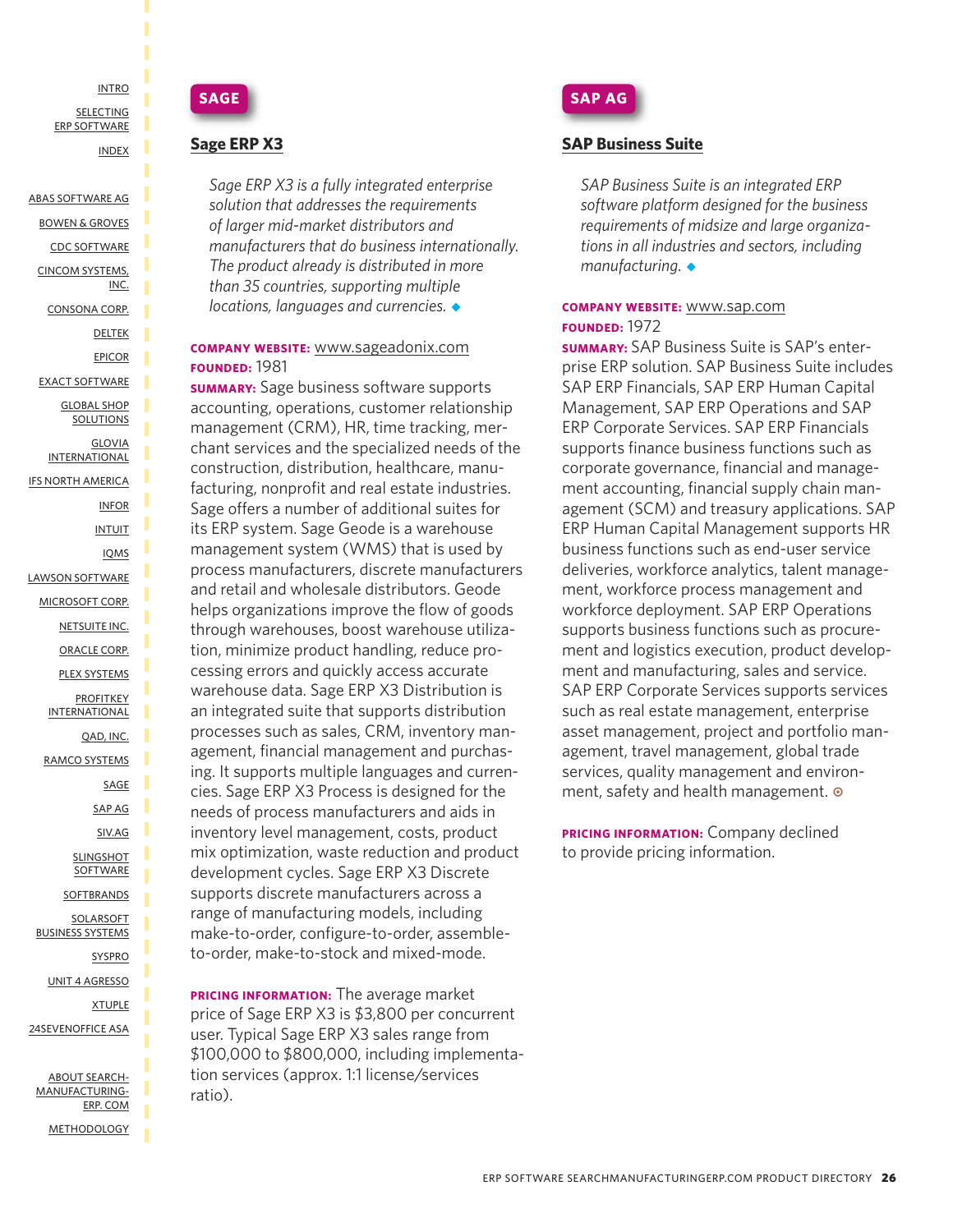[SELECTING](#page-3-0) [ERP SOFTWARE](#page-3-0) [INDEX](#page-5-0)

[ABAS SOFTWARE AG](#page-7-0) [BOWEN & GROVES](#page-7-0) [CDC SOFTWARE](#page-8-0) [CINCOM SYSTEMS,](#page-8-0) [INC.](#page-8-0) [CONSONA CORP.](#page-9-0) [DELTEK](#page-12-0) [EPICOR](#page-12-0) [EXACT SOFTWARE](#page-13-0) [GLOBAL SHOP](#page-13-0) [SOLUTIONS](#page-13-0) [GLOVIA](#page-14-0) [INTERNATIONAL](#page-14-0) [IFS NORTH AMERICA](#page-14-0) [INFOR](#page-15-0) [INTUIT](#page-18-0) [IQMS](#page-18-0) [LAWSON SOFTWARE](#page-19-0) [MICROSOFT CORP.](#page-19-0) [NETSUITE INC.](#page-21-0) [ORACLE CORP.](#page-22-0) [PLEX SYSTEMS](#page-23-0) [PROFITKEY](#page-23-0) [INTERNATIONAL](#page-23-0) [QAD, INC.](#page-24-0) [RAMCO SYSTEMS](#page-24-0) [SAGE](#page-25-0) [SAP AG](#page-25-0) [SIV.AG](#page-27-0) **[SLINGSHOT](#page-28-0) [SOFTWARE](#page-28-0) [SOFTBRANDS](#page-28-0) [SOLARSOFT](#page-29-0)** [BUSINESS SYSTEMS](#page-29-0) **[SYSPRO](#page-30-0)** [UNIT 4 AGRESSO](#page-30-0) [XTUPLE](#page-31-0) [24SEVENOFFICE ASA](#page-32-0) [ABOUT SEARCH-](#page-33-0)[MANUFACTURING-](#page-33-0)[ERP. COM](#page-33-0) [METHODOLOGY](#page-33-0)



#### **[SAP Business All-in-One](http://www.sap.com/solutions/sme/businessallinone/solutionoverview/erp/index.epx)**

*With the pre-integrated CRM and ERP functionality in SAP Business All-in-One, medium-sized manufacturers can manage all aspects of customer relationships and operational processes from start to finish.* 

#### **COMPANY WEBSITE:** [www.sap.com](http://www.sap.com) **FOUNDED:** 1972

**SUMMARY:** The ERP functionality in SAP Business All-in-One is based on the SAP ERP product, tailored for midsize companies. Features include: Accounting and financials (for creating financial statements and integrating all operative transactions throughout the company); sales and service (for meeting customer demands, supporting the entire order-to-cash process, and providing after-sales support); procurement and logistics execution (for controlling costs, and managing the full sourcing and procurement cycle); inventory management (for tracking the quantity, value and movement of inventory in real time); human capital management (for managing staffing change and streamlining payroll processes); product development and manufacturing (for improving the product life-cycle process and manufacturing operations); reporting and analytics (for planning, measuring and controlling organizational processes); and corporate services (for improving adherence to corporate, legal, and regulatory requirements).  $\odot$ 

**PRICING INFORMATION:** Company declined to provide pricing information.



#### **[SAP Business ByDesign](http://www.sap.com/solutions/sme/businessbydesign/overview/index.epx)**

*SAP Business ByDesign is an on-demand* **ERP** solution for medium-sized companies.  $\bullet$ 

#### **COMPANY WEBSITE:** [www.sap.com](http://www.sap.com) **FOUNDED:** 1972

**SUMMARY:** SAP Business ByDesign is a fully integrated, on-demand business solution used by medium-sized companies to run their mission-critical business processes. SAP Business ByDesign enables midsize companies from various industries to improve transparency and business operations, and support international growth-all while helping to reduce IT costs. In selecting the flexible and scalable SAP Business ByDesign solution, charter clients enjoy close collaboration with SAP from the first point of contact through their productive use of the solution.  $\odot$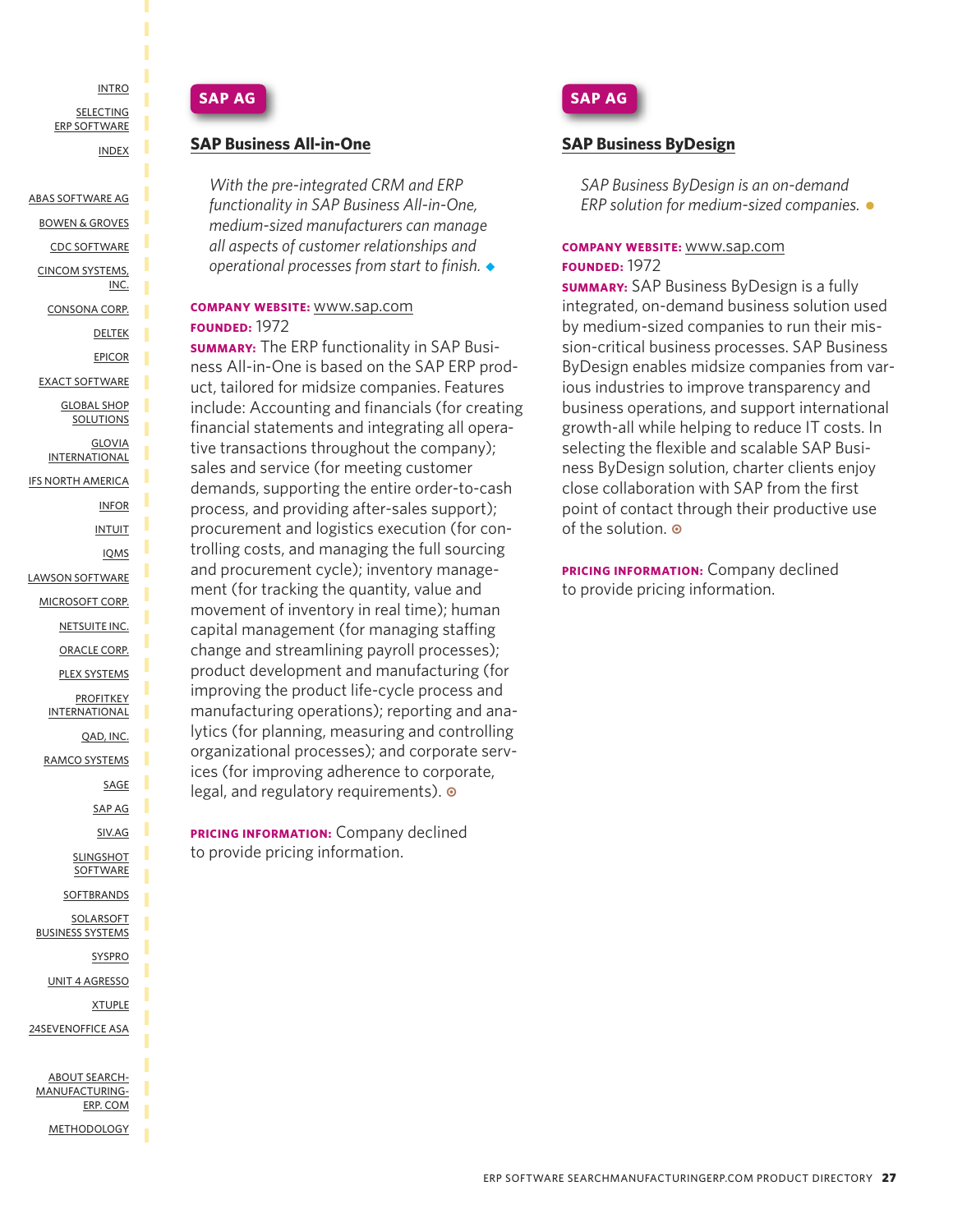<span id="page-27-0"></span>[SELECTING](#page-3-0) [ERP SOFTWARE](#page-3-0) [INDEX](#page-5-0)

[ABAS SOFTWARE AG](#page-7-0) [BOWEN & GROVES](#page-7-0) [CDC SOFTWARE](#page-8-0) [CINCOM SYSTEMS,](#page-8-0) [INC.](#page-8-0) [CONSONA CORP.](#page-9-0) [DELTEK](#page-12-0) [EPICOR](#page-12-0) [EXACT SOFTWARE](#page-13-0) [GLOBAL SHOP](#page-13-0) **[SOLUTIONS](#page-13-0)** [GLOVIA](#page-14-0) [INTERNATIONAL](#page-14-0) [IFS NORTH AMERICA](#page-14-0) [INFOR](#page-15-0) [INTUIT](#page-18-0) [IQMS](#page-18-0) [LAWSON SOFTWARE](#page-19-0) [MICROSOFT CORP.](#page-19-0) [NETSUITE INC.](#page-21-0) [ORACLE CORP.](#page-22-0) [PLEX SYSTEMS](#page-23-0) [PROFITKEY](#page-23-0) **[INTERNATIONAL](#page-23-0)** [QAD, INC.](#page-24-0) [RAMCO SYSTEMS](#page-24-0) [SAGE](#page-25-0) [SAP AG](#page-25-0) [SIV.AG](#page-27-0) **[SLINGSHOT](#page-28-0) [SOFTWARE](#page-28-0) [SOFTBRANDS](#page-28-0)** [SOLARSOFT](#page-29-0) [BUSINESS SYSTEMS](#page-29-0) **[SYSPRO](#page-30-0)** [UNIT 4 AGRESSO](#page-30-0) [XTUPLE](#page-31-0) [24SEVENOFFICE ASA](#page-32-0) [ABOUT SEARCH-](#page-33-0)[MANUFACTURING-](#page-33-0)

> [ERP. COM](#page-33-0) [METHODOLOGY](#page-33-0)



#### **[SAP Business One](http://www.sap.com/solutions/sme/businessone/index.epx)**

*SAP Business One is a business management application designed exclusively to meet the needs of small businesses.* 

#### **COMPANY WEBSITE:** [www.sap.com](http://www.sap.com) **FOUNDED:** 1972

**SUMMARY:** SAP Business One is an integrated, affordable business management application for small businesses. It's a single system that can automate critical business operations, such as sales, finance, purchasing, inventory, and manufacturing, while providing accurate, upto-the-minute views of business data. SAP Business One is quick to install and easy to use. For small discrete manufacturing firms, Sap Business One allows discrete manufacturers to manage all their core operations, including customer relationship management; inventory and distribution; ordering and delivery; purchasing and merchandising; production and manufacturing; HR; and financial and accounting.  $\odot$ 

**PRICING INFORMATION:** Company declined to provide pricing information.

## **SIV.AG**

#### **[kVASy](http://www2.siv.de/kVASy.59778.html)**

*SIV.AG's ERP software suite, called kVASy, is aimed at the utility industry.*  $\bullet$ 

#### **COMPANY WEBSITE:** [www2.siv.de/Home.](http://www2.siv.de/Home.61263.html) [61263.html](http://www2.siv.de/Home.61263.html) **FOUNDED:** 1990

**SUMMARY:** SIV.AG kVASy is an ERP suite for the utility industry. It is used in environments such as public utility companies, energy and water suppliers, and data processing centers. The kVASy suite consists of four products: Billing, Finance, Technical Assets and CRM. Billing provides billing for water, gas, electricity, parking fees, telecommunications, taxes and data services. Finance provides an overall financial view of all business processes in an enterprise. Technical Assets provides registration for and tracks the movement of the technical assets in a manufacturing plant, as well as maintenance measures. The CRM module provides direct access to the entire data pool of a company's customer base. It improves customer acquisition, speeds up recognition of potential customers and ensures high-quality customer service and customer retention.  $\odot$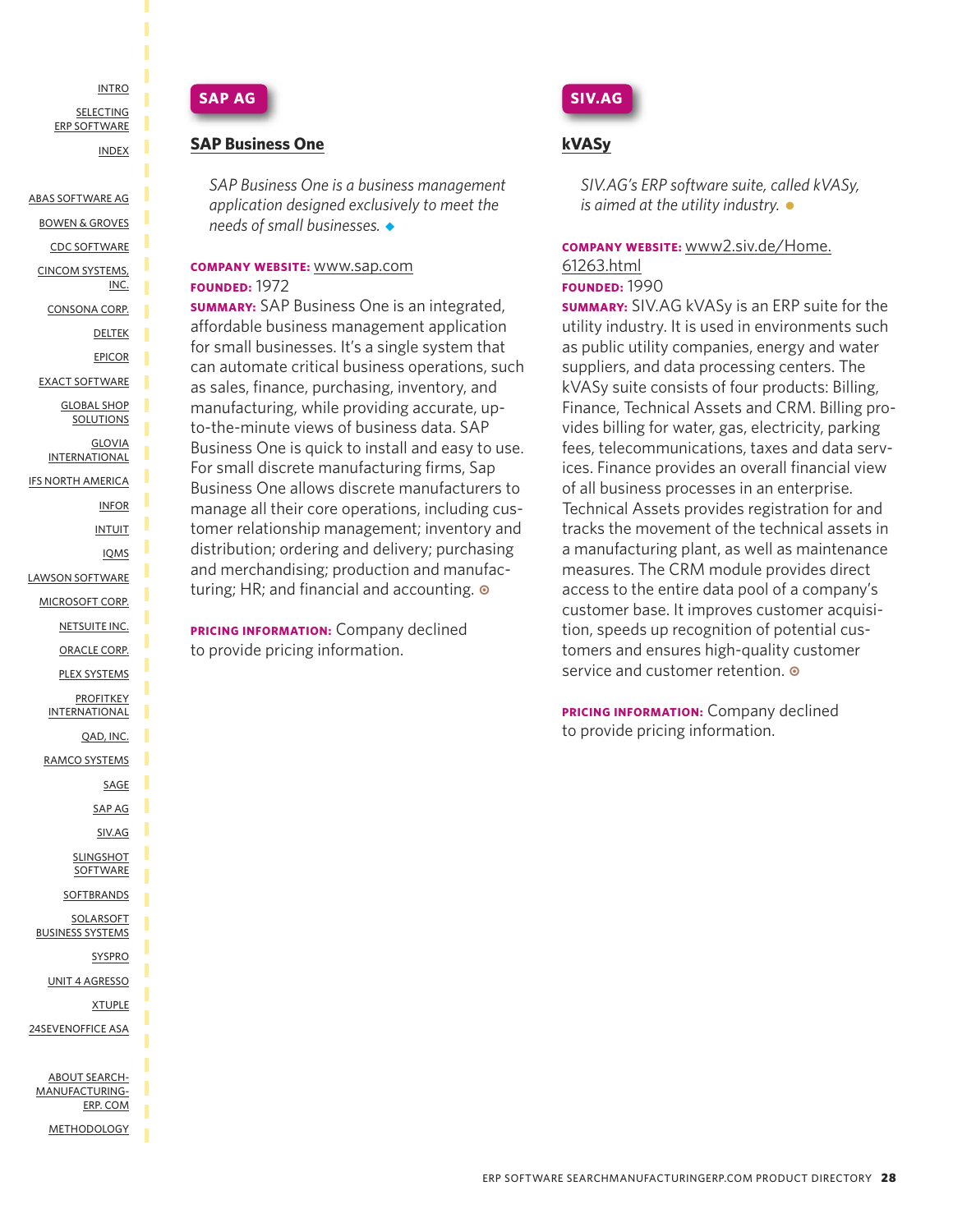<span id="page-28-0"></span>[SELECTING](#page-3-0) [ERP SOFTWARE](#page-3-0) [INDEX](#page-5-0)

[ABAS SOFTWARE AG](#page-7-0) [BOWEN & GROVES](#page-7-0) [CDC SOFTWARE](#page-8-0) [CINCOM SYSTEMS,](#page-8-0) [INC.](#page-8-0) [CONSONA CORP.](#page-9-0) [DELTEK](#page-12-0) [EPICOR](#page-12-0) [EXACT SOFTWARE](#page-13-0) [GLOBAL SHOP](#page-13-0) [SOLUTIONS](#page-13-0) [GLOVIA](#page-14-0) [INTERNATIONAL](#page-14-0) [IFS NORTH AMERICA](#page-14-0) [INFOR](#page-15-0) [INTUIT](#page-18-0) [IQMS](#page-18-0) [LAWSON SOFTWARE](#page-19-0) [MICROSOFT CORP.](#page-19-0) [NETSUITE INC.](#page-21-0) [ORACLE CORP.](#page-22-0) [PLEX SYSTEMS](#page-23-0) [PROFITKEY](#page-23-0) [INTERNATIONAL](#page-23-0) [QAD, INC.](#page-24-0) [RAMCO SYSTEMS](#page-24-0) [SAGE](#page-25-0) [SAP AG](#page-25-0) [SIV.AG](#page-27-0) **[SLINGSHOT](#page-28-0) [SOFTWARE](#page-28-0) [SOFTBRANDS](#page-28-0)** [SOLARSOFT](#page-29-0) [BUSINESS SYSTEMS](#page-29-0) **[SYSPRO](#page-30-0)** [UNIT 4 AGRESSO](#page-30-0) [XTUPLE](#page-31-0) [24SEVENOFFICE ASA](#page-32-0) [ABOUT SEARCH-](#page-33-0)[MANUFACTURING-](#page-33-0)[ERP. COM](#page-33-0) [METHODOLOGY](#page-33-0)

#### **SLINGSHOT SOFTWARE**

#### **[Slingshot eCity](http://www.slingshotsoftware.com/)**

*Slingshot Software provides ERP software for medium-sized to large companies using web delivery and a tool-based approach.* 

#### **COMPANY WEBSITE:** [www.slingshotsoftware.com](http://www.slingshotsoftware.com) **FOUNDED:** 1981

**SUMMARY:** Slingshot Software's eCity suite supports critical business processing requirements of medium-sized to large organizations. The eCity suite covers sales order, inventory, supply chain, procurement, e-commerce and financial management. Slingshot supports a tool-based approach to ERP system ownership, where users of the system can make changes to their own systems without programming and without vendor involvement. Slingshot developed eCity using Microsoft's.NET architecture and supports Oracle, SQL, PostgreS and other databases. Integrated modules within eCity include Sales Order Management; Supply Chain Planning and Forecasting; Inventory and Warehouse Management; Requisitioning; Purchase Order Management; Point of Sale; e-Commerce; Accounts Receivable; Accounts Payable; and General Ledger. Starting with mainframe, then client server architectures, eCity is now distributed via the internet. This architecture enables on-line collaboration and transactional inclusion with trading partners.

**PRICING INFORMATION:** Slingshot Software pricing is done on a concurrent user basis. Module pricing starts at approximately \$20,000. A normal configuration includes licenses for 2+ integrated modules, professional services to design and install the applications, and firstyear maintenance. Total costs start from approximately \$100,000.

#### **SOFTBRANDS**

#### **[Evolution](http://www.fourthshift.com/evolution)**

*Evolution is an enterprise ERP software solution serving manufacturing and distribution markets companies.*  $\rightarrow$ 

#### **COMPANY WEBSITE:** [www.softbrands.com](http://www.softbrands.com) **FOUNDED:** 1984

**SUMMARY:** Evolution uses browser technology and a component toolkit and methodology to allow customers to tailor the application to their business, while giving each user the ability to personalize their desktop, showing the functions and reports they use most frequently. The Evolution solution streamlines the functions of planning and scheduling management; production management; inventory management; product engineering design, prototype and release management; manufacturing execution; finite and infinite capacity and materials planning; order handling; lot tracing and serialization; product configuration; shop floor reporting; workflow; scrap and yield planning; barcoding; and RFID.  $\odot$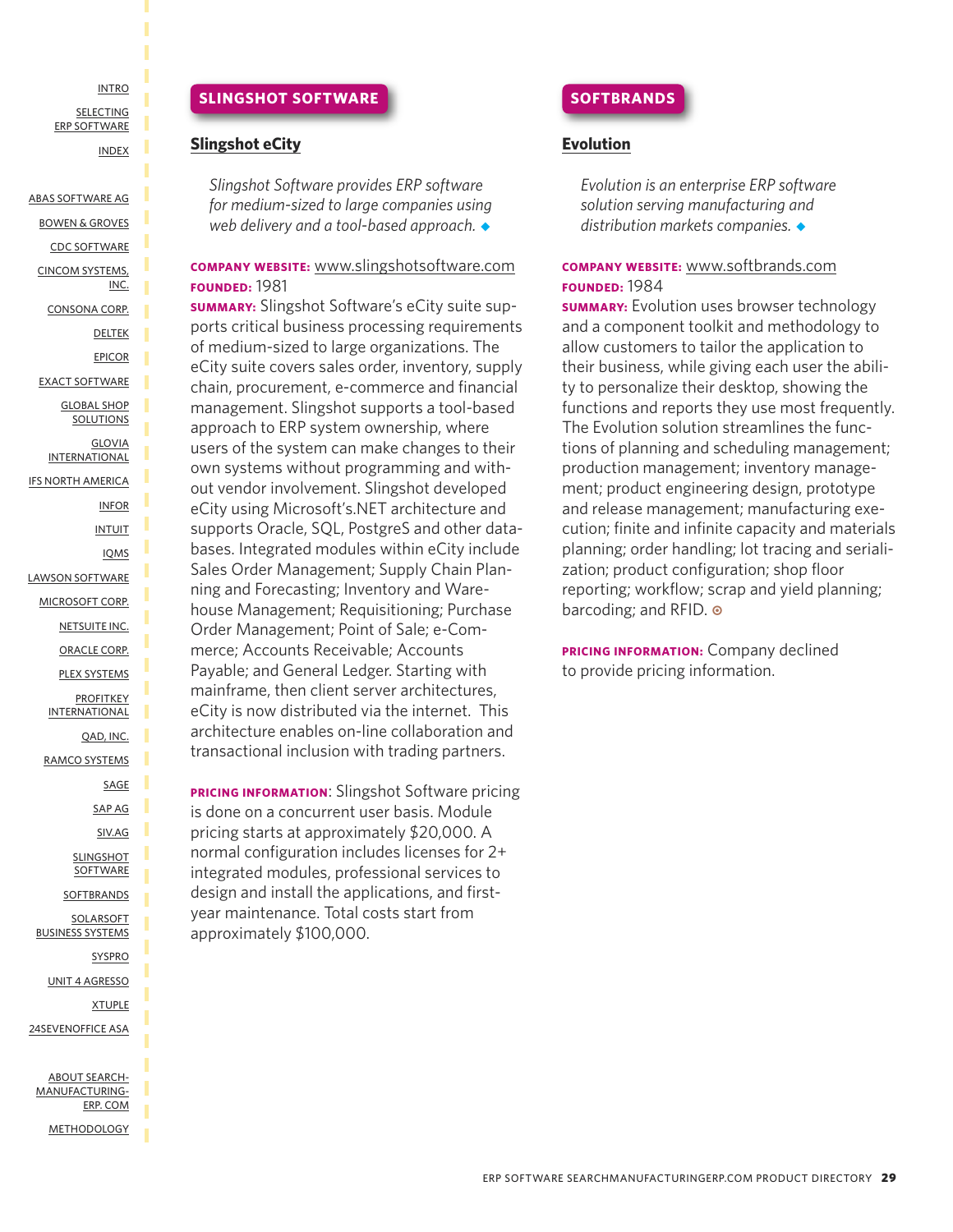<span id="page-29-0"></span>[SELECTING](#page-3-0) [ERP SOFTWARE](#page-3-0) [INDEX](#page-5-0)

[ABAS SOFTWARE AG](#page-7-0) [BOWEN & GROVES](#page-7-0) [CDC SOFTWARE](#page-8-0) [CINCOM SYSTEMS,](#page-8-0) [INC.](#page-8-0) [CONSONA CORP.](#page-9-0) [DELTEK](#page-12-0) [EPICOR](#page-12-0) [EXACT SOFTWARE](#page-13-0) [GLOBAL SHOP](#page-13-0) **[SOLUTIONS](#page-13-0)** [GLOVIA](#page-14-0) [INTERNATIONAL](#page-14-0) [IFS NORTH AMERICA](#page-14-0) [INFOR](#page-15-0) [INTUIT](#page-18-0) [IQMS](#page-18-0) [LAWSON SOFTWARE](#page-19-0) [MICROSOFT CORP.](#page-19-0) [NETSUITE INC.](#page-21-0) [ORACLE CORP.](#page-22-0) [PLEX SYSTEMS](#page-23-0) [PROFITKEY](#page-23-0) [INTERNATIONAL](#page-23-0) [QAD, INC.](#page-24-0) [RAMCO SYSTEMS](#page-24-0) [SAGE](#page-25-0) [SAP AG](#page-25-0) [SIV.AG](#page-27-0) **[SLINGSHOT](#page-28-0) [SOFTWARE](#page-28-0) [SOFTBRANDS](#page-28-0)** [SOLARSOFT](#page-29-0) [BUSINESS SYSTEMS](#page-29-0) **[SYSPRO](#page-30-0)** [UNIT 4 AGRESSO](#page-30-0) [XTUPLE](#page-31-0) [24SEVENOFFICE ASA](#page-32-0) [ABOUT SEARCH-](#page-33-0)[MANUFACTURING-](#page-33-0)[ERP. COM](#page-33-0)

[METHODOLOGY](#page-33-0)

#### **SOFTBRANDS**

#### **[Fourth Shift](http://www.fourthshift.com/fourth-shift)**

*Fourth Shift is an ERP system for small* to mid-sized manufacturers.  $\bullet$ 

#### **COMPANY WEBSITE:** [www.softbrands.com](http://www.softbrands.com) **FOUNDED:** 1984

**SUMMARY:** Fourth Shift, built on the Microsoft platform, helps midmarket manufacturers manage operations, financials, workflow, HR and customer and supplier relationships. Fourth Shift helps manufacturers improve production through quality analysis, performance checks and role-based planning. The software enables companies to streamline business processes and gain real-time visibility into key data, so employees can take quick, appropriate action. Fourth Shift's extended ERP suite facilitates critical business functions, including manufacturing, operations, financials, workflow, e-business, human resources, and customer and supplier relationship management.  $\odot$ 

**PRICING INFORMATION:** Company declined to provide pricing information.

#### **SOLARSOFT BUSINESS SYSTEMS**

#### **[Solarsoft ERP](http://www.solarsoft.com/applications/enterprise_resource_planning/default.htm)**

*Solarsoft ERP is an integrated, real-time ERP suite.* 

#### **COMPANY WEBSITE:** [www.solarsoft.com](http://www.solarsoft.com) **FOUNDED:** 1986

**SUMMARY:** Solarsoft's ERP applications increase performance in sales, purchasing, finance, inventory and warehouse management, e-commerce and electronic data interchange (EDI), supply chain logistics, manufacturing resource planning (MRP) and quality control. Solarsoft ERP delivers real-time data to the shop floor and customers using barcode automation, touch screen and voice picking technologies synched to handheld and wireless terminals. Its Sales Order Processing tool helps users access product, pricing and delivery information as well as customer purchase histories and accounts. The Purchase Order Processing tool provides information on order quantity, returns, best price/performance and manual and automatic purchase order generation from planning forecasts. Solarsoft Financial Control supports financial functions such as accounts payable and receivable and general ledger. The Warehouse and Inventory Management tool manages tracking of raw goods and finished materials. The MRP tool is integrated with the shop floor and supply chain for complete production management. Solarsoft's Quality Control tool monitors inventory movement and costing under quality control inspections.  $\odot$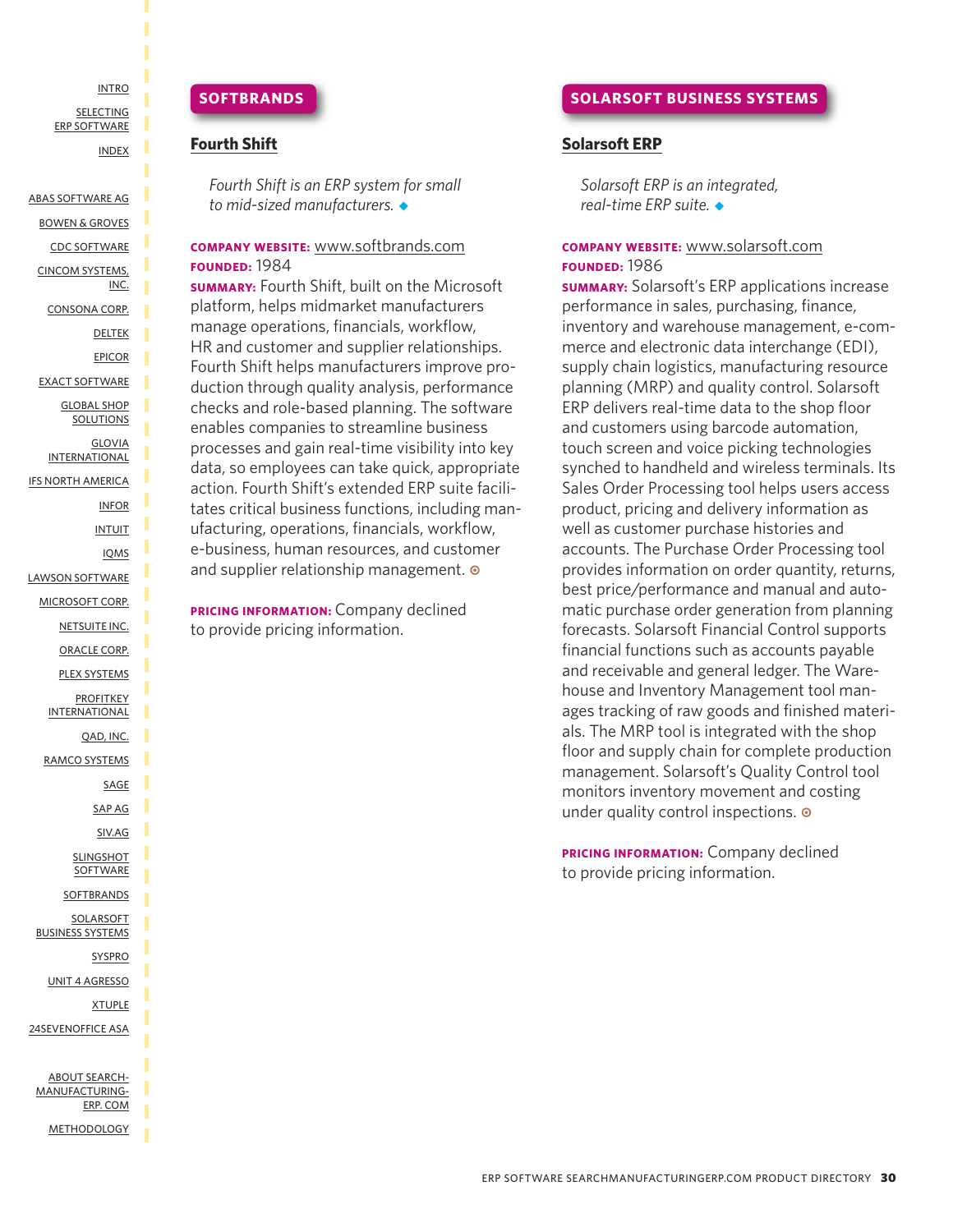#### <span id="page-30-0"></span>[INTRO](#page-2-0) [SELECTING](#page-3-0)

[ERP SOFTWARE](#page-3-0) [INDEX](#page-5-0)

[ABAS SOFTWARE AG](#page-7-0) [BOWEN & GROVES](#page-7-0) [CDC SOFTWARE](#page-8-0) [CINCOM SYSTEMS,](#page-8-0) [INC.](#page-8-0) [CONSONA CORP.](#page-9-0) [DELTEK](#page-12-0) [EPICOR](#page-12-0) [EXACT SOFTWARE](#page-13-0) [GLOBAL SHOP](#page-13-0) [SOLUTIONS](#page-13-0) [GLOVIA](#page-14-0) [INTERNATIONAL](#page-14-0) [IFS NORTH AMERICA](#page-14-0) [INFOR](#page-15-0) [INTUIT](#page-18-0) [IQMS](#page-18-0) [LAWSON SOFTWARE](#page-19-0) [MICROSOFT CORP.](#page-19-0) [NETSUITE INC.](#page-21-0) [ORACLE CORP.](#page-22-0) [PLEX SYSTEMS](#page-23-0) [PROFITKEY](#page-23-0) [INTERNATIONAL](#page-23-0) [QAD, INC.](#page-24-0) [RAMCO SYSTEMS](#page-24-0) [SAGE](#page-25-0) [SAP AG](#page-25-0) [SIV.AG](#page-27-0) **[SLINGSHOT](#page-28-0) [SOFTWARE](#page-28-0) [SOFTBRANDS](#page-28-0) [SOLARSOFT](#page-29-0)** [BUSINESS SYSTEMS](#page-29-0) **[SYSPRO](#page-30-0)** [UNIT 4 AGRESSO](#page-30-0) [XTUPLE](#page-31-0) [24SEVENOFFICE ASA](#page-32-0) [ABOUT SEARCH-](#page-33-0)[MANUFACTURING-](#page-33-0)[ERP. COM](#page-33-0) [METHODOLOGY](#page-33-0)



#### **[Syspro ERP](http://www.sysprousa.com/Corporate/US/Home_main.html)**

*Syspro ERP is an ERP system aimed at mid-sized manufacturers and distributors.* 

#### **COMPANY WEBSITE:** [www.sysprousa.com/](http://www.sysprousa.com/Corporate/US/Home_main.html) [Corporate/US/Home\\_main.html](http://www.sysprousa.com/Corporate/US/Home_main.html) **FOUNDED:** 1978

**SUMMARY:** Syspro ERP is designed for mid-sized manufacturers and distributors. It can be integrated with the Syspro Customer Relationship Management (CRM), Syspro Planning and Scheduling, Syspro Analytics and Syspro e.net e-commerce to provide end-to-end supply chain management (SCM). Syspro software supports manufacturers in the aerospace, automotive, chemicals, computers/electronics, consumer products, fabrication, food and beverage, machinery/equipment, medical devices, plastics and rubbers, wholesale, distribution and services arenas. Syspro software is based on Microsoft.NET component architecture and the XML standard. The Syspro Planning and Scheduling tool is designed to manage a factory floor and integrates with the Syspro manufacturing tool. Its Factory Planner feature allows users to plan workload against available capacity. With Cell Scheduling, users can schedule each manufacturing cell independently under user-defined rules. Progress Tracker supplies operatory with up-to-date work-to lists using a touch-screen compatible, graphical factory floor application. Quality Monitoring tracks quality parameters while checking for data trends or blips.  $\odot$ 

**PRICING INFORMATION:** Company declined to provide pricing information.

#### **UNIT 4 AGRESSO**

#### **[Agresso Business World](http://www.agresso.com/1550_the-agresso-product.aspx)**

*Agresso Business World is a fully-integrated suite of ERP solutions designed for organizations dealing with rapidly-changing business requirements.* 

#### **COMPANY WEBSITE:** [www.agresso.com/l1\\_](http://www.agresso.com/l1_home.aspx) [home.aspxm](http://www.agresso.com/l1_home.aspx) **FOUNDED:** 1983

**SUMMARY:** Agresso Business World is an ERP software suite that offers tools for professional service and public sector organizations. Agresso Business World includes tools for financial management, HR and payroll, project management, procurement management, field service management and asset maintenance, reporting and analytics and business process automation. The project management tool allows users to manage entire projects or project portfolios. It provides functionality for resource planning, flexible reporting structures, price modeling, automated invoicing and time registration. The procurement tools streamlines procurement throughout an enterprise via functionality for self-service requisitioning, automated workflow, e-procurement and invoice matching. Agresso Field Force for field service and asset management features embedded analytics and reporting and instant invoice creation for completed work.  $\odot$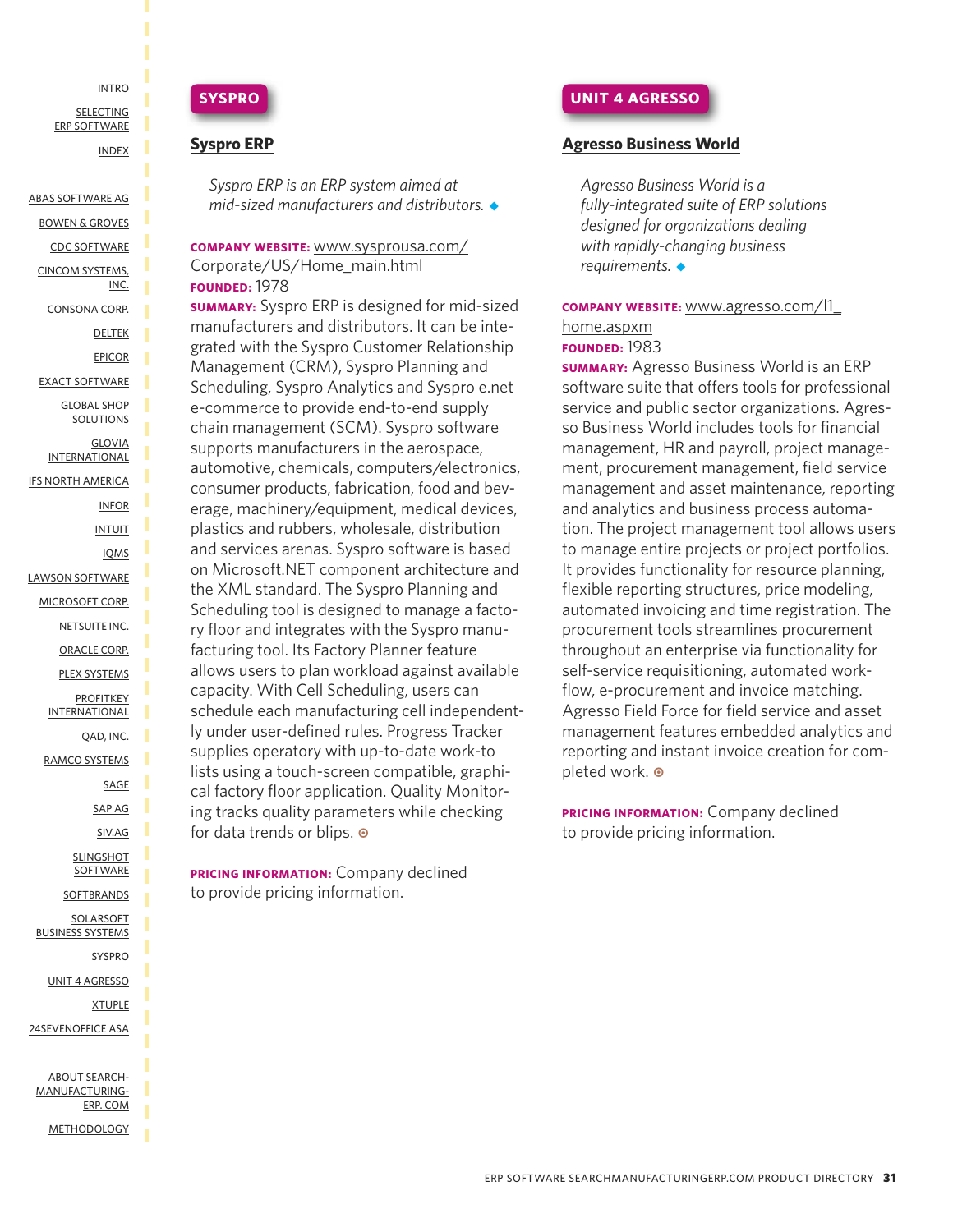#### <span id="page-31-0"></span>[INTRO](#page-2-0) [SELECTING](#page-3-0)

ı

[ERP SOFTWARE](#page-3-0) [INDEX](#page-5-0)

[ABAS SOFTWARE AG](#page-7-0) [BOWEN & GROVES](#page-7-0) [CDC SOFTWARE](#page-8-0) [CINCOM SYSTEMS,](#page-8-0) [INC.](#page-8-0) [CONSONA CORP.](#page-9-0) [DELTEK](#page-12-0) [EPICOR](#page-12-0) [EXACT SOFTWARE](#page-13-0) [GLOBAL SHOP](#page-13-0) [SOLUTIONS](#page-13-0) [GLOVIA](#page-14-0) [INTERNATIONAL](#page-14-0) [IFS NORTH AMERICA](#page-14-0) [INFOR](#page-15-0) [INTUIT](#page-18-0) [IQMS](#page-18-0) [LAWSON SOFTWARE](#page-19-0) [MICROSOFT CORP.](#page-19-0) [NETSUITE INC.](#page-21-0) [ORACLE CORP.](#page-22-0) [PLEX SYSTEMS](#page-23-0) [PROFITKEY](#page-23-0) [INTERNATIONAL](#page-23-0) [QAD, INC.](#page-24-0) [RAMCO SYSTEMS](#page-24-0) [SAGE](#page-25-0) [SAP AG](#page-25-0) [SIV.AG](#page-27-0) **[SLINGSHOT](#page-28-0) [SOFTWARE](#page-28-0) [SOFTBRANDS](#page-28-0)** [SOLARSOFT](#page-29-0) [BUSINESS SYSTEMS](#page-29-0) **[SYSPRO](#page-30-0)** [UNIT 4 AGRESSO](#page-30-0) [XTUPLE](#page-31-0) [24SEVENOFFICE ASA](#page-32-0) [ABOUT SEARCH-](#page-33-0)[MANUFACTURING-](#page-33-0)

[ERP. COM](#page-33-0)

[METHODOLOGY](#page-33-0)



#### **[xTuple ERP: Manufacturing Edition](http://www.xtuple.com/manufacturing)**

*xTuple ERP: Manufacturing Edition is a fully-integrated end-to-end software* system for manufacturers.  $\bullet$ 

#### **COMPANY WEBSITE:** [www.xTuple.com](http://www.xTuple.com) **FOUNDED:** 2001

**SUMMARY:** The Manufacturing Edition of xTuple ERP is a fully-integrated end-to-end software system for make-to-order, make-to-stock, and mixed-mode manufacturers. Like all xTuple products, it runs on Windows, Linux, and Mac and is fully multi-currency and multi-lingual. It is organized by modules, which are highly interconnected and integrated, and customizable. These modules include Manufacture, Schedule, Product, Inventory, Sales, customer relationship management (CRM) and Purchasing. The Manufacture module is the control center for all orders, operations, and work centers on the shop floor. Work orders come in several stages, including Open, Exploded (materials requirements issued and operations created), Released to the floor, In Process, and Closed. The module also control bills of materials (BOM) and bills of operations. With the Schedule module, users can build a Master Production Schedule (MPS) using production plans and forecasts and use Capacity Planning to improve production scheduling and labor utilization. The Inventory tools assign each item to a corresponding item site, which makes it simple to track its location in various warehouses.

**PRICING INFORMATION:** The annual subscription (similar to a rental model) ranges from \$350 to \$1,000 per user per year. This fee includes software maintenance (all software updates). The perpetual license (one-time purchase per user for the license): \$3,000 per user with annual maintenance of 18%. More information: http://www.xtuple.com/pricing

## **XTUPLE**

#### **[PostBooks](http://www.xtuple.com/postbooks)**

*PostBooks is a fully-integrated accounting, ERP, and customer relationship management (CRM) system and is completely free and* open source.<sup>•</sup>

#### **COMPANY WEBSITE:** [www.xTuple.com](http://www.xTuple.com) **FOUNDED:** 2001

**SUMMARY:** PostBooks is a full-featured, fullyintegrated accounting, ERP, and CRM system, based on the xTuple ERP Suite and built with the open source PostgreSQL database, and the open source Qt framework for C++. PostBooks includes modules such as accounting, sales, CRM, purchasing, product definition, light manufacturing, inventory and distribution, shop floor control and the OpenRPT open source report writer. The Light Manufacturing module supports work orders and make-toorder production. PostBooks Product Definition manages items and infinite-level bills of materials (BOM). The Purchasing module handles purchase orders, receiving and vendor reporting. The Inventory and Distribution module supports multiple inventory locations and advanced warehouse applications. Postbooks CRM features include a universal address book, incident management, opportunity management, to-do lists and project management. Like all xTuple products, PostBooks runs on Windows, Linux, and Mac and is fully multi-currency and multi-lingual. The PostBooks system is licensed under the OSI-certified Common Public Attribution License (CPAL).

**PRICING INFORMATION:** PostBooks is an open source accounting, ERP, and CRM system freely available for download. Paid support is available for the PostBooks Edition.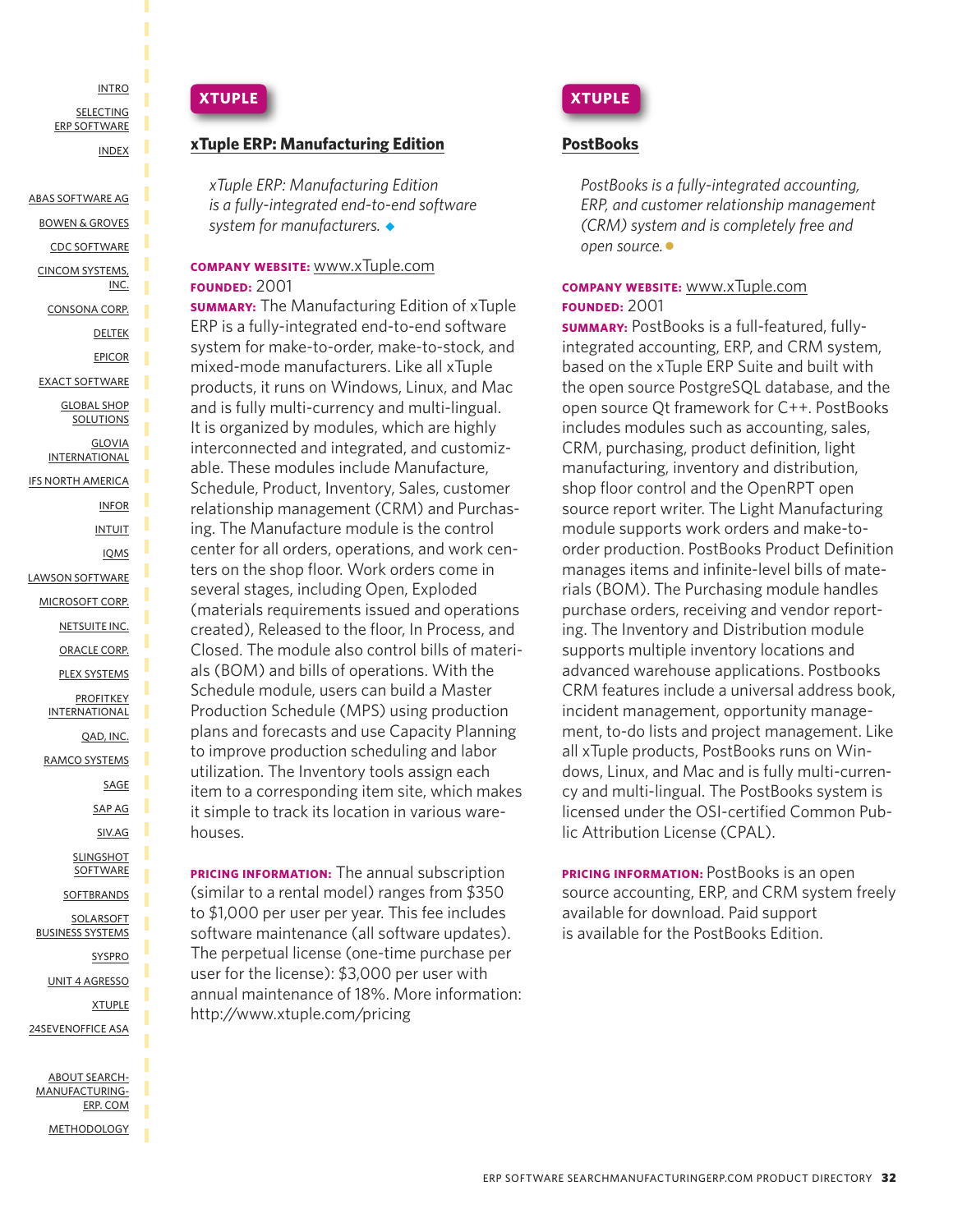<span id="page-32-0"></span>[SELECTING](#page-3-0) [ERP SOFTWARE](#page-3-0) [INDEX](#page-5-0)

[ABAS SOFTWARE AG](#page-7-0) [BOWEN & GROVES](#page-7-0) [CDC SOFTWARE](#page-8-0) [CINCOM SYSTEMS,](#page-8-0) [INC.](#page-8-0) [CONSONA CORP.](#page-9-0) [DELTEK](#page-12-0) [EPICOR](#page-12-0) [EXACT SOFTWARE](#page-13-0) [GLOBAL SHOP](#page-13-0) **[SOLUTIONS](#page-13-0)** [GLOVIA](#page-14-0) [INTERNATIONAL](#page-14-0) [IFS NORTH AMERICA](#page-14-0) [INFOR](#page-15-0) [INTUIT](#page-18-0) [IQMS](#page-18-0) [LAWSON SOFTWARE](#page-19-0) [MICROSOFT CORP.](#page-19-0) [NETSUITE INC.](#page-21-0) [ORACLE CORP.](#page-22-0) [PLEX SYSTEMS](#page-23-0) [PROFITKEY](#page-23-0) [INTERNATIONAL](#page-23-0) [QAD, INC.](#page-24-0) [RAMCO SYSTEMS](#page-24-0) [SAGE](#page-25-0) [SAP AG](#page-25-0) [SIV.AG](#page-27-0) **[SLINGSHOT](#page-28-0) [SOFTWARE](#page-28-0) [SOFTBRANDS](#page-28-0) [SOLARSOFT](#page-29-0)** [BUSINESS SYSTEMS](#page-29-0) **[SYSPRO](#page-30-0)** [UNIT 4 AGRESSO](#page-30-0) [XTUPLE](#page-31-0) [24SEVENOFFICE ASA](#page-32-0) [ABOUT SEARCH-](#page-33-0)[MANUFACTURING-](#page-33-0)[ERP. COM](#page-33-0) [METHODOLOGY](#page-33-0)

#### **24SEVENOFFICE ASA**

#### **[24SevenOffice](http://www.24SevenOffice.com)**

*24SevenOffice is a Software as a Service (SaaS) application.*1

#### **COMPANY WEBSITE:** [www.24SevenOffice.com](http://www.24SevenOffice.com) **FOUNDED:** 1997

**SUMMARY:** 24SevenOffice delivers SaaS ERP through a number of business applications, including scanning of vouchers, customer relationship management (CRM), Project, E-mail, Group Calendar, Collaboration, File Explorer and Order/Invoice in Norway, Sweden and UK. In other markets, 24SevenOffice delivers per date CRM and collaboration. The 24SevenOffice CRM tool offers functionality for sales force automation, contact and activities management, company dashboards and reporting. With CRM, users can manage customers through the entire sales process, get full control of the sales force data and calling lists via a web browser, use the prospecting tool to obtain new customers, view continuously-updated company data and store all data in one place. The 24SevenOffice Collaboration tools include applications designed to support collaboration across the enterprise, including groupware calendars, file sharing and project management.

**PRICING INFORMATION:** 24SevenOffice is delivered as a suite, pricing from  $€40$ .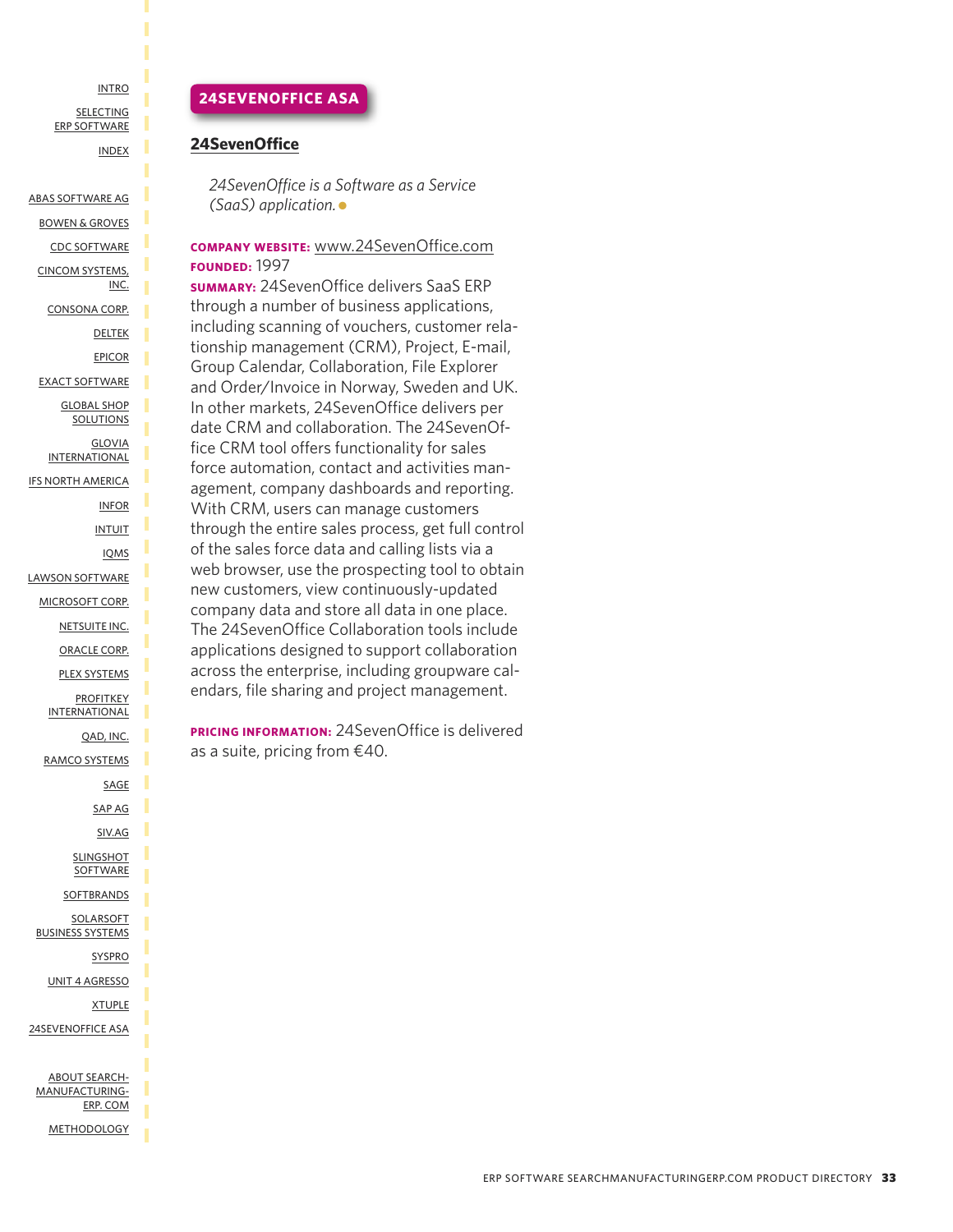<span id="page-33-0"></span>

**[SearchManufacturingERP.com](www.SearchManufacturingERP.com)** is a website for manufacturing managers and IT professionals. The site's combination of original articles, news, learning guides, advice from experts, podcasts, webcasts and customized research offers a vast collection of insight for manufacturing firms on how to optimize the use of information technology.

Visit SearchManufacturingERP.com for:

- **O** Independent content: Vendor-independent articles and guides
- **O Expert advice:** In our Ask the Experts section, some of the leading authorities in the area of manufacturing answer questions from readers about technology deployment issues.
- **O Book chapters:** Find useful book chapter excerpts on subjects such as lean manufacturing and supply chain management.

Guide methodology: TechTarget has not evaluated the products listed and/or described in this Directory and does not assume any liability arising out of the purchase or use of any product described herein, neither does it convey any license or rights in or to any of the evaluated or listed products. TechTarget has prepared this Directory from sources deemed reliable (including vendors, research reports and certain publicly available information). TechTarget has used good faith efforts to indicate when content has been provided by a vendor and, in some cases, has removed what it has deemed to be overt marketing language.

TechTarget is not responsible for any errors or omissions contained in this Directory or for interpretations thereof, and expressly disclaims all warranties as to the accuracy, completeness or adequacy of all content contained herein. This disclaimer of warranty is in lieu of all warranties whether expressed, implied or statutory, including implied warranties of merchantability or fitness for a particular purpose. Information in this Directory is current as of Q2 2009. SearchManufacturingERP.com editors contacted vendors for pricing and product information in Q1 and Q2 2009. Any updates vendors supplied were incorporated into the 2009 edition of the directory. For more recent information, please check the vendor's websites. The opinions expressed herein are subject to change without notice.

©2009 TechTarget, Inc. All Rights Reserved. Reproduction and distribution of this publication in any form without prior written permission is forbidden. TechTarget and the TechTarget logo are registered trademarks of TechTarget, Inc.; all other trademarks are the property of their respective companies.

To compile this guide, our editorial team initially consulted research reports by major analyst firms covering the ERP software marketplace and contacted vendors about products reviewed by those firms. Editors also conducted additional Internet research and solicited feedback from our expert contacts. A notice about the project was posted on SearchManufacturingERP.com and listed regularly in our email newsletters.

Vendors were invited to submit listings via a form on the website. For vendors that did not submit listings, our editorial team compiled listings by excerpting information from the vendor's website. All entries, whether they were vendor-submitted or compiled by our team, were edited for length and clarity and to remove overt marketing language. In order to best assist our readers in assessing products, our editorial team attempted to obtain basic pricing information for all products in this directory—requesting information from vendors multiple times via email. Vendors that did not respond, or refused to provide any pricing information, have this statement on their listings: "Declined to provide pricing."

Collection of data for this directory took place during the first and second calendar quarters of 2009. As with any directory of this kind, products and vendors may change substantially at any time. Though every effort was made to make this directory as complete and accurate as possible, there may be changes, errors, omissions or vendors in this market not included in this guide. Nothing in this guide should be construed as endorsements, professional suggestions or advice. This directory should be used simply as a resource. We strongly urge you to supplement this with your own research and to contact vendors for the most up to date information about their companies or products. It is our intent to update this directory annually, but that is subject to change.



П